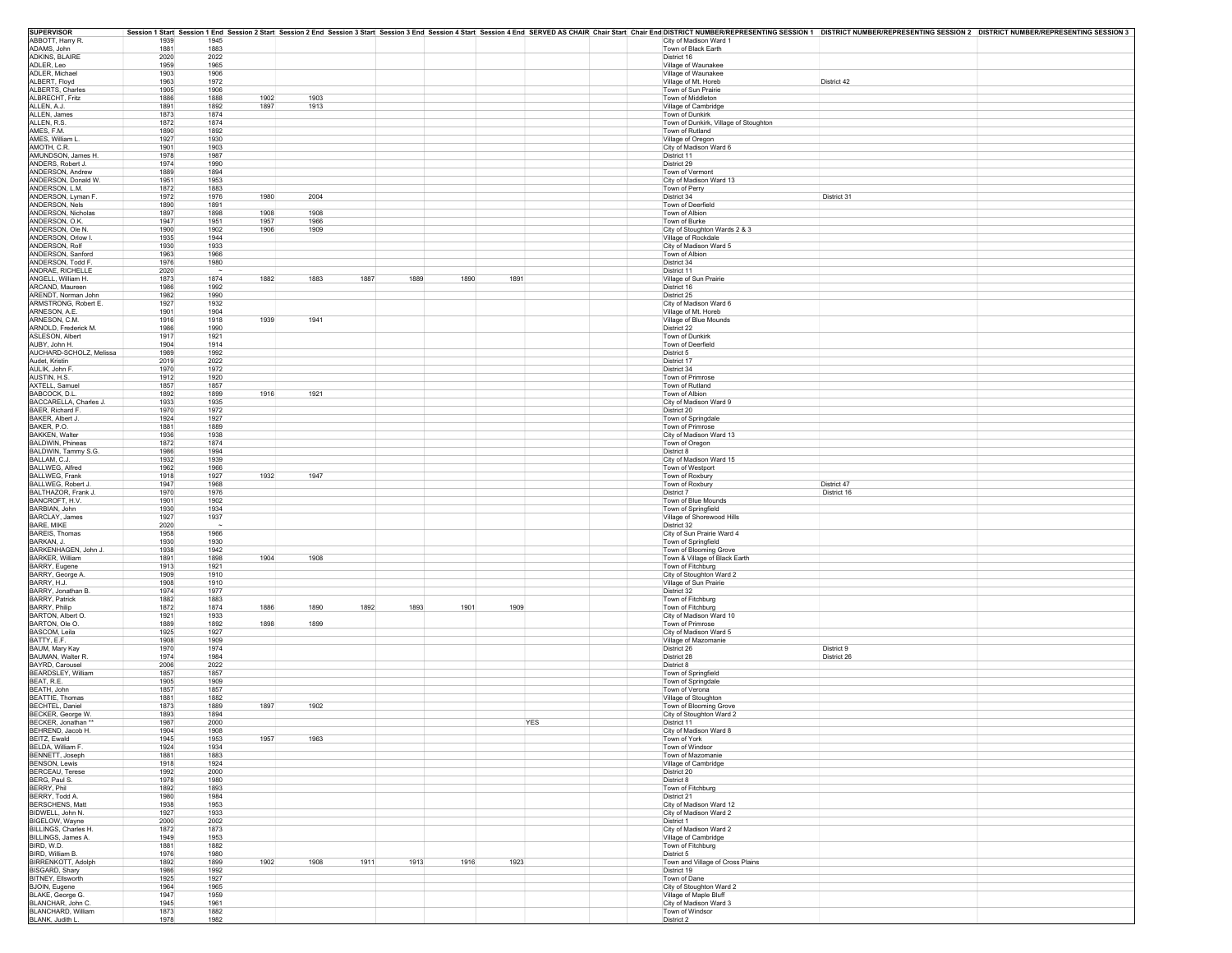| BLASCHKA, A.J.                                                                                                                                                                                                                                                                                                                                                                                                                                                                                                                                                                                              | 1924         | 1926                                  |      |              |            | Village of Marshall                              |             |
|-------------------------------------------------------------------------------------------------------------------------------------------------------------------------------------------------------------------------------------------------------------------------------------------------------------------------------------------------------------------------------------------------------------------------------------------------------------------------------------------------------------------------------------------------------------------------------------------------------------|--------------|---------------------------------------|------|--------------|------------|--------------------------------------------------|-------------|
| BLASKA, David J.                                                                                                                                                                                                                                                                                                                                                                                                                                                                                                                                                                                            | 1994         | 2006                                  |      |              |            | District 7                                       |             |
| BLASKA, J. Michael **                                                                                                                                                                                                                                                                                                                                                                                                                                                                                                                                                                                       | 1986         | 2004                                  |      |              | YES        | District 38                                      |             |
| BLASKA, John M.                                                                                                                                                                                                                                                                                                                                                                                                                                                                                                                                                                                             | 1929         | 1949                                  |      |              |            | Town of Sun Prairie                              |             |
| BLIED, Arthur A.                                                                                                                                                                                                                                                                                                                                                                                                                                                                                                                                                                                            | 1939         | 1940                                  |      |              |            | City of Madison Ward 3                           |             |
| BLIED, F.C.                                                                                                                                                                                                                                                                                                                                                                                                                                                                                                                                                                                                 | 1903         | 1906                                  |      |              |            | City of Madison Ward 4                           |             |
| BLIED, Joseph H.                                                                                                                                                                                                                                                                                                                                                                                                                                                                                                                                                                                            | 1897         | 1899                                  |      |              |            | City of Madison Ward 8                           |             |
| BLOCKSTEIN, Liesl M.                                                                                                                                                                                                                                                                                                                                                                                                                                                                                                                                                                                        | 1984         | 1986                                  |      |              |            | District 7                                       |             |
| BLOOM, Carol C.                                                                                                                                                                                                                                                                                                                                                                                                                                                                                                                                                                                             | 1978         | 1982                                  |      |              |            | District 16                                      |             |
| BLUM, Joseph                                                                                                                                                                                                                                                                                                                                                                                                                                                                                                                                                                                                | 1924         | 1925                                  |      |              |            | City of Madison Ward 6                           |             |
| BOEHM, Oswald                                                                                                                                                                                                                                                                                                                                                                                                                                                                                                                                                                                               | 1935         | 1936                                  |      |              |            | Village of DeForest                              |             |
| BOHN, Marvin                                                                                                                                                                                                                                                                                                                                                                                                                                                                                                                                                                                                | 1963         | 1966                                  |      |              |            | Village of Mazomanie                             |             |
| <b>BOHNSACK, Leroy</b>                                                                                                                                                                                                                                                                                                                                                                                                                                                                                                                                                                                      | 1954         | 1959                                  |      |              |            | Town of Blooming Grove                           |             |
| BOLLIG, H.J.<br><b>BOLLIG, Jerry</b>                                                                                                                                                                                                                                                                                                                                                                                                                                                                                                                                                                        | 1885<br>2012 | 1886<br>$\sim$                        |      |              |            | Town of Cross Plains<br>District 31              |             |
| BOND, V.S.                                                                                                                                                                                                                                                                                                                                                                                                                                                                                                                                                                                                  | 1945         | 1950                                  |      |              |            | City of Madison Ward 4                           |             |
| BONDS, Kevin G.                                                                                                                                                                                                                                                                                                                                                                                                                                                                                                                                                                                             | 1994         | 1996                                  |      |              |            | District 23                                      |             |
| BONING, Henry                                                                                                                                                                                                                                                                                                                                                                                                                                                                                                                                                                                               | 1888         | 1889                                  |      |              |            | Town of Montrose                                 |             |
| BOOKS, Clayton D.                                                                                                                                                                                                                                                                                                                                                                                                                                                                                                                                                                                           | 1970         | 1972                                  |      |              |            | District 2                                       |             |
| BOOTH, William A.                                                                                                                                                                                                                                                                                                                                                                                                                                                                                                                                                                                           | 1881         | 1882                                  |      |              |            | City of Madison Ward 1                           |             |
| BORGERUD, J.G.                                                                                                                                                                                                                                                                                                                                                                                                                                                                                                                                                                                              | 1943         | 1961                                  |      |              |            | Village of Deerfield                             |             |
| <b>BORN, James L.</b>                                                                                                                                                                                                                                                                                                                                                                                                                                                                                                                                                                                       | 1943         | 1947                                  |      |              |            | Village of Shorewood Hills                       |             |
| BOSTROM, John                                                                                                                                                                                                                                                                                                                                                                                                                                                                                                                                                                                               | 1933         | 1966                                  |      |              |            | City of Stoughton Ward 1                         |             |
| BOURKE. Thomas C.                                                                                                                                                                                                                                                                                                                                                                                                                                                                                                                                                                                           | 1885         | 1889                                  |      |              |            | City of Madison Ward 1                           |             |
| BOWERS, Gilman                                                                                                                                                                                                                                                                                                                                                                                                                                                                                                                                                                                              | 1917         | 1918<br>1922                          | 1927 |              |            | Town of Primrose                                 |             |
| BOWMAN, F.F.                                                                                                                                                                                                                                                                                                                                                                                                                                                                                                                                                                                                | 1922         | 1927                                  |      |              |            | Town of Blooming Grove                           |             |
| BOYD, J.N.                                                                                                                                                                                                                                                                                                                                                                                                                                                                                                                                                                                                  | 1886         | 1892                                  |      |              |            | City of Madison Ward 2                           |             |
| BOYD, William R.                                                                                                                                                                                                                                                                                                                                                                                                                                                                                                                                                                                            | 1980         | 1986                                  |      |              |            | District 3                                       | District 22 |
| BOYES, Reuben                                                                                                                                                                                                                                                                                                                                                                                                                                                                                                                                                                                               | 1857         | 1857                                  |      |              |            | Town of Oregon                                   |             |
| BRADLEY, Issac F.                                                                                                                                                                                                                                                                                                                                                                                                                                                                                                                                                                                           | 1891         | 1893                                  |      |              |            | Town of Sun Prairie                              |             |
| <b>BRAUHN, Curtiss</b>                                                                                                                                                                                                                                                                                                                                                                                                                                                                                                                                                                                      | 1950         | 1959                                  |      |              |            | Town of Madison                                  |             |
| BRAUNGINN, Stephen                                                                                                                                                                                                                                                                                                                                                                                                                                                                                                                                                                                          | 1992         | 1998                                  |      |              |            | District 19                                      |             |
| BREITENBACH, George H.                                                                                                                                                                                                                                                                                                                                                                                                                                                                                                                                                                                      | 1904         | 1906                                  |      |              |            | City of Madison Ward 6                           |             |
| BRERETON, Lawson                                                                                                                                                                                                                                                                                                                                                                                                                                                                                                                                                                                            | 1913<br>1918 | 1918<br>1916<br>1921                  | 1924 |              |            | Town of Dane<br>Village of Belleville            |             |
| BREULING, Jr., Joseph                                                                                                                                                                                                                                                                                                                                                                                                                                                                                                                                                                                       |              |                                       |      |              |            |                                                  |             |
| BREW, Tom<br>BREWER, L.C.                                                                                                                                                                                                                                                                                                                                                                                                                                                                                                                                                                                   | 1988<br>1888 | 1990<br>1889                          |      |              |            | District 7<br>Town of Rutland                    |             |
| BRICKER, D. Earl                                                                                                                                                                                                                                                                                                                                                                                                                                                                                                                                                                                            | 1988         | 1991                                  |      |              |            | District 9                                       |             |
| BRICKSON, P.E.                                                                                                                                                                                                                                                                                                                                                                                                                                                                                                                                                                                              | 1910         | 1911                                  |      |              |            | Town of Dunn                                     |             |
| BRICKSON, Sam                                                                                                                                                                                                                                                                                                                                                                                                                                                                                                                                                                                               | 1912         | 1924                                  |      |              |            | Town of Pleasant Springs                         |             |
| <b>BRICKTSON, Albert</b>                                                                                                                                                                                                                                                                                                                                                                                                                                                                                                                                                                                    | 1905         | 1911                                  |      |              |            | Village of Deerfield                             |             |
| BRICTSON, I.O.                                                                                                                                                                                                                                                                                                                                                                                                                                                                                                                                                                                              | 1882         | 1887                                  |      |              |            | Town of Deerfield                                |             |
| <b>BRIGHAM, Charles I</b>                                                                                                                                                                                                                                                                                                                                                                                                                                                                                                                                                                                   | 1897         | 1900<br>1898                          | 1901 |              |            | Town of Blue Mounds                              |             |
| BRIGHAM, J.Q.                                                                                                                                                                                                                                                                                                                                                                                                                                                                                                                                                                                               | 1893         | 1894                                  |      |              |            | Town of Burke                                    |             |
| <b>BRINK, Andrew</b>                                                                                                                                                                                                                                                                                                                                                                                                                                                                                                                                                                                        | 1927         | 1945                                  |      |              |            | Town of Cross Plains                             |             |
| <b>BRINK, Walter</b>                                                                                                                                                                                                                                                                                                                                                                                                                                                                                                                                                                                        | 1961         | 1966                                  |      |              |            | Town of Springdale                               |             |
| BRODERICK, J.E.                                                                                                                                                                                                                                                                                                                                                                                                                                                                                                                                                                                             | 1923         | 1927                                  |      |              |            | Village of Mazomanie                             |             |
| BROOKS, A.E.                                                                                                                                                                                                                                                                                                                                                                                                                                                                                                                                                                                                | 1857         | 1857                                  |      |              |            | City of Madison Ward 1                           |             |
| <b>BROOKS, Carol</b>                                                                                                                                                                                                                                                                                                                                                                                                                                                                                                                                                                                        | 1988         | 1996                                  |      |              |            | District 1                                       |             |
| BROPHY, John                                                                                                                                                                                                                                                                                                                                                                                                                                                                                                                                                                                                | 1886         | 1892                                  |      |              |            | Town of Cross Plains                             |             |
| BROSS, C.E.                                                                                                                                                                                                                                                                                                                                                                                                                                                                                                                                                                                                 | 1904         | 1905                                  |      |              |            | City of Madison Ward 10                          |             |
| BROWN SR, Richard<br>BROWN, Isaac                                                                                                                                                                                                                                                                                                                                                                                                                                                                                                                                                                           | 2002<br>1857 | 2008<br>1857                          |      |              |            | District 15<br>Town of Christiana                |             |
| BROWN, Neal                                                                                                                                                                                                                                                                                                                                                                                                                                                                                                                                                                                                 | 1953         | 1955                                  |      |              |            | Town of Blooming Grove                           |             |
|                                                                                                                                                                                                                                                                                                                                                                                                                                                                                                                                                                                                             |              |                                       |      |              |            |                                                  |             |
|                                                                                                                                                                                                                                                                                                                                                                                                                                                                                                                                                                                                             |              |                                       |      |              |            |                                                  |             |
|                                                                                                                                                                                                                                                                                                                                                                                                                                                                                                                                                                                                             | 1886         | 1888<br>1887                          | 1890 | 1893<br>1894 |            | Town of York                                     |             |
|                                                                                                                                                                                                                                                                                                                                                                                                                                                                                                                                                                                                             | 1881<br>1961 | 1883<br>1966                          |      |              |            | Town of Middleton<br>Town of Cross Plains        |             |
|                                                                                                                                                                                                                                                                                                                                                                                                                                                                                                                                                                                                             | 1941         | 1966                                  |      |              | <b>YES</b> | Village of DeForest                              |             |
|                                                                                                                                                                                                                                                                                                                                                                                                                                                                                                                                                                                                             | 2000         | 2012                                  |      |              |            | District 25                                      |             |
|                                                                                                                                                                                                                                                                                                                                                                                                                                                                                                                                                                                                             | 1857         | 1857                                  |      |              |            | Town of Cross Plains                             |             |
|                                                                                                                                                                                                                                                                                                                                                                                                                                                                                                                                                                                                             | 1881         | 1886                                  |      |              |            | Town of Madison                                  |             |
|                                                                                                                                                                                                                                                                                                                                                                                                                                                                                                                                                                                                             | 1982         | 1984                                  |      |              |            | District 40                                      |             |
|                                                                                                                                                                                                                                                                                                                                                                                                                                                                                                                                                                                                             | 2018         | 2020                                  |      |              |            | District 24                                      |             |
|                                                                                                                                                                                                                                                                                                                                                                                                                                                                                                                                                                                                             | 1953         | 1955                                  |      |              |            | City of Madison Ward 15                          |             |
|                                                                                                                                                                                                                                                                                                                                                                                                                                                                                                                                                                                                             | 1881         | 1882<br>1885                          | 1886 |              |            | Town of Sun Prairie                              |             |
|                                                                                                                                                                                                                                                                                                                                                                                                                                                                                                                                                                                                             | 1881         | 1883                                  |      |              |            | City of Madison Ward 4                           |             |
|                                                                                                                                                                                                                                                                                                                                                                                                                                                                                                                                                                                                             | 1911         | 1914<br>1917                          | 1918 | 1924<br>1925 |            | Town of Sun Prairie                              |             |
|                                                                                                                                                                                                                                                                                                                                                                                                                                                                                                                                                                                                             | 1937         | 1941<br>1944                          | 1953 | 1970<br>1955 |            | City of Madison Wards 9 & 11                     | District 9  |
|                                                                                                                                                                                                                                                                                                                                                                                                                                                                                                                                                                                                             | 1926<br>1940 | 1932<br>1941                          |      |              |            | Village of Middleton                             |             |
|                                                                                                                                                                                                                                                                                                                                                                                                                                                                                                                                                                                                             | 1872         | 1873                                  |      |              |            | Village of Middleton<br>Town of Cross Plains     |             |
|                                                                                                                                                                                                                                                                                                                                                                                                                                                                                                                                                                                                             | 1959         | 1966                                  |      |              |            | Town of Bristol                                  |             |
|                                                                                                                                                                                                                                                                                                                                                                                                                                                                                                                                                                                                             | 1953         | 1974                                  |      |              |            | Village of Shorewood Hills, Dist. 30, Dist. 33   |             |
|                                                                                                                                                                                                                                                                                                                                                                                                                                                                                                                                                                                                             | 1893         | 1894                                  |      |              |            | Village of Sun Prairie                           |             |
|                                                                                                                                                                                                                                                                                                                                                                                                                                                                                                                                                                                                             | 1994         | 1996                                  |      |              |            | District 36                                      |             |
|                                                                                                                                                                                                                                                                                                                                                                                                                                                                                                                                                                                                             | 1937         | 1944                                  |      |              |            | Village of Maple Bluff                           |             |
|                                                                                                                                                                                                                                                                                                                                                                                                                                                                                                                                                                                                             | 1996         | 2000                                  |      |              |            | District 25                                      |             |
|                                                                                                                                                                                                                                                                                                                                                                                                                                                                                                                                                                                                             | 1873         | 1874                                  |      |              |            | Town of Christiana                               |             |
|                                                                                                                                                                                                                                                                                                                                                                                                                                                                                                                                                                                                             | 1963         | 1966                                  |      |              |            | Village of Brooklyn                              |             |
|                                                                                                                                                                                                                                                                                                                                                                                                                                                                                                                                                                                                             | 1959         | 1966                                  |      |              |            | Town of Oregon                                   |             |
|                                                                                                                                                                                                                                                                                                                                                                                                                                                                                                                                                                                                             | 1951         | 1959                                  |      |              |            | Town of Oregon                                   |             |
| <b>BROWN, William</b><br>BRUMM, John E.<br><b>BRUNNER, Otto</b><br>BRUNS, Darwin E.<br>BRUSKEWITZ, Eileen<br>BRYAN, John<br>BRYANT, D.D.<br>BUCHNER, Warren J.<br>BUCKINGHAM, Tanya<br>BUEHNER, R.C.<br>BUELL, A.E.<br><b>BURDICK, Elisha</b><br>BURGESS, A.M.<br>BURMEISTER, Ernest J.<br>BURMEISTER, Otto H.<br>BURMEISTER, W.J.<br><b>BURNS, Robert</b><br><b>BURNSON, James</b><br><b>BURRILL, George T</b><br>BURRINGTON, C.D.<br><b>BURULL, Robert</b><br>BURY, W.J.<br>BUTLER, Brian<br>BUTLER, S.H.<br><b>BYRNE, Cletus</b><br>BYRNE, Harold<br>BYRNE, Thomas<br>CADY, Emil C.<br>CAINE, William J. | 1914<br>1971 | 1929<br>1974<br>1972                  | 1976 |              |            | City of Madison Ward 1<br>District 5             |             |
|                                                                                                                                                                                                                                                                                                                                                                                                                                                                                                                                                                                                             | 1885         | 1887                                  |      |              |            | Town of Vienna                                   |             |
|                                                                                                                                                                                                                                                                                                                                                                                                                                                                                                                                                                                                             | 1910         | 1921                                  |      |              |            | Town of Vienna                                   |             |
|                                                                                                                                                                                                                                                                                                                                                                                                                                                                                                                                                                                                             | 1872         | 1874                                  |      |              |            | Town of Vermont                                  |             |
|                                                                                                                                                                                                                                                                                                                                                                                                                                                                                                                                                                                                             | 1927         | 1931                                  |      |              |            | Village of Waunakee                              |             |
|                                                                                                                                                                                                                                                                                                                                                                                                                                                                                                                                                                                                             | 1882         | 1883                                  |      |              |            | Town of Dunkirk                                  |             |
|                                                                                                                                                                                                                                                                                                                                                                                                                                                                                                                                                                                                             | 1889         | 1890                                  |      |              |            | Town of Cottage Grove                            |             |
|                                                                                                                                                                                                                                                                                                                                                                                                                                                                                                                                                                                                             | 2000         | 2002                                  |      |              |            | District 23                                      |             |
|                                                                                                                                                                                                                                                                                                                                                                                                                                                                                                                                                                                                             | 1961         | 1972                                  |      |              |            | District 27                                      |             |
|                                                                                                                                                                                                                                                                                                                                                                                                                                                                                                                                                                                                             | 1952<br>1914 | 1966                                  |      |              |            | Town of Mazomanie                                |             |
|                                                                                                                                                                                                                                                                                                                                                                                                                                                                                                                                                                                                             | 1936         | 1927<br>1937                          |      |              |            | City of Madison Ward 2<br>Village of Maple Bluff |             |
|                                                                                                                                                                                                                                                                                                                                                                                                                                                                                                                                                                                                             | 2020         | $\sim$                                |      |              |            | District 4                                       |             |
|                                                                                                                                                                                                                                                                                                                                                                                                                                                                                                                                                                                                             | 1940         | 1943<br>1966                          | 1970 |              |            | City of Madison Ward 4                           | District 26 |
|                                                                                                                                                                                                                                                                                                                                                                                                                                                                                                                                                                                                             | 1960         | 1962                                  |      |              |            | City of Madison Ward 16                          |             |
|                                                                                                                                                                                                                                                                                                                                                                                                                                                                                                                                                                                                             | 1887         | 1899                                  |      |              |            | City of Madison Ward 6                           |             |
|                                                                                                                                                                                                                                                                                                                                                                                                                                                                                                                                                                                                             | 1857         | 1857                                  |      |              |            | Town of Primrose                                 |             |
|                                                                                                                                                                                                                                                                                                                                                                                                                                                                                                                                                                                                             | 1881         | 1883                                  |      |              |            | City of Madison Ward 2                           |             |
|                                                                                                                                                                                                                                                                                                                                                                                                                                                                                                                                                                                                             | 1881         | 1897                                  |      |              |            | City of Madison Ward 5                           |             |
|                                                                                                                                                                                                                                                                                                                                                                                                                                                                                                                                                                                                             | 1895         | 1898<br>1909                          | 1911 |              |            | Town of Bristol                                  |             |
| CALDOW, Adam<br>CALDWELL, John R.<br>CALDWELL, Samuel J.<br>CAMERON, Roy W.<br>CAMPBELL, G.N.<br>CAMPBELL, Harvey<br>CAMPBELL, Jim<br>CARD, George<br>CARTER, Frank<br>CARVILLE, Ralph A.<br>CASSODAY, John B.<br>CASTILLO, Cecely<br>CAWLEY, Eugene J.<br>CHAMBERLAIN, Clyde R.<br>CHANDLER, Joseph C.<br>CHANDLER, Josephus<br>CHAPMAN, C.P.<br>CHARLETON, William<br>CHASE, J.W.<br>CHASE, Samuel L.<br>CHAWLA, Yogesh                                                                                                                                                                                   | 1886<br>2018 | 1887<br>1890<br>$\tilde{\phantom{a}}$ | 1891 |              |            | Town of Madison<br>District 6                    |             |
| CHENEY, David                                                                                                                                                                                                                                                                                                                                                                                                                                                                                                                                                                                               | 1965         | 1966                                  |      |              |            | City of Madison Ward 21                          |             |
| CHENOWETH, Carl T.                                                                                                                                                                                                                                                                                                                                                                                                                                                                                                                                                                                          | 2012         | 2022                                  |      |              |            | District 35                                      |             |
| CHIPMAN, A.                                                                                                                                                                                                                                                                                                                                                                                                                                                                                                                                                                                                 | 1872         | 1873                                  |      |              |            | Town of Bristol                                  |             |
| CHIPMAN, Charles<br>CHRISTENSEN, H.P.                                                                                                                                                                                                                                                                                                                                                                                                                                                                                                                                                                       | 1872<br>1936 | 1873<br>1945                          |      |              |            | Town of Dane<br>Village of Brooklyn              |             |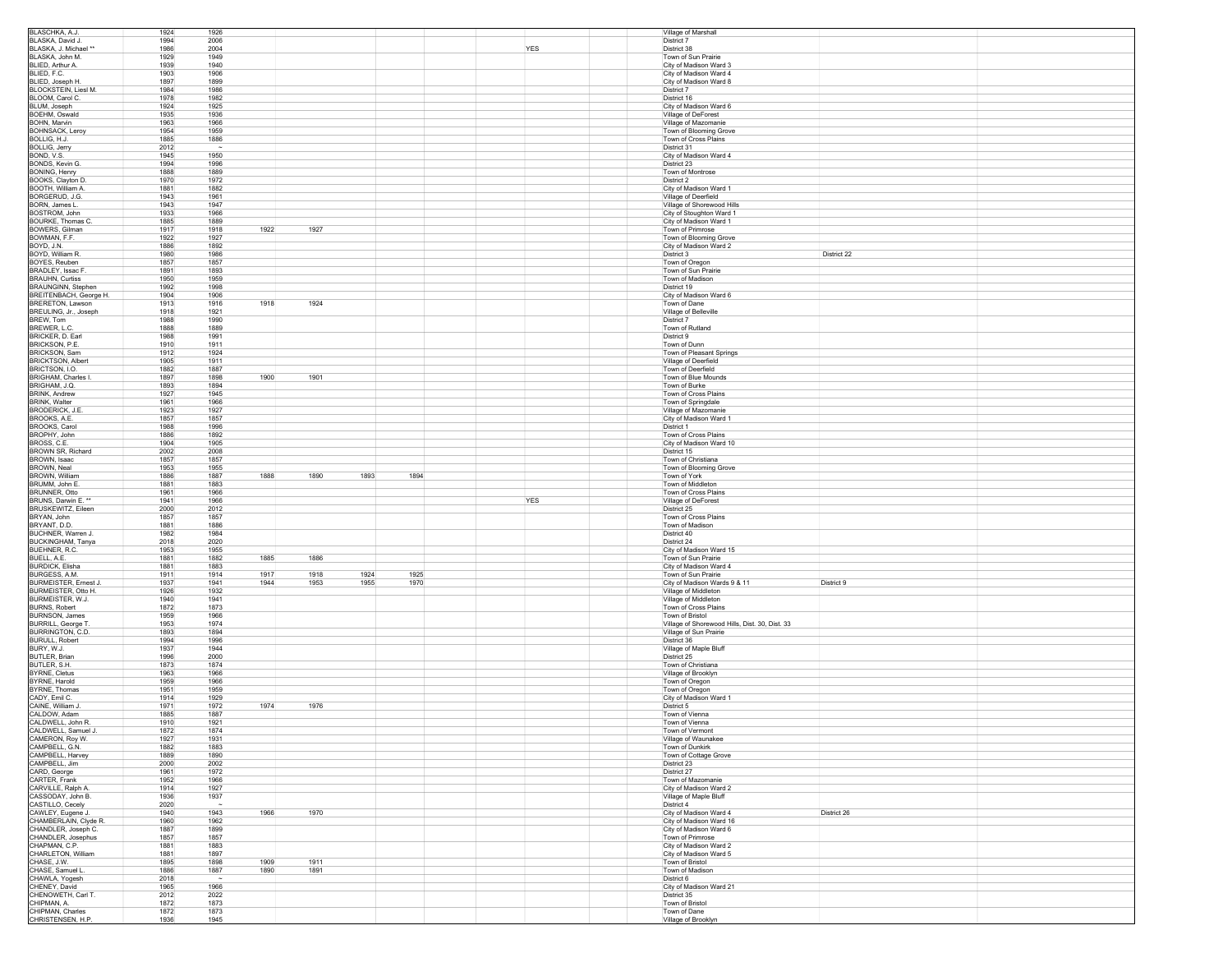| City of Madison Ward 3<br>CHRISTOPHER, Melvin<br>1951<br>1953<br>Village of Blue Mounds<br>CIESLEWICZ, David<br>1987<br>1992<br>District 4<br>CLARENBACH, David E.<br>1972<br>1975<br>District 4<br>1904<br>1905<br>CLARK, H.G.<br>1897<br>1901<br>Town of Cottage Grove<br>CLARY, J.F.<br>1905<br>1909<br>1921<br>1926<br>Town of Bristol<br>CLAUDER, Thomas<br>1992<br>2002<br>District 33<br><b>CLAUSIUS, Bill</b><br>2010<br>2020<br>District 19<br>1910<br>1911<br>CLAYTON, A.B.<br>1908<br>1909<br>Town of Madison<br>CLELLAND, W.A.<br>1891<br>1897<br>Town of York<br>CLIFFORD, George F.<br>1873<br>1874<br>Town of Mazomanie<br>1910<br>COLBY, W.C.<br>1906<br>Town of Madison<br>COLDWELL, M.T<br>1927<br>1934<br>Town of Mazomanie<br>COLE, C.E.<br>1914<br>1924<br>Town of York<br>COLLADAY, William<br>1912<br>1913<br>Town of Dunn<br>COLLINS, Aaron<br>2022<br>2024<br>District 10<br>COMEFORD, Pierce J.<br>1933<br>1948<br>City of Madison Ward 2<br>COMPTON, B.F.<br>1904<br>1905<br>City of Stoughton Ward 4<br>COMSTOCK, C.L<br>1882<br>1883<br>Town of Dunn<br>CONLIN, E.J.<br>1905<br>1912<br>1913<br>1909<br>Town of York<br>CONLIN, W.H.<br>1929<br>1934<br>Village of Maple Bluff<br>1907<br>CONNOR, H.H.<br>1895<br>1896<br>1908<br>Village of Sun Prairie<br>CONNORS, James H.<br>1938<br>1940<br>City of Madison Ward 5<br>COOK, John S.<br>1886<br>1888<br>Town of Burke<br>COOPER, Leo J. III<br>1975<br>1980<br>District 13<br>CORNWELL, H.H.<br>1874<br>1873<br>Town of Verona<br>CORNWELL, Karen<br>1996<br>2004<br>District 10<br>CORRIGAN, Sharon**<br>YES<br>2010<br>2020<br>2014<br>2020 District 26<br>COUGHLIN, Thomas<br>1918<br>1933<br>City of Madison Ward 9<br>COUGHLIN, Thomas<br>1951<br>1955<br>City of Madison Ward 9<br>COWDREY, F.B.<br>1910<br>1913<br>Village of Oregon<br>1912<br>1914<br>1917<br>1918<br>COWIE, John W<br>1904<br>1906<br>Town of Verona<br>COYNE, John E.<br>1933<br>1937<br>City of Madison Ward 11<br>CRAFT, Eugene<br>1994<br>1998<br>District 30<br>CRAWFORD-GRAY, Eyvonne<br>1990<br>1992<br>District 14<br>CROSSE, C.G.<br>1881<br>1882<br>Village of Sun Prairie<br>CROSSE, Theodore P.<br>1889<br>1990<br>1900<br>1905<br>Village of Sun Prairie<br>CULLEN, Mark<br>1891<br>1892<br>1898<br>1901<br>Town of Fitchburg<br>CUMMINGS, R.T.<br>1901<br>1902<br>City of Madison Ward 4<br>CUNNINGHAM, Eugene R.<br>1935<br>1941<br>City of Madison Ward 14<br>CUNNINGHAM, F.J.<br>Town of Cottage Grove<br>1909<br>1912<br>CURRIER, George W.<br>1887<br>1890<br>City of Stoughton Ward 1<br>CURTIS, W.M.<br>1900<br>1895<br>1897<br>1901<br>Village of Mt. Horeb<br>Town of Blue Mounds<br>CUSTER, J.W.<br>1889<br>1897<br>Town of Dunn<br>1921<br>1932<br>City of Madison Ward 4<br>DAGGETT, Jr., R.W.<br>DAHLE, L.O.<br>1918<br>1923<br>1938<br>1939<br>Town & Village of Deerfield<br>DAHLK, Harland F<br>1966<br>1974<br>1982<br>District 32<br>1992<br>District 43<br>DALEY, Albert J.<br>1927<br>1966<br>Town of Perry<br>DALEY, B.T.<br>1911<br>1906<br>Town of Perry<br>DALEY, O.S.<br>1908<br>1910<br>1921<br>1934<br>Town of Vienna<br>DANHOUSER, Carl<br>1937<br>1941<br>City of Madison Ward 19<br>DANNER, Kelly<br>2018<br>2020<br>District 11<br>DAVIS, Leslie (Buzz)<br>1996<br>1998<br>District 36<br>1896<br>1899<br>DAVIS, R.W.<br>Village of Sun Prairie<br>DE FELICE, Dave<br>2004<br>2017<br>District 16<br>DE PULA, Patrick<br>2001<br>2002<br>District 14<br>DE SMIDT, Elaine<br>2004<br>2010<br>District 3<br>DE WITT, Anne R.<br>1974<br>1978<br>District 31<br>DEANS, George W.<br>1908<br>1911<br>Town of Westport<br><b>DEARDS, Walter</b><br>1897<br>1899<br>City of Madison Ward 7<br>DeGarmo, Ann<br>2019<br>2022<br>District 33<br>DELLINGER, John B.<br>1943<br>1946<br>City of Madison Ward 5<br>DEMPSEY, William<br>1911<br>1916<br>Town of Blooming Grove<br>DENEEN, Mike<br>1927<br>Town of Black Earth<br>1932<br>DENNEY, Thomas A.<br>1895<br>1899<br>Town of Vermont<br>DENSON, B.F.<br>1857<br>1857<br>Town of Perry<br>DENSON, F.O.<br>1932<br>1940<br>Village of Middleton<br><b>YES</b><br>DEPPE, Emst J.<br>1939<br>1966<br>Village of Marshall<br>DERR, Gilbert<br>1935<br>1940<br>1942<br>1951<br>Town of Bristol<br>DERR, Roland<br>1957<br>1955<br>Town of Burke<br>DERRICKSON, C.W.<br>1892<br>1894<br>1904<br>1912<br>1914<br>1915<br>Towns of Montrose & Verona, Vig. Belleville<br>DETTINGER, William F<br>1948<br>1951<br>Town of Blooming Grove<br>DETTWILER, Arnold J.<br>1926<br>1936<br>Town of Verona<br>1872<br>1873<br>DEVALL, Solon<br>Town of Rutland<br>DEVINE, D.P.<br>1908<br>1916<br>Town of Albion<br>1943<br>1957<br>DIEDERICH, Julius<br>1931<br>1934<br>Village of Waunakee<br>DISCH, Richard<br>1984<br>1988<br>District 15<br>DIXON, Charles<br>1873<br>1874<br>Town of Primrose<br>DOHM, John<br>1905<br>1906<br>1908<br>1909<br>City of Madison Ward 9<br>DOHM, Robert O<br>1914<br>1916<br>Village of Dane<br>DOLESHAL, Frank<br>1933<br>1939<br>Village of Marshall<br>1934<br>1943<br>Village of Waunakee<br>DOLL, Herman J.<br>1915<br>1924<br>1941<br>1942<br>DONALD, J.S.<br>1900<br>1902<br>Town of Springdale<br>DONAVAN, JR., Joseph E.<br>1967<br>1968<br>District 21<br>DONKEL, O.W.<br>1908<br>1909<br>Village of Black Earth<br>DONKLE, J.B.<br>1921<br>1918<br>Town of Verona<br>DOOLAN, MICHELE<br>2020<br>District 28<br>DORMAN, H.<br>1882<br>1881<br>Town of Medina<br>DORN, Frank M.<br>City of Madison Ward 3<br>1885<br>1894<br>DOUBRAWA, Walter<br>1934<br>1944<br>Town of York<br>DOWD, William<br>Town of York<br>1926<br>1934<br>DOWNING, Patrick<br>2006<br>$\sim$<br>District 30<br>Doyle, Elizabeth<br>2019<br>$\sim$<br>District 1<br>DOYLE, M.A.<br>1892<br>1894<br>Town of Verona<br>DOYLE, Ruth<br>City of Madison Ward 13<br>1953<br>1960<br>DOYON, M.R.<br>1885<br>1886<br>City of Madison Ward 2<br>DRAEGER, Frank<br>Town of Deerfield<br>1913<br>1918<br>DRAHER, William H.<br>1881<br>1883<br>Town of Oregon<br>DREGER, Emil L.<br>1928<br>Town of Middleton<br>1919<br>1924<br>DREHER, I.W.<br>1912<br>1918<br>1934<br>Town of Oregon<br>DROTNING, Edward<br>1913<br>City of Stoughton Ward 3<br>1912<br>DUBIELZIG, Richard C.<br>Town of Madison<br>1947<br>1949<br>City of Madison Ward 10<br>DUDGEON, M.S.<br>1905<br>1908<br>DUGAN, Bernard J.<br>1976<br>1982<br>District 7<br>DUNLAP, E.<br>1896<br>1898<br>Town of Burke<br>DUNLAP, E.G.<br>1914<br>1924<br>1898<br>1899<br>Town of Burke, Village of Sun Prairie<br>DUNN, John J.<br>1970<br>1972<br>District 25 | CHRISTIANSON, Anfin G. | 1944 | 1957 |  |  |  |  | Village of Rockdale |  |
|------------------------------------------------------------------------------------------------------------------------------------------------------------------------------------------------------------------------------------------------------------------------------------------------------------------------------------------------------------------------------------------------------------------------------------------------------------------------------------------------------------------------------------------------------------------------------------------------------------------------------------------------------------------------------------------------------------------------------------------------------------------------------------------------------------------------------------------------------------------------------------------------------------------------------------------------------------------------------------------------------------------------------------------------------------------------------------------------------------------------------------------------------------------------------------------------------------------------------------------------------------------------------------------------------------------------------------------------------------------------------------------------------------------------------------------------------------------------------------------------------------------------------------------------------------------------------------------------------------------------------------------------------------------------------------------------------------------------------------------------------------------------------------------------------------------------------------------------------------------------------------------------------------------------------------------------------------------------------------------------------------------------------------------------------------------------------------------------------------------------------------------------------------------------------------------------------------------------------------------------------------------------------------------------------------------------------------------------------------------------------------------------------------------------------------------------------------------------------------------------------------------------------------------------------------------------------------------------------------------------------------------------------------------------------------------------------------------------------------------------------------------------------------------------------------------------------------------------------------------------------------------------------------------------------------------------------------------------------------------------------------------------------------------------------------------------------------------------------------------------------------------------------------------------------------------------------------------------------------------------------------------------------------------------------------------------------------------------------------------------------------------------------------------------------------------------------------------------------------------------------------------------------------------------------------------------------------------------------------------------------------------------------------------------------------------------------------------------------------------------------------------------------------------------------------------------------------------------------------------------------------------------------------------------------------------------------------------------------------------------------------------------------------------------------------------------------------------------------------------------------------------------------------------------------------------------------------------------------------------------------------------------------------------------------------------------------------------------------------------------------------------------------------------------------------------------------------------------------------------------------------------------------------------------------------------------------------------------------------------------------------------------------------------------------------------------------------------------------------------------------------------------------------------------------------------------------------------------------------------------------------------------------------------------------------------------------------------------------------------------------------------------------------------------------------------------------------------------------------------------------------------------------------------------------------------------------------------------------------------------------------------------------------------------------------------------------------------------------------------------------------------------------------------------------------------------------------------------------------------------------------------------------------------------------------------------------------------------------------------------------------------------------------------------------------------------------------------------------------------------------------------------------------------------------------------------------------------------------------------------------------------------------------------------------------------------------------------------------------------------------------------------------------------------------------------------------------------------------------------------------------------------------------------------------------------------------------------------------------------------------------------------------------------------------------------------------------------------------------------------------------------------------------------------------------------------------------------------------------------------------------------------------------------------------------------------|------------------------|------|------|--|--|--|--|---------------------|--|
|                                                                                                                                                                                                                                                                                                                                                                                                                                                                                                                                                                                                                                                                                                                                                                                                                                                                                                                                                                                                                                                                                                                                                                                                                                                                                                                                                                                                                                                                                                                                                                                                                                                                                                                                                                                                                                                                                                                                                                                                                                                                                                                                                                                                                                                                                                                                                                                                                                                                                                                                                                                                                                                                                                                                                                                                                                                                                                                                                                                                                                                                                                                                                                                                                                                                                                                                                                                                                                                                                                                                                                                                                                                                                                                                                                                                                                                                                                                                                                                                                                                                                                                                                                                                                                                                                                                                                                                                                                                                                                                                                                                                                                                                                                                                                                                                                                                                                                                                                                                                                                                                                                                                                                                                                                                                                                                                                                                                                                                                                                                                                                                                                                                                                                                                                                                                                                                                                                                                                                                                                                                                                                                                                                                                                                                                                                                                                                                                                                                                                                                                                                        | CHRISTOFFERS, H.       | 1872 | 1873 |  |  |  |  |                     |  |
|                                                                                                                                                                                                                                                                                                                                                                                                                                                                                                                                                                                                                                                                                                                                                                                                                                                                                                                                                                                                                                                                                                                                                                                                                                                                                                                                                                                                                                                                                                                                                                                                                                                                                                                                                                                                                                                                                                                                                                                                                                                                                                                                                                                                                                                                                                                                                                                                                                                                                                                                                                                                                                                                                                                                                                                                                                                                                                                                                                                                                                                                                                                                                                                                                                                                                                                                                                                                                                                                                                                                                                                                                                                                                                                                                                                                                                                                                                                                                                                                                                                                                                                                                                                                                                                                                                                                                                                                                                                                                                                                                                                                                                                                                                                                                                                                                                                                                                                                                                                                                                                                                                                                                                                                                                                                                                                                                                                                                                                                                                                                                                                                                                                                                                                                                                                                                                                                                                                                                                                                                                                                                                                                                                                                                                                                                                                                                                                                                                                                                                                                                                        |                        |      |      |  |  |  |  |                     |  |
|                                                                                                                                                                                                                                                                                                                                                                                                                                                                                                                                                                                                                                                                                                                                                                                                                                                                                                                                                                                                                                                                                                                                                                                                                                                                                                                                                                                                                                                                                                                                                                                                                                                                                                                                                                                                                                                                                                                                                                                                                                                                                                                                                                                                                                                                                                                                                                                                                                                                                                                                                                                                                                                                                                                                                                                                                                                                                                                                                                                                                                                                                                                                                                                                                                                                                                                                                                                                                                                                                                                                                                                                                                                                                                                                                                                                                                                                                                                                                                                                                                                                                                                                                                                                                                                                                                                                                                                                                                                                                                                                                                                                                                                                                                                                                                                                                                                                                                                                                                                                                                                                                                                                                                                                                                                                                                                                                                                                                                                                                                                                                                                                                                                                                                                                                                                                                                                                                                                                                                                                                                                                                                                                                                                                                                                                                                                                                                                                                                                                                                                                                                        |                        |      |      |  |  |  |  |                     |  |
|                                                                                                                                                                                                                                                                                                                                                                                                                                                                                                                                                                                                                                                                                                                                                                                                                                                                                                                                                                                                                                                                                                                                                                                                                                                                                                                                                                                                                                                                                                                                                                                                                                                                                                                                                                                                                                                                                                                                                                                                                                                                                                                                                                                                                                                                                                                                                                                                                                                                                                                                                                                                                                                                                                                                                                                                                                                                                                                                                                                                                                                                                                                                                                                                                                                                                                                                                                                                                                                                                                                                                                                                                                                                                                                                                                                                                                                                                                                                                                                                                                                                                                                                                                                                                                                                                                                                                                                                                                                                                                                                                                                                                                                                                                                                                                                                                                                                                                                                                                                                                                                                                                                                                                                                                                                                                                                                                                                                                                                                                                                                                                                                                                                                                                                                                                                                                                                                                                                                                                                                                                                                                                                                                                                                                                                                                                                                                                                                                                                                                                                                                                        |                        |      |      |  |  |  |  |                     |  |
|                                                                                                                                                                                                                                                                                                                                                                                                                                                                                                                                                                                                                                                                                                                                                                                                                                                                                                                                                                                                                                                                                                                                                                                                                                                                                                                                                                                                                                                                                                                                                                                                                                                                                                                                                                                                                                                                                                                                                                                                                                                                                                                                                                                                                                                                                                                                                                                                                                                                                                                                                                                                                                                                                                                                                                                                                                                                                                                                                                                                                                                                                                                                                                                                                                                                                                                                                                                                                                                                                                                                                                                                                                                                                                                                                                                                                                                                                                                                                                                                                                                                                                                                                                                                                                                                                                                                                                                                                                                                                                                                                                                                                                                                                                                                                                                                                                                                                                                                                                                                                                                                                                                                                                                                                                                                                                                                                                                                                                                                                                                                                                                                                                                                                                                                                                                                                                                                                                                                                                                                                                                                                                                                                                                                                                                                                                                                                                                                                                                                                                                                                                        |                        |      |      |  |  |  |  |                     |  |
|                                                                                                                                                                                                                                                                                                                                                                                                                                                                                                                                                                                                                                                                                                                                                                                                                                                                                                                                                                                                                                                                                                                                                                                                                                                                                                                                                                                                                                                                                                                                                                                                                                                                                                                                                                                                                                                                                                                                                                                                                                                                                                                                                                                                                                                                                                                                                                                                                                                                                                                                                                                                                                                                                                                                                                                                                                                                                                                                                                                                                                                                                                                                                                                                                                                                                                                                                                                                                                                                                                                                                                                                                                                                                                                                                                                                                                                                                                                                                                                                                                                                                                                                                                                                                                                                                                                                                                                                                                                                                                                                                                                                                                                                                                                                                                                                                                                                                                                                                                                                                                                                                                                                                                                                                                                                                                                                                                                                                                                                                                                                                                                                                                                                                                                                                                                                                                                                                                                                                                                                                                                                                                                                                                                                                                                                                                                                                                                                                                                                                                                                                                        |                        |      |      |  |  |  |  |                     |  |
|                                                                                                                                                                                                                                                                                                                                                                                                                                                                                                                                                                                                                                                                                                                                                                                                                                                                                                                                                                                                                                                                                                                                                                                                                                                                                                                                                                                                                                                                                                                                                                                                                                                                                                                                                                                                                                                                                                                                                                                                                                                                                                                                                                                                                                                                                                                                                                                                                                                                                                                                                                                                                                                                                                                                                                                                                                                                                                                                                                                                                                                                                                                                                                                                                                                                                                                                                                                                                                                                                                                                                                                                                                                                                                                                                                                                                                                                                                                                                                                                                                                                                                                                                                                                                                                                                                                                                                                                                                                                                                                                                                                                                                                                                                                                                                                                                                                                                                                                                                                                                                                                                                                                                                                                                                                                                                                                                                                                                                                                                                                                                                                                                                                                                                                                                                                                                                                                                                                                                                                                                                                                                                                                                                                                                                                                                                                                                                                                                                                                                                                                                                        |                        |      |      |  |  |  |  |                     |  |
|                                                                                                                                                                                                                                                                                                                                                                                                                                                                                                                                                                                                                                                                                                                                                                                                                                                                                                                                                                                                                                                                                                                                                                                                                                                                                                                                                                                                                                                                                                                                                                                                                                                                                                                                                                                                                                                                                                                                                                                                                                                                                                                                                                                                                                                                                                                                                                                                                                                                                                                                                                                                                                                                                                                                                                                                                                                                                                                                                                                                                                                                                                                                                                                                                                                                                                                                                                                                                                                                                                                                                                                                                                                                                                                                                                                                                                                                                                                                                                                                                                                                                                                                                                                                                                                                                                                                                                                                                                                                                                                                                                                                                                                                                                                                                                                                                                                                                                                                                                                                                                                                                                                                                                                                                                                                                                                                                                                                                                                                                                                                                                                                                                                                                                                                                                                                                                                                                                                                                                                                                                                                                                                                                                                                                                                                                                                                                                                                                                                                                                                                                                        |                        |      |      |  |  |  |  |                     |  |
|                                                                                                                                                                                                                                                                                                                                                                                                                                                                                                                                                                                                                                                                                                                                                                                                                                                                                                                                                                                                                                                                                                                                                                                                                                                                                                                                                                                                                                                                                                                                                                                                                                                                                                                                                                                                                                                                                                                                                                                                                                                                                                                                                                                                                                                                                                                                                                                                                                                                                                                                                                                                                                                                                                                                                                                                                                                                                                                                                                                                                                                                                                                                                                                                                                                                                                                                                                                                                                                                                                                                                                                                                                                                                                                                                                                                                                                                                                                                                                                                                                                                                                                                                                                                                                                                                                                                                                                                                                                                                                                                                                                                                                                                                                                                                                                                                                                                                                                                                                                                                                                                                                                                                                                                                                                                                                                                                                                                                                                                                                                                                                                                                                                                                                                                                                                                                                                                                                                                                                                                                                                                                                                                                                                                                                                                                                                                                                                                                                                                                                                                                                        |                        |      |      |  |  |  |  |                     |  |
|                                                                                                                                                                                                                                                                                                                                                                                                                                                                                                                                                                                                                                                                                                                                                                                                                                                                                                                                                                                                                                                                                                                                                                                                                                                                                                                                                                                                                                                                                                                                                                                                                                                                                                                                                                                                                                                                                                                                                                                                                                                                                                                                                                                                                                                                                                                                                                                                                                                                                                                                                                                                                                                                                                                                                                                                                                                                                                                                                                                                                                                                                                                                                                                                                                                                                                                                                                                                                                                                                                                                                                                                                                                                                                                                                                                                                                                                                                                                                                                                                                                                                                                                                                                                                                                                                                                                                                                                                                                                                                                                                                                                                                                                                                                                                                                                                                                                                                                                                                                                                                                                                                                                                                                                                                                                                                                                                                                                                                                                                                                                                                                                                                                                                                                                                                                                                                                                                                                                                                                                                                                                                                                                                                                                                                                                                                                                                                                                                                                                                                                                                                        |                        |      |      |  |  |  |  |                     |  |
|                                                                                                                                                                                                                                                                                                                                                                                                                                                                                                                                                                                                                                                                                                                                                                                                                                                                                                                                                                                                                                                                                                                                                                                                                                                                                                                                                                                                                                                                                                                                                                                                                                                                                                                                                                                                                                                                                                                                                                                                                                                                                                                                                                                                                                                                                                                                                                                                                                                                                                                                                                                                                                                                                                                                                                                                                                                                                                                                                                                                                                                                                                                                                                                                                                                                                                                                                                                                                                                                                                                                                                                                                                                                                                                                                                                                                                                                                                                                                                                                                                                                                                                                                                                                                                                                                                                                                                                                                                                                                                                                                                                                                                                                                                                                                                                                                                                                                                                                                                                                                                                                                                                                                                                                                                                                                                                                                                                                                                                                                                                                                                                                                                                                                                                                                                                                                                                                                                                                                                                                                                                                                                                                                                                                                                                                                                                                                                                                                                                                                                                                                                        |                        |      |      |  |  |  |  |                     |  |
|                                                                                                                                                                                                                                                                                                                                                                                                                                                                                                                                                                                                                                                                                                                                                                                                                                                                                                                                                                                                                                                                                                                                                                                                                                                                                                                                                                                                                                                                                                                                                                                                                                                                                                                                                                                                                                                                                                                                                                                                                                                                                                                                                                                                                                                                                                                                                                                                                                                                                                                                                                                                                                                                                                                                                                                                                                                                                                                                                                                                                                                                                                                                                                                                                                                                                                                                                                                                                                                                                                                                                                                                                                                                                                                                                                                                                                                                                                                                                                                                                                                                                                                                                                                                                                                                                                                                                                                                                                                                                                                                                                                                                                                                                                                                                                                                                                                                                                                                                                                                                                                                                                                                                                                                                                                                                                                                                                                                                                                                                                                                                                                                                                                                                                                                                                                                                                                                                                                                                                                                                                                                                                                                                                                                                                                                                                                                                                                                                                                                                                                                                                        |                        |      |      |  |  |  |  |                     |  |
|                                                                                                                                                                                                                                                                                                                                                                                                                                                                                                                                                                                                                                                                                                                                                                                                                                                                                                                                                                                                                                                                                                                                                                                                                                                                                                                                                                                                                                                                                                                                                                                                                                                                                                                                                                                                                                                                                                                                                                                                                                                                                                                                                                                                                                                                                                                                                                                                                                                                                                                                                                                                                                                                                                                                                                                                                                                                                                                                                                                                                                                                                                                                                                                                                                                                                                                                                                                                                                                                                                                                                                                                                                                                                                                                                                                                                                                                                                                                                                                                                                                                                                                                                                                                                                                                                                                                                                                                                                                                                                                                                                                                                                                                                                                                                                                                                                                                                                                                                                                                                                                                                                                                                                                                                                                                                                                                                                                                                                                                                                                                                                                                                                                                                                                                                                                                                                                                                                                                                                                                                                                                                                                                                                                                                                                                                                                                                                                                                                                                                                                                                                        |                        |      |      |  |  |  |  |                     |  |
|                                                                                                                                                                                                                                                                                                                                                                                                                                                                                                                                                                                                                                                                                                                                                                                                                                                                                                                                                                                                                                                                                                                                                                                                                                                                                                                                                                                                                                                                                                                                                                                                                                                                                                                                                                                                                                                                                                                                                                                                                                                                                                                                                                                                                                                                                                                                                                                                                                                                                                                                                                                                                                                                                                                                                                                                                                                                                                                                                                                                                                                                                                                                                                                                                                                                                                                                                                                                                                                                                                                                                                                                                                                                                                                                                                                                                                                                                                                                                                                                                                                                                                                                                                                                                                                                                                                                                                                                                                                                                                                                                                                                                                                                                                                                                                                                                                                                                                                                                                                                                                                                                                                                                                                                                                                                                                                                                                                                                                                                                                                                                                                                                                                                                                                                                                                                                                                                                                                                                                                                                                                                                                                                                                                                                                                                                                                                                                                                                                                                                                                                                                        |                        |      |      |  |  |  |  |                     |  |
|                                                                                                                                                                                                                                                                                                                                                                                                                                                                                                                                                                                                                                                                                                                                                                                                                                                                                                                                                                                                                                                                                                                                                                                                                                                                                                                                                                                                                                                                                                                                                                                                                                                                                                                                                                                                                                                                                                                                                                                                                                                                                                                                                                                                                                                                                                                                                                                                                                                                                                                                                                                                                                                                                                                                                                                                                                                                                                                                                                                                                                                                                                                                                                                                                                                                                                                                                                                                                                                                                                                                                                                                                                                                                                                                                                                                                                                                                                                                                                                                                                                                                                                                                                                                                                                                                                                                                                                                                                                                                                                                                                                                                                                                                                                                                                                                                                                                                                                                                                                                                                                                                                                                                                                                                                                                                                                                                                                                                                                                                                                                                                                                                                                                                                                                                                                                                                                                                                                                                                                                                                                                                                                                                                                                                                                                                                                                                                                                                                                                                                                                                                        |                        |      |      |  |  |  |  |                     |  |
|                                                                                                                                                                                                                                                                                                                                                                                                                                                                                                                                                                                                                                                                                                                                                                                                                                                                                                                                                                                                                                                                                                                                                                                                                                                                                                                                                                                                                                                                                                                                                                                                                                                                                                                                                                                                                                                                                                                                                                                                                                                                                                                                                                                                                                                                                                                                                                                                                                                                                                                                                                                                                                                                                                                                                                                                                                                                                                                                                                                                                                                                                                                                                                                                                                                                                                                                                                                                                                                                                                                                                                                                                                                                                                                                                                                                                                                                                                                                                                                                                                                                                                                                                                                                                                                                                                                                                                                                                                                                                                                                                                                                                                                                                                                                                                                                                                                                                                                                                                                                                                                                                                                                                                                                                                                                                                                                                                                                                                                                                                                                                                                                                                                                                                                                                                                                                                                                                                                                                                                                                                                                                                                                                                                                                                                                                                                                                                                                                                                                                                                                                                        |                        |      |      |  |  |  |  |                     |  |
|                                                                                                                                                                                                                                                                                                                                                                                                                                                                                                                                                                                                                                                                                                                                                                                                                                                                                                                                                                                                                                                                                                                                                                                                                                                                                                                                                                                                                                                                                                                                                                                                                                                                                                                                                                                                                                                                                                                                                                                                                                                                                                                                                                                                                                                                                                                                                                                                                                                                                                                                                                                                                                                                                                                                                                                                                                                                                                                                                                                                                                                                                                                                                                                                                                                                                                                                                                                                                                                                                                                                                                                                                                                                                                                                                                                                                                                                                                                                                                                                                                                                                                                                                                                                                                                                                                                                                                                                                                                                                                                                                                                                                                                                                                                                                                                                                                                                                                                                                                                                                                                                                                                                                                                                                                                                                                                                                                                                                                                                                                                                                                                                                                                                                                                                                                                                                                                                                                                                                                                                                                                                                                                                                                                                                                                                                                                                                                                                                                                                                                                                                                        |                        |      |      |  |  |  |  |                     |  |
|                                                                                                                                                                                                                                                                                                                                                                                                                                                                                                                                                                                                                                                                                                                                                                                                                                                                                                                                                                                                                                                                                                                                                                                                                                                                                                                                                                                                                                                                                                                                                                                                                                                                                                                                                                                                                                                                                                                                                                                                                                                                                                                                                                                                                                                                                                                                                                                                                                                                                                                                                                                                                                                                                                                                                                                                                                                                                                                                                                                                                                                                                                                                                                                                                                                                                                                                                                                                                                                                                                                                                                                                                                                                                                                                                                                                                                                                                                                                                                                                                                                                                                                                                                                                                                                                                                                                                                                                                                                                                                                                                                                                                                                                                                                                                                                                                                                                                                                                                                                                                                                                                                                                                                                                                                                                                                                                                                                                                                                                                                                                                                                                                                                                                                                                                                                                                                                                                                                                                                                                                                                                                                                                                                                                                                                                                                                                                                                                                                                                                                                                                                        |                        |      |      |  |  |  |  |                     |  |
|                                                                                                                                                                                                                                                                                                                                                                                                                                                                                                                                                                                                                                                                                                                                                                                                                                                                                                                                                                                                                                                                                                                                                                                                                                                                                                                                                                                                                                                                                                                                                                                                                                                                                                                                                                                                                                                                                                                                                                                                                                                                                                                                                                                                                                                                                                                                                                                                                                                                                                                                                                                                                                                                                                                                                                                                                                                                                                                                                                                                                                                                                                                                                                                                                                                                                                                                                                                                                                                                                                                                                                                                                                                                                                                                                                                                                                                                                                                                                                                                                                                                                                                                                                                                                                                                                                                                                                                                                                                                                                                                                                                                                                                                                                                                                                                                                                                                                                                                                                                                                                                                                                                                                                                                                                                                                                                                                                                                                                                                                                                                                                                                                                                                                                                                                                                                                                                                                                                                                                                                                                                                                                                                                                                                                                                                                                                                                                                                                                                                                                                                                                        |                        |      |      |  |  |  |  |                     |  |
|                                                                                                                                                                                                                                                                                                                                                                                                                                                                                                                                                                                                                                                                                                                                                                                                                                                                                                                                                                                                                                                                                                                                                                                                                                                                                                                                                                                                                                                                                                                                                                                                                                                                                                                                                                                                                                                                                                                                                                                                                                                                                                                                                                                                                                                                                                                                                                                                                                                                                                                                                                                                                                                                                                                                                                                                                                                                                                                                                                                                                                                                                                                                                                                                                                                                                                                                                                                                                                                                                                                                                                                                                                                                                                                                                                                                                                                                                                                                                                                                                                                                                                                                                                                                                                                                                                                                                                                                                                                                                                                                                                                                                                                                                                                                                                                                                                                                                                                                                                                                                                                                                                                                                                                                                                                                                                                                                                                                                                                                                                                                                                                                                                                                                                                                                                                                                                                                                                                                                                                                                                                                                                                                                                                                                                                                                                                                                                                                                                                                                                                                                                        |                        |      |      |  |  |  |  |                     |  |
|                                                                                                                                                                                                                                                                                                                                                                                                                                                                                                                                                                                                                                                                                                                                                                                                                                                                                                                                                                                                                                                                                                                                                                                                                                                                                                                                                                                                                                                                                                                                                                                                                                                                                                                                                                                                                                                                                                                                                                                                                                                                                                                                                                                                                                                                                                                                                                                                                                                                                                                                                                                                                                                                                                                                                                                                                                                                                                                                                                                                                                                                                                                                                                                                                                                                                                                                                                                                                                                                                                                                                                                                                                                                                                                                                                                                                                                                                                                                                                                                                                                                                                                                                                                                                                                                                                                                                                                                                                                                                                                                                                                                                                                                                                                                                                                                                                                                                                                                                                                                                                                                                                                                                                                                                                                                                                                                                                                                                                                                                                                                                                                                                                                                                                                                                                                                                                                                                                                                                                                                                                                                                                                                                                                                                                                                                                                                                                                                                                                                                                                                                                        |                        |      |      |  |  |  |  |                     |  |
|                                                                                                                                                                                                                                                                                                                                                                                                                                                                                                                                                                                                                                                                                                                                                                                                                                                                                                                                                                                                                                                                                                                                                                                                                                                                                                                                                                                                                                                                                                                                                                                                                                                                                                                                                                                                                                                                                                                                                                                                                                                                                                                                                                                                                                                                                                                                                                                                                                                                                                                                                                                                                                                                                                                                                                                                                                                                                                                                                                                                                                                                                                                                                                                                                                                                                                                                                                                                                                                                                                                                                                                                                                                                                                                                                                                                                                                                                                                                                                                                                                                                                                                                                                                                                                                                                                                                                                                                                                                                                                                                                                                                                                                                                                                                                                                                                                                                                                                                                                                                                                                                                                                                                                                                                                                                                                                                                                                                                                                                                                                                                                                                                                                                                                                                                                                                                                                                                                                                                                                                                                                                                                                                                                                                                                                                                                                                                                                                                                                                                                                                                                        |                        |      |      |  |  |  |  |                     |  |
|                                                                                                                                                                                                                                                                                                                                                                                                                                                                                                                                                                                                                                                                                                                                                                                                                                                                                                                                                                                                                                                                                                                                                                                                                                                                                                                                                                                                                                                                                                                                                                                                                                                                                                                                                                                                                                                                                                                                                                                                                                                                                                                                                                                                                                                                                                                                                                                                                                                                                                                                                                                                                                                                                                                                                                                                                                                                                                                                                                                                                                                                                                                                                                                                                                                                                                                                                                                                                                                                                                                                                                                                                                                                                                                                                                                                                                                                                                                                                                                                                                                                                                                                                                                                                                                                                                                                                                                                                                                                                                                                                                                                                                                                                                                                                                                                                                                                                                                                                                                                                                                                                                                                                                                                                                                                                                                                                                                                                                                                                                                                                                                                                                                                                                                                                                                                                                                                                                                                                                                                                                                                                                                                                                                                                                                                                                                                                                                                                                                                                                                                                                        |                        |      |      |  |  |  |  |                     |  |
|                                                                                                                                                                                                                                                                                                                                                                                                                                                                                                                                                                                                                                                                                                                                                                                                                                                                                                                                                                                                                                                                                                                                                                                                                                                                                                                                                                                                                                                                                                                                                                                                                                                                                                                                                                                                                                                                                                                                                                                                                                                                                                                                                                                                                                                                                                                                                                                                                                                                                                                                                                                                                                                                                                                                                                                                                                                                                                                                                                                                                                                                                                                                                                                                                                                                                                                                                                                                                                                                                                                                                                                                                                                                                                                                                                                                                                                                                                                                                                                                                                                                                                                                                                                                                                                                                                                                                                                                                                                                                                                                                                                                                                                                                                                                                                                                                                                                                                                                                                                                                                                                                                                                                                                                                                                                                                                                                                                                                                                                                                                                                                                                                                                                                                                                                                                                                                                                                                                                                                                                                                                                                                                                                                                                                                                                                                                                                                                                                                                                                                                                                                        |                        |      |      |  |  |  |  |                     |  |
|                                                                                                                                                                                                                                                                                                                                                                                                                                                                                                                                                                                                                                                                                                                                                                                                                                                                                                                                                                                                                                                                                                                                                                                                                                                                                                                                                                                                                                                                                                                                                                                                                                                                                                                                                                                                                                                                                                                                                                                                                                                                                                                                                                                                                                                                                                                                                                                                                                                                                                                                                                                                                                                                                                                                                                                                                                                                                                                                                                                                                                                                                                                                                                                                                                                                                                                                                                                                                                                                                                                                                                                                                                                                                                                                                                                                                                                                                                                                                                                                                                                                                                                                                                                                                                                                                                                                                                                                                                                                                                                                                                                                                                                                                                                                                                                                                                                                                                                                                                                                                                                                                                                                                                                                                                                                                                                                                                                                                                                                                                                                                                                                                                                                                                                                                                                                                                                                                                                                                                                                                                                                                                                                                                                                                                                                                                                                                                                                                                                                                                                                                                        |                        |      |      |  |  |  |  |                     |  |
|                                                                                                                                                                                                                                                                                                                                                                                                                                                                                                                                                                                                                                                                                                                                                                                                                                                                                                                                                                                                                                                                                                                                                                                                                                                                                                                                                                                                                                                                                                                                                                                                                                                                                                                                                                                                                                                                                                                                                                                                                                                                                                                                                                                                                                                                                                                                                                                                                                                                                                                                                                                                                                                                                                                                                                                                                                                                                                                                                                                                                                                                                                                                                                                                                                                                                                                                                                                                                                                                                                                                                                                                                                                                                                                                                                                                                                                                                                                                                                                                                                                                                                                                                                                                                                                                                                                                                                                                                                                                                                                                                                                                                                                                                                                                                                                                                                                                                                                                                                                                                                                                                                                                                                                                                                                                                                                                                                                                                                                                                                                                                                                                                                                                                                                                                                                                                                                                                                                                                                                                                                                                                                                                                                                                                                                                                                                                                                                                                                                                                                                                                                        |                        |      |      |  |  |  |  |                     |  |
|                                                                                                                                                                                                                                                                                                                                                                                                                                                                                                                                                                                                                                                                                                                                                                                                                                                                                                                                                                                                                                                                                                                                                                                                                                                                                                                                                                                                                                                                                                                                                                                                                                                                                                                                                                                                                                                                                                                                                                                                                                                                                                                                                                                                                                                                                                                                                                                                                                                                                                                                                                                                                                                                                                                                                                                                                                                                                                                                                                                                                                                                                                                                                                                                                                                                                                                                                                                                                                                                                                                                                                                                                                                                                                                                                                                                                                                                                                                                                                                                                                                                                                                                                                                                                                                                                                                                                                                                                                                                                                                                                                                                                                                                                                                                                                                                                                                                                                                                                                                                                                                                                                                                                                                                                                                                                                                                                                                                                                                                                                                                                                                                                                                                                                                                                                                                                                                                                                                                                                                                                                                                                                                                                                                                                                                                                                                                                                                                                                                                                                                                                                        |                        |      |      |  |  |  |  |                     |  |
|                                                                                                                                                                                                                                                                                                                                                                                                                                                                                                                                                                                                                                                                                                                                                                                                                                                                                                                                                                                                                                                                                                                                                                                                                                                                                                                                                                                                                                                                                                                                                                                                                                                                                                                                                                                                                                                                                                                                                                                                                                                                                                                                                                                                                                                                                                                                                                                                                                                                                                                                                                                                                                                                                                                                                                                                                                                                                                                                                                                                                                                                                                                                                                                                                                                                                                                                                                                                                                                                                                                                                                                                                                                                                                                                                                                                                                                                                                                                                                                                                                                                                                                                                                                                                                                                                                                                                                                                                                                                                                                                                                                                                                                                                                                                                                                                                                                                                                                                                                                                                                                                                                                                                                                                                                                                                                                                                                                                                                                                                                                                                                                                                                                                                                                                                                                                                                                                                                                                                                                                                                                                                                                                                                                                                                                                                                                                                                                                                                                                                                                                                                        |                        |      |      |  |  |  |  |                     |  |
|                                                                                                                                                                                                                                                                                                                                                                                                                                                                                                                                                                                                                                                                                                                                                                                                                                                                                                                                                                                                                                                                                                                                                                                                                                                                                                                                                                                                                                                                                                                                                                                                                                                                                                                                                                                                                                                                                                                                                                                                                                                                                                                                                                                                                                                                                                                                                                                                                                                                                                                                                                                                                                                                                                                                                                                                                                                                                                                                                                                                                                                                                                                                                                                                                                                                                                                                                                                                                                                                                                                                                                                                                                                                                                                                                                                                                                                                                                                                                                                                                                                                                                                                                                                                                                                                                                                                                                                                                                                                                                                                                                                                                                                                                                                                                                                                                                                                                                                                                                                                                                                                                                                                                                                                                                                                                                                                                                                                                                                                                                                                                                                                                                                                                                                                                                                                                                                                                                                                                                                                                                                                                                                                                                                                                                                                                                                                                                                                                                                                                                                                                                        |                        |      |      |  |  |  |  |                     |  |
|                                                                                                                                                                                                                                                                                                                                                                                                                                                                                                                                                                                                                                                                                                                                                                                                                                                                                                                                                                                                                                                                                                                                                                                                                                                                                                                                                                                                                                                                                                                                                                                                                                                                                                                                                                                                                                                                                                                                                                                                                                                                                                                                                                                                                                                                                                                                                                                                                                                                                                                                                                                                                                                                                                                                                                                                                                                                                                                                                                                                                                                                                                                                                                                                                                                                                                                                                                                                                                                                                                                                                                                                                                                                                                                                                                                                                                                                                                                                                                                                                                                                                                                                                                                                                                                                                                                                                                                                                                                                                                                                                                                                                                                                                                                                                                                                                                                                                                                                                                                                                                                                                                                                                                                                                                                                                                                                                                                                                                                                                                                                                                                                                                                                                                                                                                                                                                                                                                                                                                                                                                                                                                                                                                                                                                                                                                                                                                                                                                                                                                                                                                        |                        |      |      |  |  |  |  |                     |  |
|                                                                                                                                                                                                                                                                                                                                                                                                                                                                                                                                                                                                                                                                                                                                                                                                                                                                                                                                                                                                                                                                                                                                                                                                                                                                                                                                                                                                                                                                                                                                                                                                                                                                                                                                                                                                                                                                                                                                                                                                                                                                                                                                                                                                                                                                                                                                                                                                                                                                                                                                                                                                                                                                                                                                                                                                                                                                                                                                                                                                                                                                                                                                                                                                                                                                                                                                                                                                                                                                                                                                                                                                                                                                                                                                                                                                                                                                                                                                                                                                                                                                                                                                                                                                                                                                                                                                                                                                                                                                                                                                                                                                                                                                                                                                                                                                                                                                                                                                                                                                                                                                                                                                                                                                                                                                                                                                                                                                                                                                                                                                                                                                                                                                                                                                                                                                                                                                                                                                                                                                                                                                                                                                                                                                                                                                                                                                                                                                                                                                                                                                                                        |                        |      |      |  |  |  |  |                     |  |
|                                                                                                                                                                                                                                                                                                                                                                                                                                                                                                                                                                                                                                                                                                                                                                                                                                                                                                                                                                                                                                                                                                                                                                                                                                                                                                                                                                                                                                                                                                                                                                                                                                                                                                                                                                                                                                                                                                                                                                                                                                                                                                                                                                                                                                                                                                                                                                                                                                                                                                                                                                                                                                                                                                                                                                                                                                                                                                                                                                                                                                                                                                                                                                                                                                                                                                                                                                                                                                                                                                                                                                                                                                                                                                                                                                                                                                                                                                                                                                                                                                                                                                                                                                                                                                                                                                                                                                                                                                                                                                                                                                                                                                                                                                                                                                                                                                                                                                                                                                                                                                                                                                                                                                                                                                                                                                                                                                                                                                                                                                                                                                                                                                                                                                                                                                                                                                                                                                                                                                                                                                                                                                                                                                                                                                                                                                                                                                                                                                                                                                                                                                        |                        |      |      |  |  |  |  |                     |  |
|                                                                                                                                                                                                                                                                                                                                                                                                                                                                                                                                                                                                                                                                                                                                                                                                                                                                                                                                                                                                                                                                                                                                                                                                                                                                                                                                                                                                                                                                                                                                                                                                                                                                                                                                                                                                                                                                                                                                                                                                                                                                                                                                                                                                                                                                                                                                                                                                                                                                                                                                                                                                                                                                                                                                                                                                                                                                                                                                                                                                                                                                                                                                                                                                                                                                                                                                                                                                                                                                                                                                                                                                                                                                                                                                                                                                                                                                                                                                                                                                                                                                                                                                                                                                                                                                                                                                                                                                                                                                                                                                                                                                                                                                                                                                                                                                                                                                                                                                                                                                                                                                                                                                                                                                                                                                                                                                                                                                                                                                                                                                                                                                                                                                                                                                                                                                                                                                                                                                                                                                                                                                                                                                                                                                                                                                                                                                                                                                                                                                                                                                                                        |                        |      |      |  |  |  |  |                     |  |
|                                                                                                                                                                                                                                                                                                                                                                                                                                                                                                                                                                                                                                                                                                                                                                                                                                                                                                                                                                                                                                                                                                                                                                                                                                                                                                                                                                                                                                                                                                                                                                                                                                                                                                                                                                                                                                                                                                                                                                                                                                                                                                                                                                                                                                                                                                                                                                                                                                                                                                                                                                                                                                                                                                                                                                                                                                                                                                                                                                                                                                                                                                                                                                                                                                                                                                                                                                                                                                                                                                                                                                                                                                                                                                                                                                                                                                                                                                                                                                                                                                                                                                                                                                                                                                                                                                                                                                                                                                                                                                                                                                                                                                                                                                                                                                                                                                                                                                                                                                                                                                                                                                                                                                                                                                                                                                                                                                                                                                                                                                                                                                                                                                                                                                                                                                                                                                                                                                                                                                                                                                                                                                                                                                                                                                                                                                                                                                                                                                                                                                                                                                        |                        |      |      |  |  |  |  |                     |  |
|                                                                                                                                                                                                                                                                                                                                                                                                                                                                                                                                                                                                                                                                                                                                                                                                                                                                                                                                                                                                                                                                                                                                                                                                                                                                                                                                                                                                                                                                                                                                                                                                                                                                                                                                                                                                                                                                                                                                                                                                                                                                                                                                                                                                                                                                                                                                                                                                                                                                                                                                                                                                                                                                                                                                                                                                                                                                                                                                                                                                                                                                                                                                                                                                                                                                                                                                                                                                                                                                                                                                                                                                                                                                                                                                                                                                                                                                                                                                                                                                                                                                                                                                                                                                                                                                                                                                                                                                                                                                                                                                                                                                                                                                                                                                                                                                                                                                                                                                                                                                                                                                                                                                                                                                                                                                                                                                                                                                                                                                                                                                                                                                                                                                                                                                                                                                                                                                                                                                                                                                                                                                                                                                                                                                                                                                                                                                                                                                                                                                                                                                                                        |                        |      |      |  |  |  |  |                     |  |
|                                                                                                                                                                                                                                                                                                                                                                                                                                                                                                                                                                                                                                                                                                                                                                                                                                                                                                                                                                                                                                                                                                                                                                                                                                                                                                                                                                                                                                                                                                                                                                                                                                                                                                                                                                                                                                                                                                                                                                                                                                                                                                                                                                                                                                                                                                                                                                                                                                                                                                                                                                                                                                                                                                                                                                                                                                                                                                                                                                                                                                                                                                                                                                                                                                                                                                                                                                                                                                                                                                                                                                                                                                                                                                                                                                                                                                                                                                                                                                                                                                                                                                                                                                                                                                                                                                                                                                                                                                                                                                                                                                                                                                                                                                                                                                                                                                                                                                                                                                                                                                                                                                                                                                                                                                                                                                                                                                                                                                                                                                                                                                                                                                                                                                                                                                                                                                                                                                                                                                                                                                                                                                                                                                                                                                                                                                                                                                                                                                                                                                                                                                        |                        |      |      |  |  |  |  |                     |  |
|                                                                                                                                                                                                                                                                                                                                                                                                                                                                                                                                                                                                                                                                                                                                                                                                                                                                                                                                                                                                                                                                                                                                                                                                                                                                                                                                                                                                                                                                                                                                                                                                                                                                                                                                                                                                                                                                                                                                                                                                                                                                                                                                                                                                                                                                                                                                                                                                                                                                                                                                                                                                                                                                                                                                                                                                                                                                                                                                                                                                                                                                                                                                                                                                                                                                                                                                                                                                                                                                                                                                                                                                                                                                                                                                                                                                                                                                                                                                                                                                                                                                                                                                                                                                                                                                                                                                                                                                                                                                                                                                                                                                                                                                                                                                                                                                                                                                                                                                                                                                                                                                                                                                                                                                                                                                                                                                                                                                                                                                                                                                                                                                                                                                                                                                                                                                                                                                                                                                                                                                                                                                                                                                                                                                                                                                                                                                                                                                                                                                                                                                                                        |                        |      |      |  |  |  |  |                     |  |
|                                                                                                                                                                                                                                                                                                                                                                                                                                                                                                                                                                                                                                                                                                                                                                                                                                                                                                                                                                                                                                                                                                                                                                                                                                                                                                                                                                                                                                                                                                                                                                                                                                                                                                                                                                                                                                                                                                                                                                                                                                                                                                                                                                                                                                                                                                                                                                                                                                                                                                                                                                                                                                                                                                                                                                                                                                                                                                                                                                                                                                                                                                                                                                                                                                                                                                                                                                                                                                                                                                                                                                                                                                                                                                                                                                                                                                                                                                                                                                                                                                                                                                                                                                                                                                                                                                                                                                                                                                                                                                                                                                                                                                                                                                                                                                                                                                                                                                                                                                                                                                                                                                                                                                                                                                                                                                                                                                                                                                                                                                                                                                                                                                                                                                                                                                                                                                                                                                                                                                                                                                                                                                                                                                                                                                                                                                                                                                                                                                                                                                                                                                        |                        |      |      |  |  |  |  |                     |  |
|                                                                                                                                                                                                                                                                                                                                                                                                                                                                                                                                                                                                                                                                                                                                                                                                                                                                                                                                                                                                                                                                                                                                                                                                                                                                                                                                                                                                                                                                                                                                                                                                                                                                                                                                                                                                                                                                                                                                                                                                                                                                                                                                                                                                                                                                                                                                                                                                                                                                                                                                                                                                                                                                                                                                                                                                                                                                                                                                                                                                                                                                                                                                                                                                                                                                                                                                                                                                                                                                                                                                                                                                                                                                                                                                                                                                                                                                                                                                                                                                                                                                                                                                                                                                                                                                                                                                                                                                                                                                                                                                                                                                                                                                                                                                                                                                                                                                                                                                                                                                                                                                                                                                                                                                                                                                                                                                                                                                                                                                                                                                                                                                                                                                                                                                                                                                                                                                                                                                                                                                                                                                                                                                                                                                                                                                                                                                                                                                                                                                                                                                                                        |                        |      |      |  |  |  |  |                     |  |
|                                                                                                                                                                                                                                                                                                                                                                                                                                                                                                                                                                                                                                                                                                                                                                                                                                                                                                                                                                                                                                                                                                                                                                                                                                                                                                                                                                                                                                                                                                                                                                                                                                                                                                                                                                                                                                                                                                                                                                                                                                                                                                                                                                                                                                                                                                                                                                                                                                                                                                                                                                                                                                                                                                                                                                                                                                                                                                                                                                                                                                                                                                                                                                                                                                                                                                                                                                                                                                                                                                                                                                                                                                                                                                                                                                                                                                                                                                                                                                                                                                                                                                                                                                                                                                                                                                                                                                                                                                                                                                                                                                                                                                                                                                                                                                                                                                                                                                                                                                                                                                                                                                                                                                                                                                                                                                                                                                                                                                                                                                                                                                                                                                                                                                                                                                                                                                                                                                                                                                                                                                                                                                                                                                                                                                                                                                                                                                                                                                                                                                                                                                        |                        |      |      |  |  |  |  |                     |  |
|                                                                                                                                                                                                                                                                                                                                                                                                                                                                                                                                                                                                                                                                                                                                                                                                                                                                                                                                                                                                                                                                                                                                                                                                                                                                                                                                                                                                                                                                                                                                                                                                                                                                                                                                                                                                                                                                                                                                                                                                                                                                                                                                                                                                                                                                                                                                                                                                                                                                                                                                                                                                                                                                                                                                                                                                                                                                                                                                                                                                                                                                                                                                                                                                                                                                                                                                                                                                                                                                                                                                                                                                                                                                                                                                                                                                                                                                                                                                                                                                                                                                                                                                                                                                                                                                                                                                                                                                                                                                                                                                                                                                                                                                                                                                                                                                                                                                                                                                                                                                                                                                                                                                                                                                                                                                                                                                                                                                                                                                                                                                                                                                                                                                                                                                                                                                                                                                                                                                                                                                                                                                                                                                                                                                                                                                                                                                                                                                                                                                                                                                                                        |                        |      |      |  |  |  |  |                     |  |
|                                                                                                                                                                                                                                                                                                                                                                                                                                                                                                                                                                                                                                                                                                                                                                                                                                                                                                                                                                                                                                                                                                                                                                                                                                                                                                                                                                                                                                                                                                                                                                                                                                                                                                                                                                                                                                                                                                                                                                                                                                                                                                                                                                                                                                                                                                                                                                                                                                                                                                                                                                                                                                                                                                                                                                                                                                                                                                                                                                                                                                                                                                                                                                                                                                                                                                                                                                                                                                                                                                                                                                                                                                                                                                                                                                                                                                                                                                                                                                                                                                                                                                                                                                                                                                                                                                                                                                                                                                                                                                                                                                                                                                                                                                                                                                                                                                                                                                                                                                                                                                                                                                                                                                                                                                                                                                                                                                                                                                                                                                                                                                                                                                                                                                                                                                                                                                                                                                                                                                                                                                                                                                                                                                                                                                                                                                                                                                                                                                                                                                                                                                        |                        |      |      |  |  |  |  |                     |  |
|                                                                                                                                                                                                                                                                                                                                                                                                                                                                                                                                                                                                                                                                                                                                                                                                                                                                                                                                                                                                                                                                                                                                                                                                                                                                                                                                                                                                                                                                                                                                                                                                                                                                                                                                                                                                                                                                                                                                                                                                                                                                                                                                                                                                                                                                                                                                                                                                                                                                                                                                                                                                                                                                                                                                                                                                                                                                                                                                                                                                                                                                                                                                                                                                                                                                                                                                                                                                                                                                                                                                                                                                                                                                                                                                                                                                                                                                                                                                                                                                                                                                                                                                                                                                                                                                                                                                                                                                                                                                                                                                                                                                                                                                                                                                                                                                                                                                                                                                                                                                                                                                                                                                                                                                                                                                                                                                                                                                                                                                                                                                                                                                                                                                                                                                                                                                                                                                                                                                                                                                                                                                                                                                                                                                                                                                                                                                                                                                                                                                                                                                                                        |                        |      |      |  |  |  |  |                     |  |
|                                                                                                                                                                                                                                                                                                                                                                                                                                                                                                                                                                                                                                                                                                                                                                                                                                                                                                                                                                                                                                                                                                                                                                                                                                                                                                                                                                                                                                                                                                                                                                                                                                                                                                                                                                                                                                                                                                                                                                                                                                                                                                                                                                                                                                                                                                                                                                                                                                                                                                                                                                                                                                                                                                                                                                                                                                                                                                                                                                                                                                                                                                                                                                                                                                                                                                                                                                                                                                                                                                                                                                                                                                                                                                                                                                                                                                                                                                                                                                                                                                                                                                                                                                                                                                                                                                                                                                                                                                                                                                                                                                                                                                                                                                                                                                                                                                                                                                                                                                                                                                                                                                                                                                                                                                                                                                                                                                                                                                                                                                                                                                                                                                                                                                                                                                                                                                                                                                                                                                                                                                                                                                                                                                                                                                                                                                                                                                                                                                                                                                                                                                        |                        |      |      |  |  |  |  |                     |  |
|                                                                                                                                                                                                                                                                                                                                                                                                                                                                                                                                                                                                                                                                                                                                                                                                                                                                                                                                                                                                                                                                                                                                                                                                                                                                                                                                                                                                                                                                                                                                                                                                                                                                                                                                                                                                                                                                                                                                                                                                                                                                                                                                                                                                                                                                                                                                                                                                                                                                                                                                                                                                                                                                                                                                                                                                                                                                                                                                                                                                                                                                                                                                                                                                                                                                                                                                                                                                                                                                                                                                                                                                                                                                                                                                                                                                                                                                                                                                                                                                                                                                                                                                                                                                                                                                                                                                                                                                                                                                                                                                                                                                                                                                                                                                                                                                                                                                                                                                                                                                                                                                                                                                                                                                                                                                                                                                                                                                                                                                                                                                                                                                                                                                                                                                                                                                                                                                                                                                                                                                                                                                                                                                                                                                                                                                                                                                                                                                                                                                                                                                                                        |                        |      |      |  |  |  |  |                     |  |
|                                                                                                                                                                                                                                                                                                                                                                                                                                                                                                                                                                                                                                                                                                                                                                                                                                                                                                                                                                                                                                                                                                                                                                                                                                                                                                                                                                                                                                                                                                                                                                                                                                                                                                                                                                                                                                                                                                                                                                                                                                                                                                                                                                                                                                                                                                                                                                                                                                                                                                                                                                                                                                                                                                                                                                                                                                                                                                                                                                                                                                                                                                                                                                                                                                                                                                                                                                                                                                                                                                                                                                                                                                                                                                                                                                                                                                                                                                                                                                                                                                                                                                                                                                                                                                                                                                                                                                                                                                                                                                                                                                                                                                                                                                                                                                                                                                                                                                                                                                                                                                                                                                                                                                                                                                                                                                                                                                                                                                                                                                                                                                                                                                                                                                                                                                                                                                                                                                                                                                                                                                                                                                                                                                                                                                                                                                                                                                                                                                                                                                                                                                        |                        |      |      |  |  |  |  |                     |  |
|                                                                                                                                                                                                                                                                                                                                                                                                                                                                                                                                                                                                                                                                                                                                                                                                                                                                                                                                                                                                                                                                                                                                                                                                                                                                                                                                                                                                                                                                                                                                                                                                                                                                                                                                                                                                                                                                                                                                                                                                                                                                                                                                                                                                                                                                                                                                                                                                                                                                                                                                                                                                                                                                                                                                                                                                                                                                                                                                                                                                                                                                                                                                                                                                                                                                                                                                                                                                                                                                                                                                                                                                                                                                                                                                                                                                                                                                                                                                                                                                                                                                                                                                                                                                                                                                                                                                                                                                                                                                                                                                                                                                                                                                                                                                                                                                                                                                                                                                                                                                                                                                                                                                                                                                                                                                                                                                                                                                                                                                                                                                                                                                                                                                                                                                                                                                                                                                                                                                                                                                                                                                                                                                                                                                                                                                                                                                                                                                                                                                                                                                                                        |                        |      |      |  |  |  |  |                     |  |
|                                                                                                                                                                                                                                                                                                                                                                                                                                                                                                                                                                                                                                                                                                                                                                                                                                                                                                                                                                                                                                                                                                                                                                                                                                                                                                                                                                                                                                                                                                                                                                                                                                                                                                                                                                                                                                                                                                                                                                                                                                                                                                                                                                                                                                                                                                                                                                                                                                                                                                                                                                                                                                                                                                                                                                                                                                                                                                                                                                                                                                                                                                                                                                                                                                                                                                                                                                                                                                                                                                                                                                                                                                                                                                                                                                                                                                                                                                                                                                                                                                                                                                                                                                                                                                                                                                                                                                                                                                                                                                                                                                                                                                                                                                                                                                                                                                                                                                                                                                                                                                                                                                                                                                                                                                                                                                                                                                                                                                                                                                                                                                                                                                                                                                                                                                                                                                                                                                                                                                                                                                                                                                                                                                                                                                                                                                                                                                                                                                                                                                                                                                        |                        |      |      |  |  |  |  |                     |  |
|                                                                                                                                                                                                                                                                                                                                                                                                                                                                                                                                                                                                                                                                                                                                                                                                                                                                                                                                                                                                                                                                                                                                                                                                                                                                                                                                                                                                                                                                                                                                                                                                                                                                                                                                                                                                                                                                                                                                                                                                                                                                                                                                                                                                                                                                                                                                                                                                                                                                                                                                                                                                                                                                                                                                                                                                                                                                                                                                                                                                                                                                                                                                                                                                                                                                                                                                                                                                                                                                                                                                                                                                                                                                                                                                                                                                                                                                                                                                                                                                                                                                                                                                                                                                                                                                                                                                                                                                                                                                                                                                                                                                                                                                                                                                                                                                                                                                                                                                                                                                                                                                                                                                                                                                                                                                                                                                                                                                                                                                                                                                                                                                                                                                                                                                                                                                                                                                                                                                                                                                                                                                                                                                                                                                                                                                                                                                                                                                                                                                                                                                                                        |                        |      |      |  |  |  |  |                     |  |
|                                                                                                                                                                                                                                                                                                                                                                                                                                                                                                                                                                                                                                                                                                                                                                                                                                                                                                                                                                                                                                                                                                                                                                                                                                                                                                                                                                                                                                                                                                                                                                                                                                                                                                                                                                                                                                                                                                                                                                                                                                                                                                                                                                                                                                                                                                                                                                                                                                                                                                                                                                                                                                                                                                                                                                                                                                                                                                                                                                                                                                                                                                                                                                                                                                                                                                                                                                                                                                                                                                                                                                                                                                                                                                                                                                                                                                                                                                                                                                                                                                                                                                                                                                                                                                                                                                                                                                                                                                                                                                                                                                                                                                                                                                                                                                                                                                                                                                                                                                                                                                                                                                                                                                                                                                                                                                                                                                                                                                                                                                                                                                                                                                                                                                                                                                                                                                                                                                                                                                                                                                                                                                                                                                                                                                                                                                                                                                                                                                                                                                                                                                        |                        |      |      |  |  |  |  |                     |  |
|                                                                                                                                                                                                                                                                                                                                                                                                                                                                                                                                                                                                                                                                                                                                                                                                                                                                                                                                                                                                                                                                                                                                                                                                                                                                                                                                                                                                                                                                                                                                                                                                                                                                                                                                                                                                                                                                                                                                                                                                                                                                                                                                                                                                                                                                                                                                                                                                                                                                                                                                                                                                                                                                                                                                                                                                                                                                                                                                                                                                                                                                                                                                                                                                                                                                                                                                                                                                                                                                                                                                                                                                                                                                                                                                                                                                                                                                                                                                                                                                                                                                                                                                                                                                                                                                                                                                                                                                                                                                                                                                                                                                                                                                                                                                                                                                                                                                                                                                                                                                                                                                                                                                                                                                                                                                                                                                                                                                                                                                                                                                                                                                                                                                                                                                                                                                                                                                                                                                                                                                                                                                                                                                                                                                                                                                                                                                                                                                                                                                                                                                                                        |                        |      |      |  |  |  |  |                     |  |
|                                                                                                                                                                                                                                                                                                                                                                                                                                                                                                                                                                                                                                                                                                                                                                                                                                                                                                                                                                                                                                                                                                                                                                                                                                                                                                                                                                                                                                                                                                                                                                                                                                                                                                                                                                                                                                                                                                                                                                                                                                                                                                                                                                                                                                                                                                                                                                                                                                                                                                                                                                                                                                                                                                                                                                                                                                                                                                                                                                                                                                                                                                                                                                                                                                                                                                                                                                                                                                                                                                                                                                                                                                                                                                                                                                                                                                                                                                                                                                                                                                                                                                                                                                                                                                                                                                                                                                                                                                                                                                                                                                                                                                                                                                                                                                                                                                                                                                                                                                                                                                                                                                                                                                                                                                                                                                                                                                                                                                                                                                                                                                                                                                                                                                                                                                                                                                                                                                                                                                                                                                                                                                                                                                                                                                                                                                                                                                                                                                                                                                                                                                        |                        |      |      |  |  |  |  |                     |  |
|                                                                                                                                                                                                                                                                                                                                                                                                                                                                                                                                                                                                                                                                                                                                                                                                                                                                                                                                                                                                                                                                                                                                                                                                                                                                                                                                                                                                                                                                                                                                                                                                                                                                                                                                                                                                                                                                                                                                                                                                                                                                                                                                                                                                                                                                                                                                                                                                                                                                                                                                                                                                                                                                                                                                                                                                                                                                                                                                                                                                                                                                                                                                                                                                                                                                                                                                                                                                                                                                                                                                                                                                                                                                                                                                                                                                                                                                                                                                                                                                                                                                                                                                                                                                                                                                                                                                                                                                                                                                                                                                                                                                                                                                                                                                                                                                                                                                                                                                                                                                                                                                                                                                                                                                                                                                                                                                                                                                                                                                                                                                                                                                                                                                                                                                                                                                                                                                                                                                                                                                                                                                                                                                                                                                                                                                                                                                                                                                                                                                                                                                                                        |                        |      |      |  |  |  |  |                     |  |
|                                                                                                                                                                                                                                                                                                                                                                                                                                                                                                                                                                                                                                                                                                                                                                                                                                                                                                                                                                                                                                                                                                                                                                                                                                                                                                                                                                                                                                                                                                                                                                                                                                                                                                                                                                                                                                                                                                                                                                                                                                                                                                                                                                                                                                                                                                                                                                                                                                                                                                                                                                                                                                                                                                                                                                                                                                                                                                                                                                                                                                                                                                                                                                                                                                                                                                                                                                                                                                                                                                                                                                                                                                                                                                                                                                                                                                                                                                                                                                                                                                                                                                                                                                                                                                                                                                                                                                                                                                                                                                                                                                                                                                                                                                                                                                                                                                                                                                                                                                                                                                                                                                                                                                                                                                                                                                                                                                                                                                                                                                                                                                                                                                                                                                                                                                                                                                                                                                                                                                                                                                                                                                                                                                                                                                                                                                                                                                                                                                                                                                                                                                        |                        |      |      |  |  |  |  |                     |  |
|                                                                                                                                                                                                                                                                                                                                                                                                                                                                                                                                                                                                                                                                                                                                                                                                                                                                                                                                                                                                                                                                                                                                                                                                                                                                                                                                                                                                                                                                                                                                                                                                                                                                                                                                                                                                                                                                                                                                                                                                                                                                                                                                                                                                                                                                                                                                                                                                                                                                                                                                                                                                                                                                                                                                                                                                                                                                                                                                                                                                                                                                                                                                                                                                                                                                                                                                                                                                                                                                                                                                                                                                                                                                                                                                                                                                                                                                                                                                                                                                                                                                                                                                                                                                                                                                                                                                                                                                                                                                                                                                                                                                                                                                                                                                                                                                                                                                                                                                                                                                                                                                                                                                                                                                                                                                                                                                                                                                                                                                                                                                                                                                                                                                                                                                                                                                                                                                                                                                                                                                                                                                                                                                                                                                                                                                                                                                                                                                                                                                                                                                                                        |                        |      |      |  |  |  |  |                     |  |
|                                                                                                                                                                                                                                                                                                                                                                                                                                                                                                                                                                                                                                                                                                                                                                                                                                                                                                                                                                                                                                                                                                                                                                                                                                                                                                                                                                                                                                                                                                                                                                                                                                                                                                                                                                                                                                                                                                                                                                                                                                                                                                                                                                                                                                                                                                                                                                                                                                                                                                                                                                                                                                                                                                                                                                                                                                                                                                                                                                                                                                                                                                                                                                                                                                                                                                                                                                                                                                                                                                                                                                                                                                                                                                                                                                                                                                                                                                                                                                                                                                                                                                                                                                                                                                                                                                                                                                                                                                                                                                                                                                                                                                                                                                                                                                                                                                                                                                                                                                                                                                                                                                                                                                                                                                                                                                                                                                                                                                                                                                                                                                                                                                                                                                                                                                                                                                                                                                                                                                                                                                                                                                                                                                                                                                                                                                                                                                                                                                                                                                                                                                        |                        |      |      |  |  |  |  |                     |  |
|                                                                                                                                                                                                                                                                                                                                                                                                                                                                                                                                                                                                                                                                                                                                                                                                                                                                                                                                                                                                                                                                                                                                                                                                                                                                                                                                                                                                                                                                                                                                                                                                                                                                                                                                                                                                                                                                                                                                                                                                                                                                                                                                                                                                                                                                                                                                                                                                                                                                                                                                                                                                                                                                                                                                                                                                                                                                                                                                                                                                                                                                                                                                                                                                                                                                                                                                                                                                                                                                                                                                                                                                                                                                                                                                                                                                                                                                                                                                                                                                                                                                                                                                                                                                                                                                                                                                                                                                                                                                                                                                                                                                                                                                                                                                                                                                                                                                                                                                                                                                                                                                                                                                                                                                                                                                                                                                                                                                                                                                                                                                                                                                                                                                                                                                                                                                                                                                                                                                                                                                                                                                                                                                                                                                                                                                                                                                                                                                                                                                                                                                                                        |                        |      |      |  |  |  |  |                     |  |
|                                                                                                                                                                                                                                                                                                                                                                                                                                                                                                                                                                                                                                                                                                                                                                                                                                                                                                                                                                                                                                                                                                                                                                                                                                                                                                                                                                                                                                                                                                                                                                                                                                                                                                                                                                                                                                                                                                                                                                                                                                                                                                                                                                                                                                                                                                                                                                                                                                                                                                                                                                                                                                                                                                                                                                                                                                                                                                                                                                                                                                                                                                                                                                                                                                                                                                                                                                                                                                                                                                                                                                                                                                                                                                                                                                                                                                                                                                                                                                                                                                                                                                                                                                                                                                                                                                                                                                                                                                                                                                                                                                                                                                                                                                                                                                                                                                                                                                                                                                                                                                                                                                                                                                                                                                                                                                                                                                                                                                                                                                                                                                                                                                                                                                                                                                                                                                                                                                                                                                                                                                                                                                                                                                                                                                                                                                                                                                                                                                                                                                                                                                        |                        |      |      |  |  |  |  |                     |  |
|                                                                                                                                                                                                                                                                                                                                                                                                                                                                                                                                                                                                                                                                                                                                                                                                                                                                                                                                                                                                                                                                                                                                                                                                                                                                                                                                                                                                                                                                                                                                                                                                                                                                                                                                                                                                                                                                                                                                                                                                                                                                                                                                                                                                                                                                                                                                                                                                                                                                                                                                                                                                                                                                                                                                                                                                                                                                                                                                                                                                                                                                                                                                                                                                                                                                                                                                                                                                                                                                                                                                                                                                                                                                                                                                                                                                                                                                                                                                                                                                                                                                                                                                                                                                                                                                                                                                                                                                                                                                                                                                                                                                                                                                                                                                                                                                                                                                                                                                                                                                                                                                                                                                                                                                                                                                                                                                                                                                                                                                                                                                                                                                                                                                                                                                                                                                                                                                                                                                                                                                                                                                                                                                                                                                                                                                                                                                                                                                                                                                                                                                                                        |                        |      |      |  |  |  |  |                     |  |
|                                                                                                                                                                                                                                                                                                                                                                                                                                                                                                                                                                                                                                                                                                                                                                                                                                                                                                                                                                                                                                                                                                                                                                                                                                                                                                                                                                                                                                                                                                                                                                                                                                                                                                                                                                                                                                                                                                                                                                                                                                                                                                                                                                                                                                                                                                                                                                                                                                                                                                                                                                                                                                                                                                                                                                                                                                                                                                                                                                                                                                                                                                                                                                                                                                                                                                                                                                                                                                                                                                                                                                                                                                                                                                                                                                                                                                                                                                                                                                                                                                                                                                                                                                                                                                                                                                                                                                                                                                                                                                                                                                                                                                                                                                                                                                                                                                                                                                                                                                                                                                                                                                                                                                                                                                                                                                                                                                                                                                                                                                                                                                                                                                                                                                                                                                                                                                                                                                                                                                                                                                                                                                                                                                                                                                                                                                                                                                                                                                                                                                                                                                        |                        |      |      |  |  |  |  |                     |  |
|                                                                                                                                                                                                                                                                                                                                                                                                                                                                                                                                                                                                                                                                                                                                                                                                                                                                                                                                                                                                                                                                                                                                                                                                                                                                                                                                                                                                                                                                                                                                                                                                                                                                                                                                                                                                                                                                                                                                                                                                                                                                                                                                                                                                                                                                                                                                                                                                                                                                                                                                                                                                                                                                                                                                                                                                                                                                                                                                                                                                                                                                                                                                                                                                                                                                                                                                                                                                                                                                                                                                                                                                                                                                                                                                                                                                                                                                                                                                                                                                                                                                                                                                                                                                                                                                                                                                                                                                                                                                                                                                                                                                                                                                                                                                                                                                                                                                                                                                                                                                                                                                                                                                                                                                                                                                                                                                                                                                                                                                                                                                                                                                                                                                                                                                                                                                                                                                                                                                                                                                                                                                                                                                                                                                                                                                                                                                                                                                                                                                                                                                                                        |                        |      |      |  |  |  |  |                     |  |
|                                                                                                                                                                                                                                                                                                                                                                                                                                                                                                                                                                                                                                                                                                                                                                                                                                                                                                                                                                                                                                                                                                                                                                                                                                                                                                                                                                                                                                                                                                                                                                                                                                                                                                                                                                                                                                                                                                                                                                                                                                                                                                                                                                                                                                                                                                                                                                                                                                                                                                                                                                                                                                                                                                                                                                                                                                                                                                                                                                                                                                                                                                                                                                                                                                                                                                                                                                                                                                                                                                                                                                                                                                                                                                                                                                                                                                                                                                                                                                                                                                                                                                                                                                                                                                                                                                                                                                                                                                                                                                                                                                                                                                                                                                                                                                                                                                                                                                                                                                                                                                                                                                                                                                                                                                                                                                                                                                                                                                                                                                                                                                                                                                                                                                                                                                                                                                                                                                                                                                                                                                                                                                                                                                                                                                                                                                                                                                                                                                                                                                                                                                        |                        |      |      |  |  |  |  |                     |  |
|                                                                                                                                                                                                                                                                                                                                                                                                                                                                                                                                                                                                                                                                                                                                                                                                                                                                                                                                                                                                                                                                                                                                                                                                                                                                                                                                                                                                                                                                                                                                                                                                                                                                                                                                                                                                                                                                                                                                                                                                                                                                                                                                                                                                                                                                                                                                                                                                                                                                                                                                                                                                                                                                                                                                                                                                                                                                                                                                                                                                                                                                                                                                                                                                                                                                                                                                                                                                                                                                                                                                                                                                                                                                                                                                                                                                                                                                                                                                                                                                                                                                                                                                                                                                                                                                                                                                                                                                                                                                                                                                                                                                                                                                                                                                                                                                                                                                                                                                                                                                                                                                                                                                                                                                                                                                                                                                                                                                                                                                                                                                                                                                                                                                                                                                                                                                                                                                                                                                                                                                                                                                                                                                                                                                                                                                                                                                                                                                                                                                                                                                                                        |                        |      |      |  |  |  |  |                     |  |
|                                                                                                                                                                                                                                                                                                                                                                                                                                                                                                                                                                                                                                                                                                                                                                                                                                                                                                                                                                                                                                                                                                                                                                                                                                                                                                                                                                                                                                                                                                                                                                                                                                                                                                                                                                                                                                                                                                                                                                                                                                                                                                                                                                                                                                                                                                                                                                                                                                                                                                                                                                                                                                                                                                                                                                                                                                                                                                                                                                                                                                                                                                                                                                                                                                                                                                                                                                                                                                                                                                                                                                                                                                                                                                                                                                                                                                                                                                                                                                                                                                                                                                                                                                                                                                                                                                                                                                                                                                                                                                                                                                                                                                                                                                                                                                                                                                                                                                                                                                                                                                                                                                                                                                                                                                                                                                                                                                                                                                                                                                                                                                                                                                                                                                                                                                                                                                                                                                                                                                                                                                                                                                                                                                                                                                                                                                                                                                                                                                                                                                                                                                        |                        |      |      |  |  |  |  |                     |  |
|                                                                                                                                                                                                                                                                                                                                                                                                                                                                                                                                                                                                                                                                                                                                                                                                                                                                                                                                                                                                                                                                                                                                                                                                                                                                                                                                                                                                                                                                                                                                                                                                                                                                                                                                                                                                                                                                                                                                                                                                                                                                                                                                                                                                                                                                                                                                                                                                                                                                                                                                                                                                                                                                                                                                                                                                                                                                                                                                                                                                                                                                                                                                                                                                                                                                                                                                                                                                                                                                                                                                                                                                                                                                                                                                                                                                                                                                                                                                                                                                                                                                                                                                                                                                                                                                                                                                                                                                                                                                                                                                                                                                                                                                                                                                                                                                                                                                                                                                                                                                                                                                                                                                                                                                                                                                                                                                                                                                                                                                                                                                                                                                                                                                                                                                                                                                                                                                                                                                                                                                                                                                                                                                                                                                                                                                                                                                                                                                                                                                                                                                                                        |                        |      |      |  |  |  |  |                     |  |
|                                                                                                                                                                                                                                                                                                                                                                                                                                                                                                                                                                                                                                                                                                                                                                                                                                                                                                                                                                                                                                                                                                                                                                                                                                                                                                                                                                                                                                                                                                                                                                                                                                                                                                                                                                                                                                                                                                                                                                                                                                                                                                                                                                                                                                                                                                                                                                                                                                                                                                                                                                                                                                                                                                                                                                                                                                                                                                                                                                                                                                                                                                                                                                                                                                                                                                                                                                                                                                                                                                                                                                                                                                                                                                                                                                                                                                                                                                                                                                                                                                                                                                                                                                                                                                                                                                                                                                                                                                                                                                                                                                                                                                                                                                                                                                                                                                                                                                                                                                                                                                                                                                                                                                                                                                                                                                                                                                                                                                                                                                                                                                                                                                                                                                                                                                                                                                                                                                                                                                                                                                                                                                                                                                                                                                                                                                                                                                                                                                                                                                                                                                        |                        |      |      |  |  |  |  |                     |  |
|                                                                                                                                                                                                                                                                                                                                                                                                                                                                                                                                                                                                                                                                                                                                                                                                                                                                                                                                                                                                                                                                                                                                                                                                                                                                                                                                                                                                                                                                                                                                                                                                                                                                                                                                                                                                                                                                                                                                                                                                                                                                                                                                                                                                                                                                                                                                                                                                                                                                                                                                                                                                                                                                                                                                                                                                                                                                                                                                                                                                                                                                                                                                                                                                                                                                                                                                                                                                                                                                                                                                                                                                                                                                                                                                                                                                                                                                                                                                                                                                                                                                                                                                                                                                                                                                                                                                                                                                                                                                                                                                                                                                                                                                                                                                                                                                                                                                                                                                                                                                                                                                                                                                                                                                                                                                                                                                                                                                                                                                                                                                                                                                                                                                                                                                                                                                                                                                                                                                                                                                                                                                                                                                                                                                                                                                                                                                                                                                                                                                                                                                                                        |                        |      |      |  |  |  |  |                     |  |
|                                                                                                                                                                                                                                                                                                                                                                                                                                                                                                                                                                                                                                                                                                                                                                                                                                                                                                                                                                                                                                                                                                                                                                                                                                                                                                                                                                                                                                                                                                                                                                                                                                                                                                                                                                                                                                                                                                                                                                                                                                                                                                                                                                                                                                                                                                                                                                                                                                                                                                                                                                                                                                                                                                                                                                                                                                                                                                                                                                                                                                                                                                                                                                                                                                                                                                                                                                                                                                                                                                                                                                                                                                                                                                                                                                                                                                                                                                                                                                                                                                                                                                                                                                                                                                                                                                                                                                                                                                                                                                                                                                                                                                                                                                                                                                                                                                                                                                                                                                                                                                                                                                                                                                                                                                                                                                                                                                                                                                                                                                                                                                                                                                                                                                                                                                                                                                                                                                                                                                                                                                                                                                                                                                                                                                                                                                                                                                                                                                                                                                                                                                        |                        |      |      |  |  |  |  |                     |  |
|                                                                                                                                                                                                                                                                                                                                                                                                                                                                                                                                                                                                                                                                                                                                                                                                                                                                                                                                                                                                                                                                                                                                                                                                                                                                                                                                                                                                                                                                                                                                                                                                                                                                                                                                                                                                                                                                                                                                                                                                                                                                                                                                                                                                                                                                                                                                                                                                                                                                                                                                                                                                                                                                                                                                                                                                                                                                                                                                                                                                                                                                                                                                                                                                                                                                                                                                                                                                                                                                                                                                                                                                                                                                                                                                                                                                                                                                                                                                                                                                                                                                                                                                                                                                                                                                                                                                                                                                                                                                                                                                                                                                                                                                                                                                                                                                                                                                                                                                                                                                                                                                                                                                                                                                                                                                                                                                                                                                                                                                                                                                                                                                                                                                                                                                                                                                                                                                                                                                                                                                                                                                                                                                                                                                                                                                                                                                                                                                                                                                                                                                                                        |                        |      |      |  |  |  |  |                     |  |
|                                                                                                                                                                                                                                                                                                                                                                                                                                                                                                                                                                                                                                                                                                                                                                                                                                                                                                                                                                                                                                                                                                                                                                                                                                                                                                                                                                                                                                                                                                                                                                                                                                                                                                                                                                                                                                                                                                                                                                                                                                                                                                                                                                                                                                                                                                                                                                                                                                                                                                                                                                                                                                                                                                                                                                                                                                                                                                                                                                                                                                                                                                                                                                                                                                                                                                                                                                                                                                                                                                                                                                                                                                                                                                                                                                                                                                                                                                                                                                                                                                                                                                                                                                                                                                                                                                                                                                                                                                                                                                                                                                                                                                                                                                                                                                                                                                                                                                                                                                                                                                                                                                                                                                                                                                                                                                                                                                                                                                                                                                                                                                                                                                                                                                                                                                                                                                                                                                                                                                                                                                                                                                                                                                                                                                                                                                                                                                                                                                                                                                                                                                        |                        |      |      |  |  |  |  |                     |  |
|                                                                                                                                                                                                                                                                                                                                                                                                                                                                                                                                                                                                                                                                                                                                                                                                                                                                                                                                                                                                                                                                                                                                                                                                                                                                                                                                                                                                                                                                                                                                                                                                                                                                                                                                                                                                                                                                                                                                                                                                                                                                                                                                                                                                                                                                                                                                                                                                                                                                                                                                                                                                                                                                                                                                                                                                                                                                                                                                                                                                                                                                                                                                                                                                                                                                                                                                                                                                                                                                                                                                                                                                                                                                                                                                                                                                                                                                                                                                                                                                                                                                                                                                                                                                                                                                                                                                                                                                                                                                                                                                                                                                                                                                                                                                                                                                                                                                                                                                                                                                                                                                                                                                                                                                                                                                                                                                                                                                                                                                                                                                                                                                                                                                                                                                                                                                                                                                                                                                                                                                                                                                                                                                                                                                                                                                                                                                                                                                                                                                                                                                                                        |                        |      |      |  |  |  |  |                     |  |
|                                                                                                                                                                                                                                                                                                                                                                                                                                                                                                                                                                                                                                                                                                                                                                                                                                                                                                                                                                                                                                                                                                                                                                                                                                                                                                                                                                                                                                                                                                                                                                                                                                                                                                                                                                                                                                                                                                                                                                                                                                                                                                                                                                                                                                                                                                                                                                                                                                                                                                                                                                                                                                                                                                                                                                                                                                                                                                                                                                                                                                                                                                                                                                                                                                                                                                                                                                                                                                                                                                                                                                                                                                                                                                                                                                                                                                                                                                                                                                                                                                                                                                                                                                                                                                                                                                                                                                                                                                                                                                                                                                                                                                                                                                                                                                                                                                                                                                                                                                                                                                                                                                                                                                                                                                                                                                                                                                                                                                                                                                                                                                                                                                                                                                                                                                                                                                                                                                                                                                                                                                                                                                                                                                                                                                                                                                                                                                                                                                                                                                                                                                        |                        |      |      |  |  |  |  |                     |  |
|                                                                                                                                                                                                                                                                                                                                                                                                                                                                                                                                                                                                                                                                                                                                                                                                                                                                                                                                                                                                                                                                                                                                                                                                                                                                                                                                                                                                                                                                                                                                                                                                                                                                                                                                                                                                                                                                                                                                                                                                                                                                                                                                                                                                                                                                                                                                                                                                                                                                                                                                                                                                                                                                                                                                                                                                                                                                                                                                                                                                                                                                                                                                                                                                                                                                                                                                                                                                                                                                                                                                                                                                                                                                                                                                                                                                                                                                                                                                                                                                                                                                                                                                                                                                                                                                                                                                                                                                                                                                                                                                                                                                                                                                                                                                                                                                                                                                                                                                                                                                                                                                                                                                                                                                                                                                                                                                                                                                                                                                                                                                                                                                                                                                                                                                                                                                                                                                                                                                                                                                                                                                                                                                                                                                                                                                                                                                                                                                                                                                                                                                                                        |                        |      |      |  |  |  |  |                     |  |
|                                                                                                                                                                                                                                                                                                                                                                                                                                                                                                                                                                                                                                                                                                                                                                                                                                                                                                                                                                                                                                                                                                                                                                                                                                                                                                                                                                                                                                                                                                                                                                                                                                                                                                                                                                                                                                                                                                                                                                                                                                                                                                                                                                                                                                                                                                                                                                                                                                                                                                                                                                                                                                                                                                                                                                                                                                                                                                                                                                                                                                                                                                                                                                                                                                                                                                                                                                                                                                                                                                                                                                                                                                                                                                                                                                                                                                                                                                                                                                                                                                                                                                                                                                                                                                                                                                                                                                                                                                                                                                                                                                                                                                                                                                                                                                                                                                                                                                                                                                                                                                                                                                                                                                                                                                                                                                                                                                                                                                                                                                                                                                                                                                                                                                                                                                                                                                                                                                                                                                                                                                                                                                                                                                                                                                                                                                                                                                                                                                                                                                                                                                        |                        |      |      |  |  |  |  |                     |  |
|                                                                                                                                                                                                                                                                                                                                                                                                                                                                                                                                                                                                                                                                                                                                                                                                                                                                                                                                                                                                                                                                                                                                                                                                                                                                                                                                                                                                                                                                                                                                                                                                                                                                                                                                                                                                                                                                                                                                                                                                                                                                                                                                                                                                                                                                                                                                                                                                                                                                                                                                                                                                                                                                                                                                                                                                                                                                                                                                                                                                                                                                                                                                                                                                                                                                                                                                                                                                                                                                                                                                                                                                                                                                                                                                                                                                                                                                                                                                                                                                                                                                                                                                                                                                                                                                                                                                                                                                                                                                                                                                                                                                                                                                                                                                                                                                                                                                                                                                                                                                                                                                                                                                                                                                                                                                                                                                                                                                                                                                                                                                                                                                                                                                                                                                                                                                                                                                                                                                                                                                                                                                                                                                                                                                                                                                                                                                                                                                                                                                                                                                                                        |                        |      |      |  |  |  |  |                     |  |
|                                                                                                                                                                                                                                                                                                                                                                                                                                                                                                                                                                                                                                                                                                                                                                                                                                                                                                                                                                                                                                                                                                                                                                                                                                                                                                                                                                                                                                                                                                                                                                                                                                                                                                                                                                                                                                                                                                                                                                                                                                                                                                                                                                                                                                                                                                                                                                                                                                                                                                                                                                                                                                                                                                                                                                                                                                                                                                                                                                                                                                                                                                                                                                                                                                                                                                                                                                                                                                                                                                                                                                                                                                                                                                                                                                                                                                                                                                                                                                                                                                                                                                                                                                                                                                                                                                                                                                                                                                                                                                                                                                                                                                                                                                                                                                                                                                                                                                                                                                                                                                                                                                                                                                                                                                                                                                                                                                                                                                                                                                                                                                                                                                                                                                                                                                                                                                                                                                                                                                                                                                                                                                                                                                                                                                                                                                                                                                                                                                                                                                                                                                        |                        |      |      |  |  |  |  |                     |  |
|                                                                                                                                                                                                                                                                                                                                                                                                                                                                                                                                                                                                                                                                                                                                                                                                                                                                                                                                                                                                                                                                                                                                                                                                                                                                                                                                                                                                                                                                                                                                                                                                                                                                                                                                                                                                                                                                                                                                                                                                                                                                                                                                                                                                                                                                                                                                                                                                                                                                                                                                                                                                                                                                                                                                                                                                                                                                                                                                                                                                                                                                                                                                                                                                                                                                                                                                                                                                                                                                                                                                                                                                                                                                                                                                                                                                                                                                                                                                                                                                                                                                                                                                                                                                                                                                                                                                                                                                                                                                                                                                                                                                                                                                                                                                                                                                                                                                                                                                                                                                                                                                                                                                                                                                                                                                                                                                                                                                                                                                                                                                                                                                                                                                                                                                                                                                                                                                                                                                                                                                                                                                                                                                                                                                                                                                                                                                                                                                                                                                                                                                                                        |                        |      |      |  |  |  |  |                     |  |
|                                                                                                                                                                                                                                                                                                                                                                                                                                                                                                                                                                                                                                                                                                                                                                                                                                                                                                                                                                                                                                                                                                                                                                                                                                                                                                                                                                                                                                                                                                                                                                                                                                                                                                                                                                                                                                                                                                                                                                                                                                                                                                                                                                                                                                                                                                                                                                                                                                                                                                                                                                                                                                                                                                                                                                                                                                                                                                                                                                                                                                                                                                                                                                                                                                                                                                                                                                                                                                                                                                                                                                                                                                                                                                                                                                                                                                                                                                                                                                                                                                                                                                                                                                                                                                                                                                                                                                                                                                                                                                                                                                                                                                                                                                                                                                                                                                                                                                                                                                                                                                                                                                                                                                                                                                                                                                                                                                                                                                                                                                                                                                                                                                                                                                                                                                                                                                                                                                                                                                                                                                                                                                                                                                                                                                                                                                                                                                                                                                                                                                                                                                        |                        |      |      |  |  |  |  |                     |  |
|                                                                                                                                                                                                                                                                                                                                                                                                                                                                                                                                                                                                                                                                                                                                                                                                                                                                                                                                                                                                                                                                                                                                                                                                                                                                                                                                                                                                                                                                                                                                                                                                                                                                                                                                                                                                                                                                                                                                                                                                                                                                                                                                                                                                                                                                                                                                                                                                                                                                                                                                                                                                                                                                                                                                                                                                                                                                                                                                                                                                                                                                                                                                                                                                                                                                                                                                                                                                                                                                                                                                                                                                                                                                                                                                                                                                                                                                                                                                                                                                                                                                                                                                                                                                                                                                                                                                                                                                                                                                                                                                                                                                                                                                                                                                                                                                                                                                                                                                                                                                                                                                                                                                                                                                                                                                                                                                                                                                                                                                                                                                                                                                                                                                                                                                                                                                                                                                                                                                                                                                                                                                                                                                                                                                                                                                                                                                                                                                                                                                                                                                                                        |                        |      |      |  |  |  |  |                     |  |
|                                                                                                                                                                                                                                                                                                                                                                                                                                                                                                                                                                                                                                                                                                                                                                                                                                                                                                                                                                                                                                                                                                                                                                                                                                                                                                                                                                                                                                                                                                                                                                                                                                                                                                                                                                                                                                                                                                                                                                                                                                                                                                                                                                                                                                                                                                                                                                                                                                                                                                                                                                                                                                                                                                                                                                                                                                                                                                                                                                                                                                                                                                                                                                                                                                                                                                                                                                                                                                                                                                                                                                                                                                                                                                                                                                                                                                                                                                                                                                                                                                                                                                                                                                                                                                                                                                                                                                                                                                                                                                                                                                                                                                                                                                                                                                                                                                                                                                                                                                                                                                                                                                                                                                                                                                                                                                                                                                                                                                                                                                                                                                                                                                                                                                                                                                                                                                                                                                                                                                                                                                                                                                                                                                                                                                                                                                                                                                                                                                                                                                                                                                        |                        |      |      |  |  |  |  |                     |  |
|                                                                                                                                                                                                                                                                                                                                                                                                                                                                                                                                                                                                                                                                                                                                                                                                                                                                                                                                                                                                                                                                                                                                                                                                                                                                                                                                                                                                                                                                                                                                                                                                                                                                                                                                                                                                                                                                                                                                                                                                                                                                                                                                                                                                                                                                                                                                                                                                                                                                                                                                                                                                                                                                                                                                                                                                                                                                                                                                                                                                                                                                                                                                                                                                                                                                                                                                                                                                                                                                                                                                                                                                                                                                                                                                                                                                                                                                                                                                                                                                                                                                                                                                                                                                                                                                                                                                                                                                                                                                                                                                                                                                                                                                                                                                                                                                                                                                                                                                                                                                                                                                                                                                                                                                                                                                                                                                                                                                                                                                                                                                                                                                                                                                                                                                                                                                                                                                                                                                                                                                                                                                                                                                                                                                                                                                                                                                                                                                                                                                                                                                                                        |                        |      |      |  |  |  |  |                     |  |
|                                                                                                                                                                                                                                                                                                                                                                                                                                                                                                                                                                                                                                                                                                                                                                                                                                                                                                                                                                                                                                                                                                                                                                                                                                                                                                                                                                                                                                                                                                                                                                                                                                                                                                                                                                                                                                                                                                                                                                                                                                                                                                                                                                                                                                                                                                                                                                                                                                                                                                                                                                                                                                                                                                                                                                                                                                                                                                                                                                                                                                                                                                                                                                                                                                                                                                                                                                                                                                                                                                                                                                                                                                                                                                                                                                                                                                                                                                                                                                                                                                                                                                                                                                                                                                                                                                                                                                                                                                                                                                                                                                                                                                                                                                                                                                                                                                                                                                                                                                                                                                                                                                                                                                                                                                                                                                                                                                                                                                                                                                                                                                                                                                                                                                                                                                                                                                                                                                                                                                                                                                                                                                                                                                                                                                                                                                                                                                                                                                                                                                                                                                        |                        |      |      |  |  |  |  |                     |  |
|                                                                                                                                                                                                                                                                                                                                                                                                                                                                                                                                                                                                                                                                                                                                                                                                                                                                                                                                                                                                                                                                                                                                                                                                                                                                                                                                                                                                                                                                                                                                                                                                                                                                                                                                                                                                                                                                                                                                                                                                                                                                                                                                                                                                                                                                                                                                                                                                                                                                                                                                                                                                                                                                                                                                                                                                                                                                                                                                                                                                                                                                                                                                                                                                                                                                                                                                                                                                                                                                                                                                                                                                                                                                                                                                                                                                                                                                                                                                                                                                                                                                                                                                                                                                                                                                                                                                                                                                                                                                                                                                                                                                                                                                                                                                                                                                                                                                                                                                                                                                                                                                                                                                                                                                                                                                                                                                                                                                                                                                                                                                                                                                                                                                                                                                                                                                                                                                                                                                                                                                                                                                                                                                                                                                                                                                                                                                                                                                                                                                                                                                                                        |                        |      |      |  |  |  |  |                     |  |
|                                                                                                                                                                                                                                                                                                                                                                                                                                                                                                                                                                                                                                                                                                                                                                                                                                                                                                                                                                                                                                                                                                                                                                                                                                                                                                                                                                                                                                                                                                                                                                                                                                                                                                                                                                                                                                                                                                                                                                                                                                                                                                                                                                                                                                                                                                                                                                                                                                                                                                                                                                                                                                                                                                                                                                                                                                                                                                                                                                                                                                                                                                                                                                                                                                                                                                                                                                                                                                                                                                                                                                                                                                                                                                                                                                                                                                                                                                                                                                                                                                                                                                                                                                                                                                                                                                                                                                                                                                                                                                                                                                                                                                                                                                                                                                                                                                                                                                                                                                                                                                                                                                                                                                                                                                                                                                                                                                                                                                                                                                                                                                                                                                                                                                                                                                                                                                                                                                                                                                                                                                                                                                                                                                                                                                                                                                                                                                                                                                                                                                                                                                        |                        |      |      |  |  |  |  |                     |  |
|                                                                                                                                                                                                                                                                                                                                                                                                                                                                                                                                                                                                                                                                                                                                                                                                                                                                                                                                                                                                                                                                                                                                                                                                                                                                                                                                                                                                                                                                                                                                                                                                                                                                                                                                                                                                                                                                                                                                                                                                                                                                                                                                                                                                                                                                                                                                                                                                                                                                                                                                                                                                                                                                                                                                                                                                                                                                                                                                                                                                                                                                                                                                                                                                                                                                                                                                                                                                                                                                                                                                                                                                                                                                                                                                                                                                                                                                                                                                                                                                                                                                                                                                                                                                                                                                                                                                                                                                                                                                                                                                                                                                                                                                                                                                                                                                                                                                                                                                                                                                                                                                                                                                                                                                                                                                                                                                                                                                                                                                                                                                                                                                                                                                                                                                                                                                                                                                                                                                                                                                                                                                                                                                                                                                                                                                                                                                                                                                                                                                                                                                                                        |                        |      |      |  |  |  |  |                     |  |
|                                                                                                                                                                                                                                                                                                                                                                                                                                                                                                                                                                                                                                                                                                                                                                                                                                                                                                                                                                                                                                                                                                                                                                                                                                                                                                                                                                                                                                                                                                                                                                                                                                                                                                                                                                                                                                                                                                                                                                                                                                                                                                                                                                                                                                                                                                                                                                                                                                                                                                                                                                                                                                                                                                                                                                                                                                                                                                                                                                                                                                                                                                                                                                                                                                                                                                                                                                                                                                                                                                                                                                                                                                                                                                                                                                                                                                                                                                                                                                                                                                                                                                                                                                                                                                                                                                                                                                                                                                                                                                                                                                                                                                                                                                                                                                                                                                                                                                                                                                                                                                                                                                                                                                                                                                                                                                                                                                                                                                                                                                                                                                                                                                                                                                                                                                                                                                                                                                                                                                                                                                                                                                                                                                                                                                                                                                                                                                                                                                                                                                                                                                        |                        |      |      |  |  |  |  |                     |  |
|                                                                                                                                                                                                                                                                                                                                                                                                                                                                                                                                                                                                                                                                                                                                                                                                                                                                                                                                                                                                                                                                                                                                                                                                                                                                                                                                                                                                                                                                                                                                                                                                                                                                                                                                                                                                                                                                                                                                                                                                                                                                                                                                                                                                                                                                                                                                                                                                                                                                                                                                                                                                                                                                                                                                                                                                                                                                                                                                                                                                                                                                                                                                                                                                                                                                                                                                                                                                                                                                                                                                                                                                                                                                                                                                                                                                                                                                                                                                                                                                                                                                                                                                                                                                                                                                                                                                                                                                                                                                                                                                                                                                                                                                                                                                                                                                                                                                                                                                                                                                                                                                                                                                                                                                                                                                                                                                                                                                                                                                                                                                                                                                                                                                                                                                                                                                                                                                                                                                                                                                                                                                                                                                                                                                                                                                                                                                                                                                                                                                                                                                                                        |                        |      |      |  |  |  |  |                     |  |
|                                                                                                                                                                                                                                                                                                                                                                                                                                                                                                                                                                                                                                                                                                                                                                                                                                                                                                                                                                                                                                                                                                                                                                                                                                                                                                                                                                                                                                                                                                                                                                                                                                                                                                                                                                                                                                                                                                                                                                                                                                                                                                                                                                                                                                                                                                                                                                                                                                                                                                                                                                                                                                                                                                                                                                                                                                                                                                                                                                                                                                                                                                                                                                                                                                                                                                                                                                                                                                                                                                                                                                                                                                                                                                                                                                                                                                                                                                                                                                                                                                                                                                                                                                                                                                                                                                                                                                                                                                                                                                                                                                                                                                                                                                                                                                                                                                                                                                                                                                                                                                                                                                                                                                                                                                                                                                                                                                                                                                                                                                                                                                                                                                                                                                                                                                                                                                                                                                                                                                                                                                                                                                                                                                                                                                                                                                                                                                                                                                                                                                                                                                        |                        |      |      |  |  |  |  |                     |  |
|                                                                                                                                                                                                                                                                                                                                                                                                                                                                                                                                                                                                                                                                                                                                                                                                                                                                                                                                                                                                                                                                                                                                                                                                                                                                                                                                                                                                                                                                                                                                                                                                                                                                                                                                                                                                                                                                                                                                                                                                                                                                                                                                                                                                                                                                                                                                                                                                                                                                                                                                                                                                                                                                                                                                                                                                                                                                                                                                                                                                                                                                                                                                                                                                                                                                                                                                                                                                                                                                                                                                                                                                                                                                                                                                                                                                                                                                                                                                                                                                                                                                                                                                                                                                                                                                                                                                                                                                                                                                                                                                                                                                                                                                                                                                                                                                                                                                                                                                                                                                                                                                                                                                                                                                                                                                                                                                                                                                                                                                                                                                                                                                                                                                                                                                                                                                                                                                                                                                                                                                                                                                                                                                                                                                                                                                                                                                                                                                                                                                                                                                                                        |                        |      |      |  |  |  |  |                     |  |
|                                                                                                                                                                                                                                                                                                                                                                                                                                                                                                                                                                                                                                                                                                                                                                                                                                                                                                                                                                                                                                                                                                                                                                                                                                                                                                                                                                                                                                                                                                                                                                                                                                                                                                                                                                                                                                                                                                                                                                                                                                                                                                                                                                                                                                                                                                                                                                                                                                                                                                                                                                                                                                                                                                                                                                                                                                                                                                                                                                                                                                                                                                                                                                                                                                                                                                                                                                                                                                                                                                                                                                                                                                                                                                                                                                                                                                                                                                                                                                                                                                                                                                                                                                                                                                                                                                                                                                                                                                                                                                                                                                                                                                                                                                                                                                                                                                                                                                                                                                                                                                                                                                                                                                                                                                                                                                                                                                                                                                                                                                                                                                                                                                                                                                                                                                                                                                                                                                                                                                                                                                                                                                                                                                                                                                                                                                                                                                                                                                                                                                                                                                        |                        |      |      |  |  |  |  |                     |  |
|                                                                                                                                                                                                                                                                                                                                                                                                                                                                                                                                                                                                                                                                                                                                                                                                                                                                                                                                                                                                                                                                                                                                                                                                                                                                                                                                                                                                                                                                                                                                                                                                                                                                                                                                                                                                                                                                                                                                                                                                                                                                                                                                                                                                                                                                                                                                                                                                                                                                                                                                                                                                                                                                                                                                                                                                                                                                                                                                                                                                                                                                                                                                                                                                                                                                                                                                                                                                                                                                                                                                                                                                                                                                                                                                                                                                                                                                                                                                                                                                                                                                                                                                                                                                                                                                                                                                                                                                                                                                                                                                                                                                                                                                                                                                                                                                                                                                                                                                                                                                                                                                                                                                                                                                                                                                                                                                                                                                                                                                                                                                                                                                                                                                                                                                                                                                                                                                                                                                                                                                                                                                                                                                                                                                                                                                                                                                                                                                                                                                                                                                                                        |                        |      |      |  |  |  |  |                     |  |
|                                                                                                                                                                                                                                                                                                                                                                                                                                                                                                                                                                                                                                                                                                                                                                                                                                                                                                                                                                                                                                                                                                                                                                                                                                                                                                                                                                                                                                                                                                                                                                                                                                                                                                                                                                                                                                                                                                                                                                                                                                                                                                                                                                                                                                                                                                                                                                                                                                                                                                                                                                                                                                                                                                                                                                                                                                                                                                                                                                                                                                                                                                                                                                                                                                                                                                                                                                                                                                                                                                                                                                                                                                                                                                                                                                                                                                                                                                                                                                                                                                                                                                                                                                                                                                                                                                                                                                                                                                                                                                                                                                                                                                                                                                                                                                                                                                                                                                                                                                                                                                                                                                                                                                                                                                                                                                                                                                                                                                                                                                                                                                                                                                                                                                                                                                                                                                                                                                                                                                                                                                                                                                                                                                                                                                                                                                                                                                                                                                                                                                                                                                        |                        |      |      |  |  |  |  |                     |  |
|                                                                                                                                                                                                                                                                                                                                                                                                                                                                                                                                                                                                                                                                                                                                                                                                                                                                                                                                                                                                                                                                                                                                                                                                                                                                                                                                                                                                                                                                                                                                                                                                                                                                                                                                                                                                                                                                                                                                                                                                                                                                                                                                                                                                                                                                                                                                                                                                                                                                                                                                                                                                                                                                                                                                                                                                                                                                                                                                                                                                                                                                                                                                                                                                                                                                                                                                                                                                                                                                                                                                                                                                                                                                                                                                                                                                                                                                                                                                                                                                                                                                                                                                                                                                                                                                                                                                                                                                                                                                                                                                                                                                                                                                                                                                                                                                                                                                                                                                                                                                                                                                                                                                                                                                                                                                                                                                                                                                                                                                                                                                                                                                                                                                                                                                                                                                                                                                                                                                                                                                                                                                                                                                                                                                                                                                                                                                                                                                                                                                                                                                                                        |                        |      |      |  |  |  |  |                     |  |
|                                                                                                                                                                                                                                                                                                                                                                                                                                                                                                                                                                                                                                                                                                                                                                                                                                                                                                                                                                                                                                                                                                                                                                                                                                                                                                                                                                                                                                                                                                                                                                                                                                                                                                                                                                                                                                                                                                                                                                                                                                                                                                                                                                                                                                                                                                                                                                                                                                                                                                                                                                                                                                                                                                                                                                                                                                                                                                                                                                                                                                                                                                                                                                                                                                                                                                                                                                                                                                                                                                                                                                                                                                                                                                                                                                                                                                                                                                                                                                                                                                                                                                                                                                                                                                                                                                                                                                                                                                                                                                                                                                                                                                                                                                                                                                                                                                                                                                                                                                                                                                                                                                                                                                                                                                                                                                                                                                                                                                                                                                                                                                                                                                                                                                                                                                                                                                                                                                                                                                                                                                                                                                                                                                                                                                                                                                                                                                                                                                                                                                                                                                        |                        |      |      |  |  |  |  |                     |  |
|                                                                                                                                                                                                                                                                                                                                                                                                                                                                                                                                                                                                                                                                                                                                                                                                                                                                                                                                                                                                                                                                                                                                                                                                                                                                                                                                                                                                                                                                                                                                                                                                                                                                                                                                                                                                                                                                                                                                                                                                                                                                                                                                                                                                                                                                                                                                                                                                                                                                                                                                                                                                                                                                                                                                                                                                                                                                                                                                                                                                                                                                                                                                                                                                                                                                                                                                                                                                                                                                                                                                                                                                                                                                                                                                                                                                                                                                                                                                                                                                                                                                                                                                                                                                                                                                                                                                                                                                                                                                                                                                                                                                                                                                                                                                                                                                                                                                                                                                                                                                                                                                                                                                                                                                                                                                                                                                                                                                                                                                                                                                                                                                                                                                                                                                                                                                                                                                                                                                                                                                                                                                                                                                                                                                                                                                                                                                                                                                                                                                                                                                                                        |                        |      |      |  |  |  |  |                     |  |
|                                                                                                                                                                                                                                                                                                                                                                                                                                                                                                                                                                                                                                                                                                                                                                                                                                                                                                                                                                                                                                                                                                                                                                                                                                                                                                                                                                                                                                                                                                                                                                                                                                                                                                                                                                                                                                                                                                                                                                                                                                                                                                                                                                                                                                                                                                                                                                                                                                                                                                                                                                                                                                                                                                                                                                                                                                                                                                                                                                                                                                                                                                                                                                                                                                                                                                                                                                                                                                                                                                                                                                                                                                                                                                                                                                                                                                                                                                                                                                                                                                                                                                                                                                                                                                                                                                                                                                                                                                                                                                                                                                                                                                                                                                                                                                                                                                                                                                                                                                                                                                                                                                                                                                                                                                                                                                                                                                                                                                                                                                                                                                                                                                                                                                                                                                                                                                                                                                                                                                                                                                                                                                                                                                                                                                                                                                                                                                                                                                                                                                                                                                        |                        |      |      |  |  |  |  |                     |  |
|                                                                                                                                                                                                                                                                                                                                                                                                                                                                                                                                                                                                                                                                                                                                                                                                                                                                                                                                                                                                                                                                                                                                                                                                                                                                                                                                                                                                                                                                                                                                                                                                                                                                                                                                                                                                                                                                                                                                                                                                                                                                                                                                                                                                                                                                                                                                                                                                                                                                                                                                                                                                                                                                                                                                                                                                                                                                                                                                                                                                                                                                                                                                                                                                                                                                                                                                                                                                                                                                                                                                                                                                                                                                                                                                                                                                                                                                                                                                                                                                                                                                                                                                                                                                                                                                                                                                                                                                                                                                                                                                                                                                                                                                                                                                                                                                                                                                                                                                                                                                                                                                                                                                                                                                                                                                                                                                                                                                                                                                                                                                                                                                                                                                                                                                                                                                                                                                                                                                                                                                                                                                                                                                                                                                                                                                                                                                                                                                                                                                                                                                                                        |                        |      |      |  |  |  |  |                     |  |
|                                                                                                                                                                                                                                                                                                                                                                                                                                                                                                                                                                                                                                                                                                                                                                                                                                                                                                                                                                                                                                                                                                                                                                                                                                                                                                                                                                                                                                                                                                                                                                                                                                                                                                                                                                                                                                                                                                                                                                                                                                                                                                                                                                                                                                                                                                                                                                                                                                                                                                                                                                                                                                                                                                                                                                                                                                                                                                                                                                                                                                                                                                                                                                                                                                                                                                                                                                                                                                                                                                                                                                                                                                                                                                                                                                                                                                                                                                                                                                                                                                                                                                                                                                                                                                                                                                                                                                                                                                                                                                                                                                                                                                                                                                                                                                                                                                                                                                                                                                                                                                                                                                                                                                                                                                                                                                                                                                                                                                                                                                                                                                                                                                                                                                                                                                                                                                                                                                                                                                                                                                                                                                                                                                                                                                                                                                                                                                                                                                                                                                                                                                        |                        |      |      |  |  |  |  |                     |  |
|                                                                                                                                                                                                                                                                                                                                                                                                                                                                                                                                                                                                                                                                                                                                                                                                                                                                                                                                                                                                                                                                                                                                                                                                                                                                                                                                                                                                                                                                                                                                                                                                                                                                                                                                                                                                                                                                                                                                                                                                                                                                                                                                                                                                                                                                                                                                                                                                                                                                                                                                                                                                                                                                                                                                                                                                                                                                                                                                                                                                                                                                                                                                                                                                                                                                                                                                                                                                                                                                                                                                                                                                                                                                                                                                                                                                                                                                                                                                                                                                                                                                                                                                                                                                                                                                                                                                                                                                                                                                                                                                                                                                                                                                                                                                                                                                                                                                                                                                                                                                                                                                                                                                                                                                                                                                                                                                                                                                                                                                                                                                                                                                                                                                                                                                                                                                                                                                                                                                                                                                                                                                                                                                                                                                                                                                                                                                                                                                                                                                                                                                                                        |                        |      |      |  |  |  |  |                     |  |
| DUNNING, Abel<br>Town of Madison<br>1872<br>1873                                                                                                                                                                                                                                                                                                                                                                                                                                                                                                                                                                                                                                                                                                                                                                                                                                                                                                                                                                                                                                                                                                                                                                                                                                                                                                                                                                                                                                                                                                                                                                                                                                                                                                                                                                                                                                                                                                                                                                                                                                                                                                                                                                                                                                                                                                                                                                                                                                                                                                                                                                                                                                                                                                                                                                                                                                                                                                                                                                                                                                                                                                                                                                                                                                                                                                                                                                                                                                                                                                                                                                                                                                                                                                                                                                                                                                                                                                                                                                                                                                                                                                                                                                                                                                                                                                                                                                                                                                                                                                                                                                                                                                                                                                                                                                                                                                                                                                                                                                                                                                                                                                                                                                                                                                                                                                                                                                                                                                                                                                                                                                                                                                                                                                                                                                                                                                                                                                                                                                                                                                                                                                                                                                                                                                                                                                                                                                                                                                                                                                                       |                        |      |      |  |  |  |  |                     |  |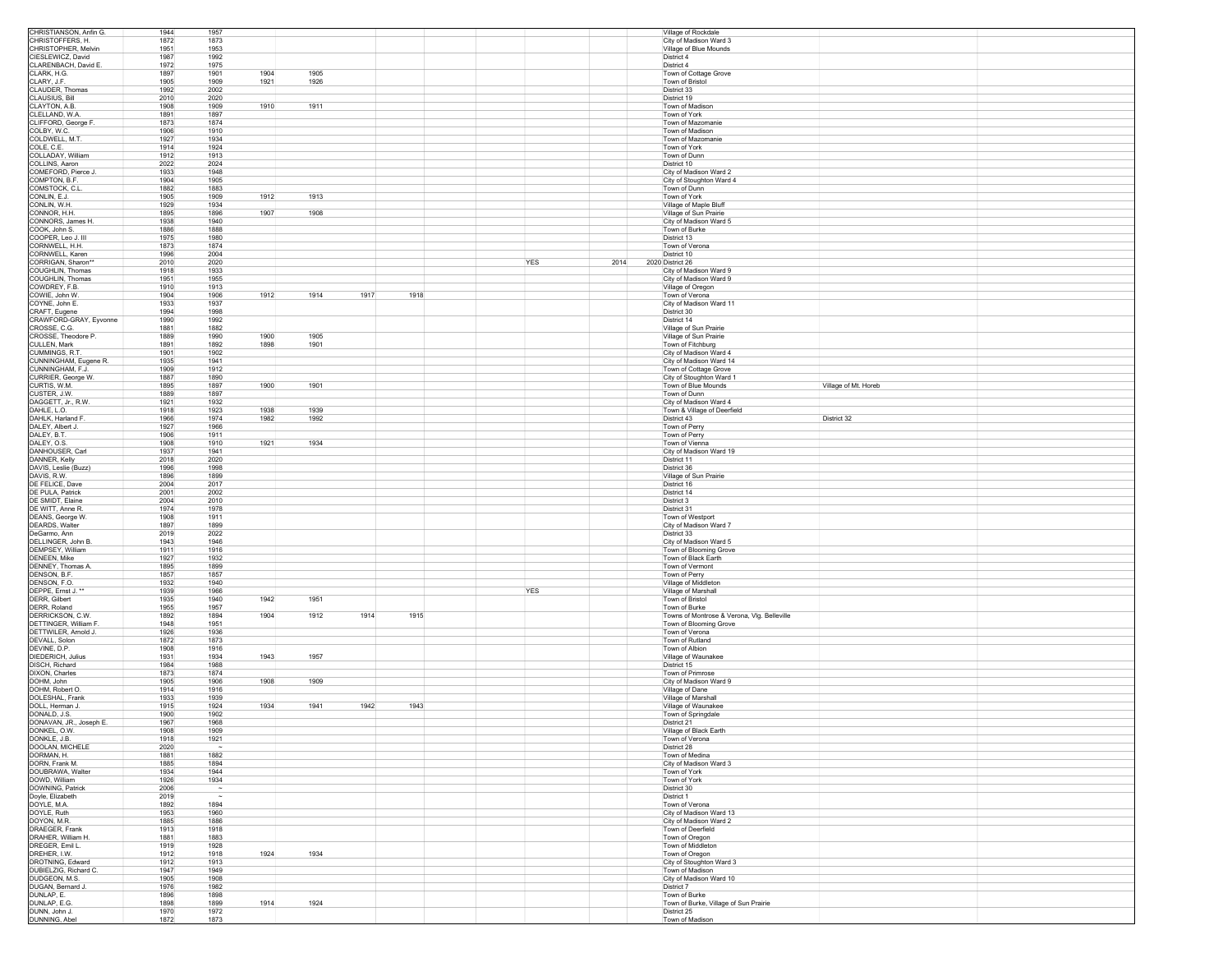| DURANCZYK, Denise                     | 2009         | 2012         |          |                      |            |          | District 35                                         |
|---------------------------------------|--------------|--------------|----------|----------------------|------------|----------|-----------------------------------------------------|
| DURFEY, A.L.                          | 1881         | 1883         |          |                      |            |          | Town of Cottage Grove                               |
| DYBDAHL, A.J.                         | 1915         | 1921         |          |                      |            |          | Town of Vermont                                     |
| DYBDAHL, Joe                          | 1947         | 1966         |          |                      |            |          | Town of Vermont                                     |
| DYE, Jenni                            | 2012         | 2019         |          |                      |            |          | District 33                                         |
| DYERSON, Brict                        | 1892         | 1903<br>1894 | 1904     | 1915<br>1914<br>1920 | 1921       |          | Town of Dunn                                        |
| EDISON, Stephen H.                    | 1897         | 1898         |          |                      |            |          | City of Madison Ward 6                              |
| EDISON, Zed                           | 1906         | 1908         |          |                      |            |          | Town of Burke                                       |
| EDWARDS, Alfred<br>EDWARDS, E.N.      | 1924<br>1893 | 1926<br>1894 |          |                      |            |          | Village of Deerfield                                |
|                                       | 1887         |              |          |                      |            |          | Town of Pleasant Springs                            |
| EDWIN, Lewis P.<br>EGGERT, Don        | 2002         | 1892<br>2006 |          |                      |            |          | Town of Springdale<br>District 23                   |
| EICHER, Analiese **                   | 2010         | 2012         | $2018 -$ |                      | YES        | $2020 -$ | District 3<br>District 5                            |
| EIGHMY, Alva                          | 1933         | 1953         |          |                      |            |          | City of Madison Ward 10                             |
| EIGHMY, Lawrence                      | 1889         | 1897         |          |                      |            |          | Town of Blooming Grove                              |
| EISENBERG, Neil                       | 1968         | 1970         |          |                      |            |          | District 5                                          |
| EISMAN, Nelson Zane                   | 1992         | 1994         |          |                      |            |          | District 18                                         |
| EISNER, Hermann                       | 1945         | 1970         |          |                      |            |          | Town of Berry<br>District 46                        |
| ELDER, George H.                      | 1970         | 1976         |          |                      |            |          | District 6                                          |
| ELLICKSON, Edward                     | 1896         | 1898         |          |                      |            |          | Town of Christiana                                  |
| ELLIS, A.G.                           | 1926         | 1927         |          |                      |            |          | Village of Mazomanie                                |
| ELLSWORTH, H.G                        | 1885         | 1887         |          |                      |            |          | Town of Oregon                                      |
| ELVEHJEM, E.G.                        | 1934         | 1936         |          |                      |            |          | Town of Dunn                                        |
| ELVER, Charles *                      | 1881         | 1889         |          |                      | YES        |          | Town of Vermont                                     |
| ELVER, Fritz                          | 1885         | 1886         |          |                      |            |          | Town of Middleton                                   |
| ENDRES, F.X.                          | 1892         | 1898         |          |                      |            |          | Town of Dane                                        |
| ENDRES, Matt F.                       | 1910         | 1915<br>1912 | 1916     |                      |            |          | Town of Springfield                                 |
| ENGELAND, C.L.                        | 1904         | 1906         |          |                      |            |          | Town of Primrose                                    |
| ENGELBERGER, Michael                  | 2022         | 2024         |          |                      |            |          | District 35                                         |
| ENGELKE, William<br>ENGLAND, Chris    | 1900<br>1905 | 1904<br>1906 |          |                      |            |          | Town of Deerfield<br>City of Stoughton Ward 3       |
|                                       |              |              |          |                      |            |          | District 14                                         |
| EPSTEIN, Harry<br>ERICKSMOEN, Botof   | 1964<br>1908 | 1972<br>1909 |          |                      |            |          | City of Madison Ward 14<br>City of Stoughton Ward 2 |
| ERICKSON, Chuck                       | 2002         | $\sim$       |          |                      |            |          | District 13                                         |
| ERICKSON, Louis                       | 1917         | 1921         |          |                      |            |          | Town of Medina                                      |
| ERICKSON, Millard                     | 1963         | 1974         |          |                      |            |          | District 40<br>Town of Windsor<br>District 35       |
| ERICKSON, Robert M.                   | 1947         | 1949         |          |                      |            |          | Village of Black Earth                              |
| ESSER, Bernard                        | 1886         | 1901         |          |                      |            |          | Town of Springfield                                 |
| ESSER, Joan E.                        | 1975         | 1976         |          |                      |            |          | District 8                                          |
| ESSER, Mathias                        | 1910         | 1911         |          |                      |            |          | Village of Dane                                     |
| ESSER, Werner B.                      | 1939         | 1965         |          |                      |            |          | Village of Cross Plains                             |
| ESTES, John M.                        | 1881         | 1887<br>1890 | 1892     | 1895<br>1897<br>1901 | 1902       |          | Town of Dunkirk                                     |
| ETHUN, Rudolph                        | 1933         | 1934         |          |                      |            |          | City of Madison Ward 17                             |
| EVANS, N.C.                           | 1898         | 1904<br>1899 | 1906     |                      |            |          | Town of Blue Mounds<br>Village of Mt. Horeb         |
| EVANS, Ole                            | 1917         | 1920         |          |                      |            |          | Town of Dunn                                        |
| EVANS, William H.                     | 1967         | 1972         |          |                      |            |          | District 4                                          |
| EVERT. William H                      | 1928         | 1945         |          |                      |            |          | Town of Berry                                       |
| FABER, Peter                          | 1913         | 1916<br>1883 |          |                      |            |          | City of Madison Ward 9                              |
| FABING, P.M.<br>FAHEY, Thomas M.      | 1882<br>1925 | 1936         |          |                      |            |          | Town of Roxbury<br>Town of Fitchburg                |
| FAHRNEY, LeRoy R                      | 1992         | 1994         |          |                      |            |          | District 32                                         |
| FARGO, Harvey B.                      | 1927         | 1934         |          |                      |            |          | Town of Springdale                                  |
| FARNESS, Benjamin                     | 1928         | 1936<br>1935 | 1940     |                      |            |          | Village of DeForest                                 |
| FARNESS, Simon *                      | 1916         | 1925         |          |                      | YES        |          | Village of DeForest                                 |
| FEHLANDT, William                     | 1914         | 1916         |          |                      |            |          | City of Madison Ward 8                              |
| FEHLANDT, William                     | 1885         | 1901<br>1891 | 1905     |                      | <b>YES</b> |          | Town of Berry                                       |
| FELLAND, Andrew G.                    | 1900         | 1903<br>1910 | 1912     |                      |            |          | Town of Burke                                       |
| FELLAND, Gunder                       | 1921         | 1924         |          |                      |            |          | Town of Burke                                       |
| FELTON, Carl **                       | 1927         | 1936<br>1934 | 1947     |                      | YES        |          | Town of Madison                                     |
| FEMRITE, Gerald C.                    | 1978         | 1990         |          |                      |            |          | District 26<br>District 23                          |
| FEMRITE, H.O.                         | 1927         | 1934         |          |                      |            |          | Town of Blooming Grove                              |
| FERGUSON, JR., Samuel B.              | 1966         | 1972         |          |                      |            |          | District 24                                         |
| FERRELL, Ronn                         | 2008         | 2018<br>1967 |          |                      |            |          | District 15                                         |
|                                       |              |              |          |                      |            |          |                                                     |
| FERRIS, JR., William H.               | 1966         |              |          |                      |            |          | District 25                                         |
| FESENFELD, Herman                     | 1912         | 1915<br>1918 | 1924     |                      |            |          | Village of Black Earth                              |
| FESS, George E.                       | 1896         | 1897         |          |                      |            |          | City of Madison Ward 3                              |
| FEUSTEL, Joyce E.                     | 1980         | 1982         |          |                      |            |          | District 13                                         |
| FIELD, William A.                     | 1857         | 1857         |          |                      |            |          | Town of Bristol                                     |
| FIELDS, John J.                       | 1970<br>1911 | 1972<br>1914 |          |                      |            |          | District 9<br>Town of Westport                      |
| FILBERN, Michael<br>FINLEY, Robert M. | 1966         | 1970         |          |                      |            |          | District 7                                          |
| FISHER, Wayne                         | 1934         | 1938         |          |                      |            |          | Town of Blooming Grove                              |
| FITCH, O.E.                           | 1887         | 1891         |          |                      |            |          | City of Madison Ward 4                              |
| FITZGIBBON, William A.                | 1888         | 1906<br>1893 | 1908     |                      |            |          | Town of Westport                                    |
| FJELSTAD, G.J. **                     | 1895         | 1897<br>1900 | 1906     |                      | YES        |          | Town of Perry                                       |
| FLAHERTY, Edward                      | 1882         | 1883         |          |                      |            |          | City of Madison Ward 1                              |
| FLOM, Carl                            | 1933         | 1939         |          |                      |            |          | City of Madison Ward 3                              |
| FLUCKINGER, JR., John                 | 1938         | 1965         |          |                      |            |          | Town of Fitchburg                                   |
| FOLL, Otto                            | 1936         | 1937         |          |                      |            |          | Village of Deerfield                                |
| FORD, David *                         | 1881         | 1886         |          |                      | YES        |          | Town of Springfield                                 |
| FOUST, Lloyd                          | 1958         | 1960<br>1939 |          |                      |            |          | City of Madison Ward 16                             |
| FRAME, John L<br>FRANZ, Roy C.        | 1932         | 1942         | 1951     |                      |            |          | Village of Blue Mounds                              |
| FRASER, James E                       | 1978<br>1975 | 1984<br>1976 |          |                      |            |          | District 17<br>District 18<br>District 2            |
| FREDERICH, A.M.                       | 1918         | 1927         |          |                      |            |          | Town of Springfield                                 |
| FRENCH, M.B.                          | 1872         | 1873         |          |                      |            |          | City of Madison Ward 1                              |
| FRENEY, Lawrence                      | 1885         | 1887         |          |                      |            |          | Town of Westport                                    |
| FRIES, Carl                           | 1929         | 1935<br>1934 | 1963     |                      |            |          | Village of Mazomanie                                |
| FRIES, Gerald                         | 1934         | 1935         |          |                      |            |          | City of Madison Ward 6                              |
| FRITZ, Clarence                       | 1951         | 1966         |          |                      |            |          | Town of Montrose                                    |
| FRITZ, Edward                         | 1917         | 1918         |          |                      |            |          | Village of Belleville                               |
| FROST, R.S.                           | 1857<br>1888 | 1857<br>1889 |          |                      |            |          | Town of Blooming Grove                              |
| FRYER, George R.                      |              |              |          |                      |            |          | Town of Blue Mounds<br>Village of DeForest          |
| FUHREMANN, John F.                    | 1925         | 1928         |          |                      |            |          |                                                     |
| FYRST, Robert<br>GAFFNEY, George P.   | 2000<br>1934 | 2006<br>1936 |          |                      |            |          | District 20, District 8<br>City of Madison Ward 4   |
| GAFFNEY, Thomas A.                    | 1929         | 1940         |          |                      |            |          | Town of Montrose                                    |
| GALE, Joseph                          | 1959         | 1965         |          |                      |            |          | City of Madison Ward 21                             |
| GALLAGHER, C.A.                       | 1913         | 1914         |          |                      |            |          | Village of Fair Oaks                                |
| GALLAGHER, Thomas                     | 1904         | 1908<br>1925 | 1932     |                      |            |          | Town of Vermont                                     |
| GALVIN, John                          | 1891         | 1893         |          |                      |            |          | Town of Cottage Grove                               |
| GALVIN, Lester                        | 1928         | 1936         |          |                      |            |          | Town of Cottage Grove                               |
| GAMMONS, Warren                       | 1872         | 1874         |          |                      |            |          | Town of Middleton                                   |
| GANDER, Louis D.                      | 1990         | 1992         |          |                      |            |          | District 34                                         |
| GANSER, A.A.                          | 1897         | 1904         |          |                      |            |          | Town of Roxbury                                     |
| GANZER, Sr., Moritz                   | 1887         | 1893<br>1988 |          |                      |            |          | Town of Roxbury<br>District 9                       |
| GAREL, Charles L.<br>GAU, Duane       | 1987<br>2004 | 2012         |          |                      |            |          | District 20                                         |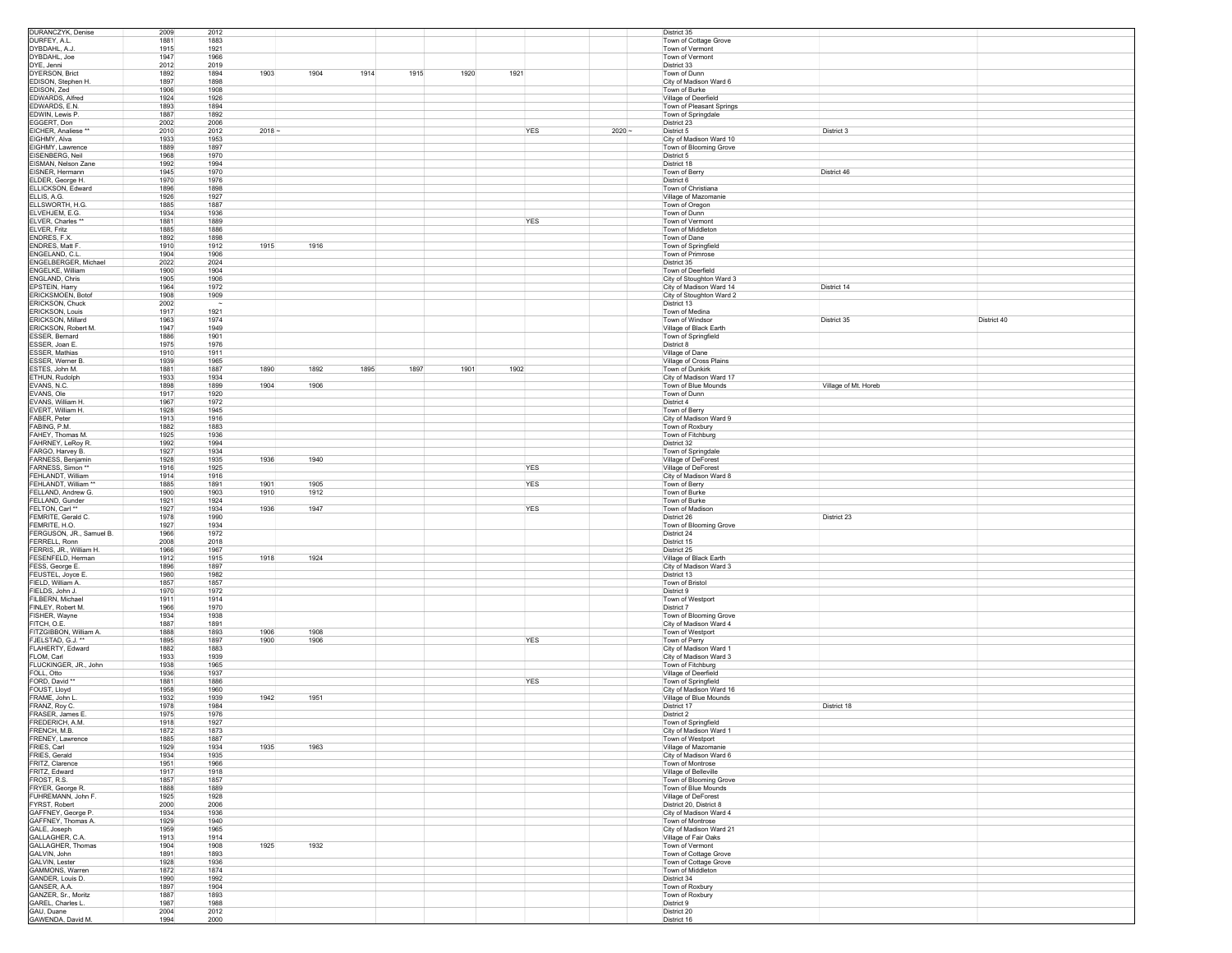| GAY, H.O.                                        | 1888         | 1890         |      |              |            | Town of Oregon                                   |
|--------------------------------------------------|--------------|--------------|------|--------------|------------|--------------------------------------------------|
| GAY, John T.                                     | 1900         | 1901         |      |              |            | City of Madison Ward 6                           |
| GEIER, JR., Joseph                               | 1952         | 1965         |      |              |            | City of Madison Ward 4                           |
| GEISLER, James                                   | 1940         | 1942         |      |              |            | Village of Shorewood Hills                       |
| GENIN, Paul A.                                   | 1921         | 1947         |      |              |            | Village of Belleville                            |
| GENNA, Joe                                       | 1947         | 1951         |      |              |            | City of Madison Ward 9                           |
| GEORGESON, Denton                                | 1965         | 1966         |      |              |            | Town of Blooming Grove                           |
| GERHARDT, Mark S.                                | 1990         | 1992<br>1994 | 1996 |              |            | District 25<br>District 18                       |
| GERRY, Robert H. *                               | 1933         | 1939<br>1937 | 1955 |              | <b>YES</b> | City of Madison Ward 17                          |
| GIBBONS, John                                    | 1872         | 1873         |      |              |            | Village of Sun Prairie                           |
| GILBERTS, Allen L                                | 1953         | 1960<br>1953 | 1961 |              |            | Village of Cambridge                             |
| GILL, George E.                                  | 1910         | 1913         |      |              |            | City of Madison Ward 1                           |
| GILL, James C.                                   | 1957         | 1964         |      |              |            | City of Madison Ward 20                          |
| GILLIS, George                                   | 2013         | 2018         |      |              |            | District 14                                      |
| GINNOLD, Elaine                                  | 1976         | 1980         |      |              |            | District 20                                      |
| GINNOLD, Richard E.                              | 1972         | 1976         |      |              |            | District 20                                      |
| GJERTSON, Alvin                                  | 1964         | 1966         |      |              |            | City of Stoughton Ward 3                         |
| GLAZER, Jeff                                     | 2022         | 2024         |      |              |            | District 8                                       |
|                                                  | 1980         | 1986         |      |              |            | District 5                                       |
| GLEASMAN, Larry W.<br>GOFF, Frank                | 1897         | 1901<br>1902 | 1903 |              |            | Town of Dunkirk                                  |
|                                                  |              |              |      |              |            |                                                  |
| GOFF, George W.                                  | 1892         | 1894         |      |              |            | Town of Dunkirk                                  |
| GOODLAD, H.G.                                    | 1902         | 1904         |      |              |            | Village of Black Earth                           |
| GOODMAN, Joseph<br>GORDON, Eric D.               | 1960         | 1965         |      |              |            | City of Madison Ward 13                          |
|                                                  | 1990         | 1994         |      |              |            | District 16<br>District 22                       |
| GORDON, Lancelot A                               | 1939         | 1946         |      |              |            | City of Madison Ward 3                           |
| GORRY, James H.                                  | 1895         | 1912<br>1896 | 1913 |              |            | Town of Fitchburg                                |
| GOUDE, W.C.                                      | 1913         | 1914         |      |              |            | City of Madison Ward 7                           |
| GOULD, Jason H.                                  | 1895         | 1896         |      |              |            | Village of Belleville                            |
| GRADY, W.F.                                      | 1908         | 1909         |      |              |            | Town of Oregon                                   |
| GRAF, Bill                                       | 2000         | 2006         |      |              |            | District 24                                      |
| GRAHAM, Helen D.                                 | 1964         | 1970         |      |              |            | City of Madison Ward 20<br>District 20           |
| GRATZ, Fred E.                                   | 1913         | 1924         |      |              |            | City of Madison Ward 5                           |
| <b>GRAVES, Robert L</b>                          | 1979         | 1982         |      |              |            | District 15                                      |
| GRAY, ANTHONY                                    | 2020         | $\sim$       |      |              |            | District 14                                      |
| GRAY, H.O.                                       | 1887         | 1894<br>1906 | 1908 |              |            | Town of Oregon                                   |
| GREEN, W.S.                                      | 1917         | 1924         |      |              |            | Village of Middleton                             |
| GREENING, J.H.                                   | 1902         | 1904         |      |              |            | Town of Mazomanie                                |
| GREGG, George F                                  | 1905         | 1906         |      |              |            | Town of Madison                                  |
| GRINDE, A.O.                                     | 1885         | 1887         |      |              |            | Town of Springdale                               |
| GRINDE, P.B.                                     | 1872         | 1874         |      |              |            | Town of Deerfield                                |
| GRINDER, Hans O.                                 | 1890         | 1893         |      |              |            | Town of Perry                                    |
| GRONDAHL, O.H.                                   | 1908         | 1909         |      |              |            | City of Stoughton Ward 1                         |
| GROSS, Beth                                      | 2004         | 2005         |      |              |            | District 2                                       |
| GROTH, Howard E                                  | 1972         | 1980         |      |              |            | District 25                                      |
| GROTH, Wilson W.                                 | 1953         | 1966         |      |              |            | City of Middleton Ward 1<br>Village of Middleton |
|                                                  |              |              |      |              |            |                                                  |
| GROVE, Christian<br>GROVE, P.B.                  | 1914<br>1937 | 1915<br>1940 |      |              |            | Town of Bristol                                  |
|                                                  |              |              |      |              |            | Village of Shorewood Hills                       |
| GRUENDLER, Victor F.                             | 1962         | 1972         |      |              |            | City of Madison Ward 16<br>District 16           |
| GUERIN, Robert L.                                | 1968         | 1972         |      |              |            | District 22                                      |
| GUGEL, Frank C.                                  | 1942         | 1970         |      |              |            | City of Madison Ward 8<br>District 8             |
| GULSON, George                                   | 1921         | 1925<br>1932 | 1938 |              |            | Town of Vermont                                  |
| HAAK, Herman                                     | 1918         | 1919         |      |              |            | Town of Middleton                                |
| HAAK, Louis                                      | 1900         | 1904<br>1906 | 1914 | 1918<br>1916 |            | City of Madison Wards 4 & 8                      |
| HAAK, William F.                                 | 1912         | 1918         |      |              |            | Town of Middleton                                |
|                                                  |              |              |      |              |            |                                                  |
| HAANEN, Lynn                                     | 1980         | 1986         |      |              |            | District 8                                       |
| HAAS, Alfred J.                                  | 1947         | 1951         |      |              |            | City of Madison Ward 13                          |
| HAASL, ELENA                                     | 2020         | 2022         |      |              |            | District 5                                       |
|                                                  |              |              |      |              |            |                                                  |
| HABERLAND, John<br>HALBACH, John P.              | 1915         | 1917         |      |              |            | Town of Verona                                   |
|                                                  | 1900         | 1913<br>1901 | 1919 |              |            | City of Madison Ward 4                           |
| HALL, William G.                                 | 1965         | 1968         |      |              |            | City of Madison Ward 3<br>District 3             |
| HALVERSON, Clifford E.                           | 1941         | 1953         |      |              |            | Town of Dunn                                     |
| HALVERSON, George                                | 1925         | 1927         |      |              |            | Town of Dunn                                     |
| HALVERSON, Samuel C.                             | 1905         | 1907         |      |              |            | City of Stoughton Ward 2                         |
| HALVORSON, Halvor                                | 1902         | 1911<br>1916 | 1921 |              |            | Town of Blooming Grove                           |
| HALVORSON, Wilford C.                            | 1941         | 1953         |      |              |            | Town of Deerfield                                |
| HAMILTON, James A.                               | 1961         | 1966         |      |              |            | Village of Maple Bluff                           |
| HAMMERSLEY, Fay                                  | 1913         | 1918         |      |              |            | Town of Madison                                  |
| HAMPTON, Melanie                                 | 2008         | 2013         |      |              |            | District 14                                      |
| HAMRE, Carlton                                   | 1998         | 2002         |      |              |            | District 27                                      |
| HANAN, C.A.                                      | 1924         | 1927         |      |              |            | Village of Oregon                                |
| HANAN, C.A. *                                    | 1902         | 1910         |      |              | YES        | Town of Rutland                                  |
| HANDELL, Edward                                  | 1972         | 1975         |      |              |            | District 8                                       |
| HANER, J.M.                                      | 1873         | 1874         |      |              |            | Town of Bristol                                  |
| HANKS, Lucien S.                                 | 1959         | 1961         |      |              |            | Village of Maple Bluff                           |
| HANNA, Oliver O.                                 | 1977         | 1988         |      |              |            | District 30<br>District 32                       |
| HANNEMAN, David                                  | 1996         | 2003         |      |              |            | District 39<br>District 19                       |
| HANSEN, Conrad                                   | 1924         | 1934         |      |              |            | Town of Burke                                    |
| HANSEN, H.C.D.                                   | 1906         | 1913<br>1915 | 1930 |              |            | Village of Brooklyn                              |
| HANSON, Einar                                    | 1935         | 1964         |      |              |            | City of Stoughton Ward 3                         |
| HANSON, Francis T                                | 1965         | 1966         |      |              |            | City of Middleton Ward 2                         |
| HANSON, Lars                                     | 1957         | 1958         |      |              |            | City of Madison Ward 16                          |
| HANSON, Mike                                     | 2002         | 2008         |      |              |            | District 14                                      |
| HANSON, O.H.                                     | 1917         | 1918         |      |              |            | Village of Cambridge                             |
| HANSON, Ole                                      | 1872         | 1883         |      |              |            | Town of Blue Mounds                              |
| HARB, George H. **                               | 1937         | 1970         |      |              | <b>YES</b> | District 2<br>City of Madison Wards 2 & 7        |
| HARMON. George F                                 | 1881         | 1883<br>1887 | 1888 | 1892<br>1894 |            | Town of Montrose                                 |
| HARPER, Naila                                    | 1974         | 1978         |      |              |            | District 33                                      |
| HARRIS, Paul                                     |              | 1938         |      |              |            |                                                  |
|                                                  | 1936         |              |      |              |            | City of Madison Ward 16                          |
| HART, Edmund J.                                  | 1949         | 1951         |      |              |            | Village of Shorewood Hills                       |
| HART, Joseph                                     | 1873         | 1874         |      |              |            | Town of Medina                                   |
| HARVEY, David M.                                 | 1947         | 1951         |      |              |            | Town of Windsor                                  |
| HATCH, Lorenzo                                   | 1885         | 1889         |      |              |            | Town of Medina                                   |
| HATCHER, HOLLY                                   | 2020         | $\sim$       |      |              |            | District 26                                      |
| HAUGEN, G. O.                                    | 1904         | 1906         |      |              |            | City of Stoughton Ward 1                         |
|                                                  | 1885         | 1890         |      |              |            | Town of Windsor                                  |
|                                                  | 1921         | 1927         |      |              |            | City of Stoughton Ward 3                         |
| HAUKNESS, A.O.<br>HAVEN, J.B.<br>HAYDEN, T.C. ** | 1882         | 1891<br>1883 | 1893 |              | <b>YES</b> | Town & Village of Sun Prairie                    |
| HAYES, John D.                                   | 1912         | 1913         |      |              |            | City of Madison Ward 5                           |
| HEAD, H.C.                                       | 1933         | 1936         |      |              |            | City of Madison Ward 12                          |
| HEASSLER, Alton S.                               | 1933         | 1939         |      |              |            | City of Madison Ward 5                           |
| HEBL, Charles                                    | 1913         | 1915<br>1921 | 1925 |              |            | Town of Medina                                   |
| HEBL, Francis R.                                 | 1963         | 1966         |      |              |            | City of Sun Prairie Ward 3                       |
| HEBL, John F.                                    | 1903         | 1906         |      |              |            | Town of Medina                                   |
| HEGGESTAD, Roy C.                                | 1939         | 1949         |      |              |            | City of Madison Ward 15                          |
| HEGLAND, J.J.                                    | 1911         | 1921         |      |              |            | Town of Perry                                    |
| HEILIGER, Donald                                 | 1992         | 2004         |      |              |            | District 35                                      |
| HEINDALL, K.O.                                   | 1881         | 1887<br>1882 | 1888 |              |            | Town of Deerfield                                |
| HELDEN, J.W.<br>HELLENBRAND, Helen               | 1857<br>1994 | 1857         |      |              |            | Town of Windsor<br>District 27                   |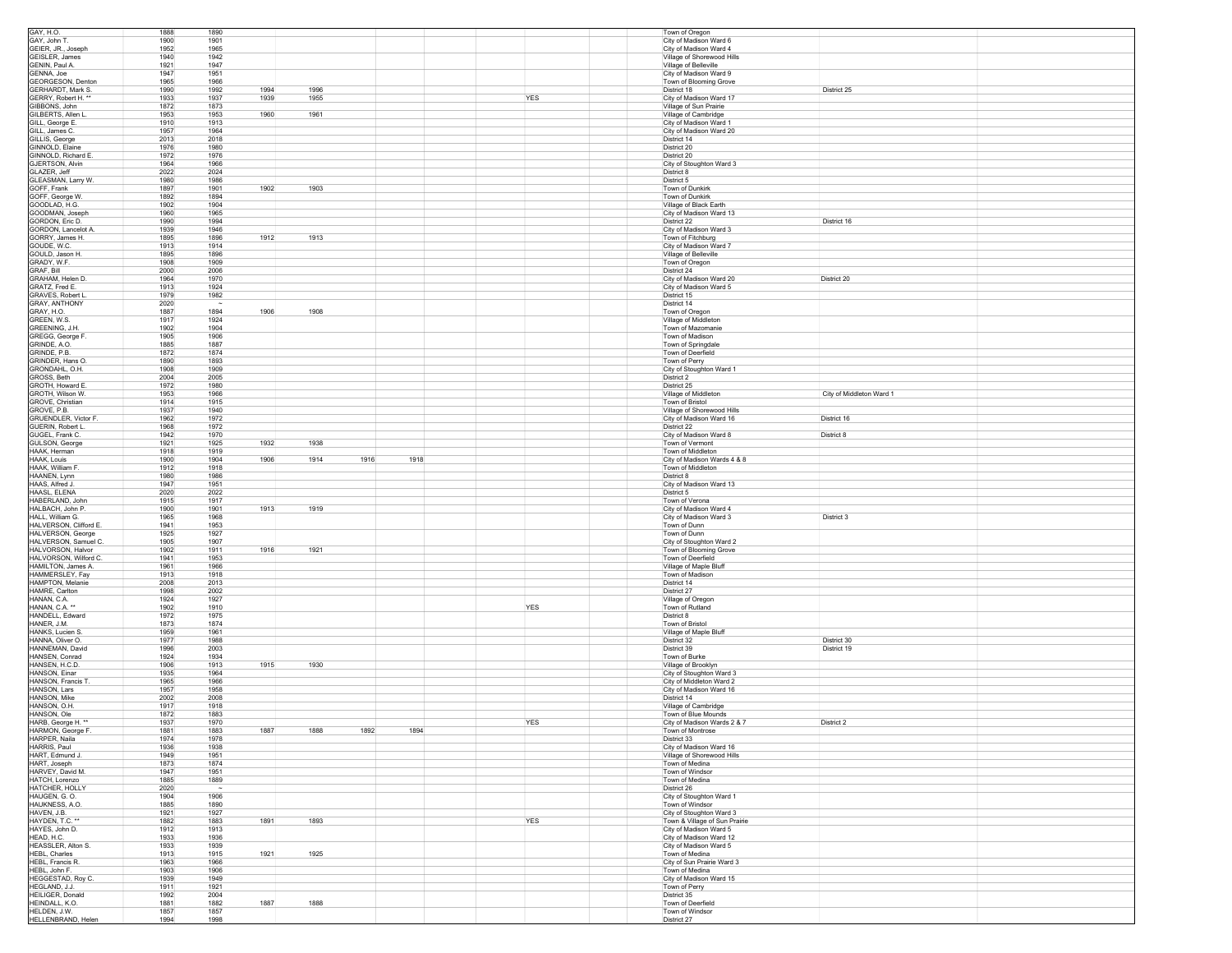| HELLENBRAND, Thomas                              | 1992         | 1994         |              |              |      |      |            |      | District 25                                           |
|--------------------------------------------------|--------------|--------------|--------------|--------------|------|------|------------|------|-------------------------------------------------------|
| HELMENSTINE, A.C.                                | 1938         | 1948         |              |              |      |      |            |      | Town of Vermont                                       |
| HELT, Mathew<br>HENDERSON JR                     | 1893<br>1892 | 1896<br>1897 |              |              |      |      |            |      | Village of Waunakee<br>Town of Springdale             |
| HENDERSON, William F.                            | 1929         | 1937         |              |              |      |      |            |      | Village of Oregon                                     |
| HENDRICK, John **                                | 1994         | 2018         |              |              |      |      | YES        | 2013 | 2014 District 6                                       |
| HENTER, Henry                                    | 1910         | 1912         |              |              |      |      |            |      | City of Madison Ward 9                                |
| <b>HERBST, Susan</b>                             | 1982         | 1994         |              |              |      |      |            |      | District 13                                           |
| <b>HERRIED, Emil</b><br><b>HESSELBEIN Dianne</b> | 1927<br>2008 | 1928<br>2014 |              |              |      |      |            |      | Village of Rockdale<br>District 9                     |
| HEUSER, Frank                                    | 1917         | 1921         |              |              |      |      |            |      | Town of Blue Mounds                                   |
| <b>HEUSER, Peter</b>                             | 1936         | 1944         |              |              |      |      |            |      | Village of Mt. Horeb                                  |
| HICKMAN, Edwin T                                 | 1963         | 1974         |              |              |      |      |            |      | City of Middleton Wd. 4<br>District 44<br>District 28 |
| HICKS, John B.                                   | 1968         | 1974         |              |              |      |      |            |      | District 18                                           |
| HIDDEN, J.E.                                     | 1882         | 1883         |              |              |      |      |            |      | Town of Bristol                                       |
| HILGERS, Casper<br>HILL, H.J.                    | 1906<br>1857 | 1908<br>1857 |              |              |      |      |            |      | Village of Waunakee<br>Town of Madison                |
| HILLENBRAND, E.                                  | 1892         | 1894         | 1898         | 1899         |      |      |            |      | Town of Bristol                                       |
| HILLS-MEYER, Beverly                             | 1986         | 1994         |              |              |      |      |            |      | District 41<br>District 21                            |
| HITZEMANN, William                               | 1998         | 2005         |              |              |      |      |            |      | District 30                                           |
| <b>HOBBS, Ambrose</b>                            | 1934         | 1939         |              |              |      |      |            |      | Town of Oregon                                        |
| HOBBS, Martin<br>HOEL, Ole O.                    | 1904<br>1946 | 1906<br>1947 |              |              |      |      |            |      | Town of Oregon                                        |
| HOENE, Harley                                    | 1963         | 1966         |              |              |      |      |            |      | City of Stoughton Ward 4<br>Town of York              |
| HOESLY, H.S.                                     | 1947         | 1955         | 1957         | 1965         |      |      |            |      | Village of Belleville                                 |
| HOFFMAN, A.H.                                    | 1927         | 1929         |              |              |      |      |            |      | Town of Pleasant Springs                              |
| HOGAN, James                                     | 1893         | 1894         |              |              |      |      |            |      | Town of Westport                                      |
| HOGAN, James L.                                  | 1953         | 1962         |              |              |      |      |            |      | Town of Westport                                      |
| HOGAN, M.F.                                      | 1926         | 1938         |              |              |      |      |            |      | Town of Westport                                      |
| HOLLOWAY, Frank G.<br>HOLMAN, Nels **            | 1912<br>1891 | 1913<br>1906 | 1909         | 1910         | 1917 | 1919 | <b>YES</b> |      | City of Madison Ward 7<br>Town & Village of Deerfield |
| HOLMQUIST, Albert M.                             | 1974         | 1980         | 1982         | 1986         |      |      |            |      | District 19<br>District 21                            |
| HOLT. T.P.                                       | 1882         | 1883         |              |              |      |      |            |      | Town of York                                          |
| HOLTE, Oscar H.                                  | 1955         | 1972         |              |              |      |      |            |      | District 37<br>Town of Dunkirk                        |
| HOLTEN, Henry                                    | 1951         | 1966         |              |              |      |      |            |      | Town of Cottage Grove                                 |
| HOLTON, John                                     | 1900         | 1904         |              |              |      |      |            |      | City of Stoughton Ward 1                              |
| HOLUM, O.S.<br>HOLZHUTER, William                | 1890<br>1932 | 1891<br>1940 |              |              |      |      |            |      | Town of Windsor<br>Town of Deerfield                  |
| HOOK, Harry L.                                   | 1918         | 1924         |              |              |      |      |            |      | Town of Oregon                                        |
| <b>HOOVER, Herman</b>                            | 1913         | 1914         |              |              |      |      |            |      | City of Stoughton Ward 2                              |
| HOPKINS, John C.                                 | 1924         | 1934         |              |              |      |      |            |      | Village of Black Earth                                |
| HORAN, Robert T.                                 | 1966         | 1968         |              |              |      |      |            |      | District 1                                            |
| HORN, SR., Ford T                                | 1955         | 1966         |              |              |      |      |            |      | City of Stoughton Ward 4                              |
| HORNER, Frank S.                                 | 1892         | 1894         |              |              |      |      |            |      | City of Madison Ward 2                                |
| HOSKEN, John                                     | 1896         | 1897         | 1906         | 1909         |      |      |            |      | Village of Belleville                                 |
| HOTCHKISS, Erika<br>HOUGAN, Halvor O.            | 2012<br>1913 | 2014<br>1918 | 1921         | 1927         |      |      |            |      | District 32                                           |
| HOWE, Frank                                      | 1939         | 1943         |              |              |      |      |            |      | City of Stoughton Ward 1<br>Village of Deerfield      |
| HOWIE, John                                      | 1889         | 1890         | 1898         | 1899         | 1903 | 1905 |            |      | Town of Vienna                                        |
| HUELSEMANN, Kierstin                             | 2022         | 2024         |              |              |      |      |            |      | District 27                                           |
| HUBER, H.A.                                      | 1902         | 1904         |              |              |      |      |            |      | City of Stoughton Ward 2                              |
| HUITT, Frank S.                                  | 1978         | 1982         |              |              |      |      |            |      | District 27                                           |
| HULSEY, Brett                                    | 1998         | 2012         |              |              |      |      |            |      | District 19<br>District 4                             |
| HUNTINGTON, A.A.                                 | 1857         | 1857         |              |              |      |      |            |      | Town of York                                          |
| HUNTINGTON, G.B.<br>HUTCHISON, Bert              | 1873<br>1972 | 1874<br>1980 |              |              |      |      |            |      | Town of Albion<br>District 3                          |
| HYLAND, F. Ross                                  | 1940         | 1947         |              |              |      |      |            |      | City of Stoughton Ward 4                              |
| HYLAND, James P.                                 | 1904         | 1908         |              |              |      |      |            |      | City of Madison Ward 2                                |
| HYNES, Jeff                                      | 2022         | 2024         |              |              |      |      |            |      | District 5                                            |
| IMHOFF. Donald J                                 | 2010         | 2012         |              |              |      |      |            |      | District 3                                            |
| INGRAHAM, George                                 | 1936         | 1955         |              |              |      |      |            |      | Town of Rutland                                       |
| IVES, Guy                                        | 1910         | 1911         |              |              |      |      |            |      | Village of Black Earth                                |
| JACKSON, E.B. *<br>JACOBS, William               | 1895<br>1888 | 1904<br>1889 |              |              |      |      | YES        |      | Town of Oregon<br>City of Madison Ward 2              |
| JACOBSON, J.W.                                   | 1924         | 1925         | 1934         | 1947         |      |      |            |      | Village of Dane                                       |
| JAHNKE, A.F.                                     | 1941         | 1954         |              |              |      |      |            |      | Village of McFarland                                  |
| JALLINGS, Jack K.                                | 1978         | 1988         |              |              |      |      |            |      | District 33<br>District 5                             |
| JANSSEN, Andrew T                                | 1993         | 1998         |              |              |      |      |            |      | District 4                                            |
| JANUS, Robert R.                                 | 1966         | 1970         |              |              |      |      |            |      | District 28                                           |
| JEHU, Griffith                                   | 1889         | 1890         | 1892         | 1902         |      |      |            |      | Town of Rutland                                       |
| JENSEN, Carl J.<br>JENSEN, Gerald                | 1974<br>2004 | 1980<br>2012 |              |              |      |      |            |      | District 36<br>District 31                            |
| JENSEN, Stephenie A.                             | 1982         | 1986         |              |              |      |      |            |      | District 41                                           |
| JENSEN, Theodore                                 | 1926         | 1936         |              |              |      |      |            |      | Town of Bristol                                       |
| JOERS, ALEX                                      | 2020         |              |              |              |      |      |            |      | District 9                                            |
| JOHNSON, C.O.                                    | 1887         | 1889         |              |              |      |      |            |      | Town of Vienna                                        |
| JOHNSON F.S.                                     | 1909         | 1911         |              |              |      |      |            |      | Town of York                                          |
| JOHNSON, Edwin C.                                | 1914         | 1917<br>1894 |              |              |      |      |            |      | Town of Black Earth                                   |
| JOHNSON, George<br>JOHNSON, Grove J.             | 1893<br>1909 | 1914         |              |              |      |      |            |      | Town of Perry<br>Town of York                         |
| JOHNSON, Helen                                   | 1998         | 2002         |              |              |      |      |            |      | District 36                                           |
| JOHNSON, J.A.                                    | 1857         | 1857         |              |              |      |      |            |      | Town of Pleasant Springs                              |
| JOHNSON, J.B.                                    | 1921         | 1922         |              |              |      |      |            |      | Town of Blooming Grove                                |
| JOHNSON, J.C.                                    | 1916         | 1918         |              |              |      |      |            |      | Town of Burke                                         |
| JOHNSON, John                                    | 1904         | 1905         |              |              |      |      |            |      | City of Stoughton Ward 3                              |
| JOHNSON, John D.<br>JOHNSON, John E.             | 1872<br>1872 | 1888<br>1873 | 1897<br>1881 | 1899<br>1882 | 1901 | 1905 |            |      | Town of York<br>Town of Christiana                    |
| JOHNSON, K.A.                                    | 1886         | 1887         |              |              |      |      |            |      | Town of Windsor<br>District 29                        |
| JOHNSON, Lyle O.                                 | 1955         | 1959         | 1965         | 1972         |      |      |            |      | City of Madison Wards 7 & 17                          |
| JOHNSON, Michael **                              | 1872         | 1883         |              |              |      |      | <b>YES</b> |      | Town of Springdale                                    |
| JOHNSON, Nels P.                                 | 1896         | 1898         | 1900         | 1903         | 1905 | 1908 |            |      | Town of Vienna                                        |
| JOHNSON, Oliver                                  | 1881         | 1890         |              |              |      |      |            |      | Town of Pleasant Springs                              |
| JOHNSON, Peter N.<br>JONAS, Frank W.             | 1886<br>1897 | 1887<br>1901 | 1889         | 1890         | 1900 | 1905 |            |      | Town of Christiana<br>City of Madison Ward 2          |
| JONES, Nikole                                    | 2015         | 2020         |              |              |      |      |            |      | District 28                                           |
| JONES, Ronni G.                                  | 1986         | 1988         |              |              |      |      |            |      | District 7                                            |
| JOST, Kenneth W.                                 | 1967         | 1970         |              |              |      |      |            |      | District 25                                           |
| KABLER, Beatrice A.                              | 1976         | 1982         |              |              |      |      |            |      | District 19                                           |
| KAHL, Russell                                    | 1949         | 1966         |              |              |      |      |            |      | Town of Primrose                                      |
| KALSCHEUER, Jacob W.                             | 1921         | 1927         |              |              |      |      |            |      | Town of Cross Plains                                  |
| KALSCHEUR, John                                  | 1912         | 1914         |              |              |      |      |            |      | Town of Springfield                                   |
| KALSCHEUR, Math J.<br>KANOUSE, C.D.              | 1945<br>1907 | 1961<br>1908 |              |              |      |      |            |      | Town of Cross Plains<br>Village of Fair Oaks          |
| KARBERG, Paul                                    | 1933         | 1936         |              |              |      |      |            |      | City of Madison Ward 7                                |
| KARNES, Sherman C.                               | 1942         | 1960         |              |              |      |      |            |      | City of Madison Ward 14                               |
| KAROW. H.                                        | 1907         | 1908         |              |              |      |      |            |      | Village of DeForest                                   |
| KASIMATIS, John                                  | 1960         | 1964         |              |              |      |      |            |      | City of Madison Ward 14                               |
| KAUFLER, Neil H.                                 | 1976         | 1978         |              |              |      |      |            |      | District 8                                            |
| KAUFMANN, Bruce                                  | 1968         | 1972         |              |              |      |      |            |      | District 1                                            |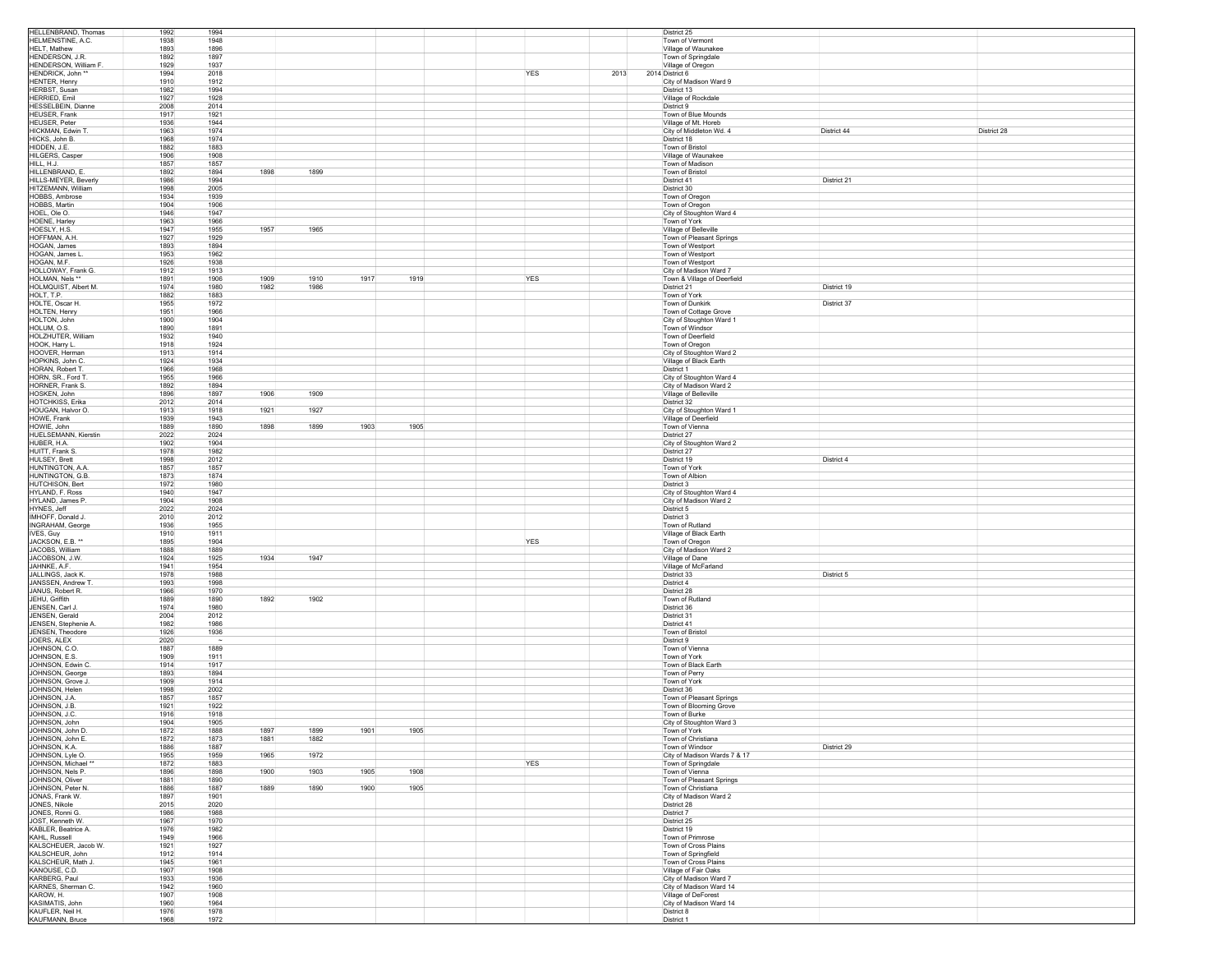| KEENAN, John                           | 1857         | 1857                         |              |              |      |            |      |                            | Town of Fitchburg                                     |                                |
|----------------------------------------|--------------|------------------------------|--------------|--------------|------|------------|------|----------------------------|-------------------------------------------------------|--------------------------------|
| KEICHINGER, Matthew                    | 1916         | 1918                         |              |              |      |            |      |                            | Town of Dane                                          |                                |
| KELLER, Richard L.<br>KELLY, James M.  | 1980<br>1891 | 1982<br>1897                 |              |              |      |            |      | District 30                | City of Madison Ward 1                                |                                |
| KELLY, Michael                         | 1902         | 1917<br>1910                 | 1927         |              |      |            |      |                            | Village of Dane                                       |                                |
| KENNEDY, D.R.                          | 1914         | 1918                         |              |              |      |            |      |                            | Town of Westport                                      |                                |
| KENNEDY, M.H.                          | 1901         | 1906                         |              |              |      |            |      |                            | Town of Westport                                      |                                |
| KERL, Robert                           | 1913         | 1916                         |              |              |      |            |      |                            | Town of Berry                                         |                                |
| KERSHAW, John<br>KESTER, J.W.          | 1857<br>1921 | 1857<br>1923                 |              |              |      |            |      |                            | Town of Westport<br>Village of Mazomanie              |                                |
| <b>KESTERSON, Kevin R. **</b>          | 1992         | 2005                         |              |              |      | <b>YES</b> | 1998 | 2005 District 34           |                                                       |                                |
| KIEFER, Tim                            | 2012         | $\sim$                       |              |              |      |            |      | District 25                |                                                       |                                |
| KIGEYA, April                          | 2022         | 2024                         |              |              |      |            |      | District 15                |                                                       |                                |
| KILEY, Richard                         | 1984         | 2002                         |              |              |      |            |      | District 17                |                                                       |                                |
| KILGUST, Fred                          | 1949         | 1953                         |              |              |      |            |      |                            | City of Madison Ward 15                               |                                |
| Kilmer, Richard<br>KINDSCHI, John      | 2016<br>1953 | 2020<br>1957                 |              |              |      |            |      | District 4                 | Town of York                                          |                                |
| KING, James B.                         | 1909         | 1911                         |              |              |      |            |      |                            | Town of Black Earth                                   |                                |
| KINSON, Roger D.                       | 1974         | 1978                         |              |              |      |            |      | District 26                |                                                       |                                |
| KIRCH, N.C.                            | 1918         | 1921                         |              |              |      |            |      |                            | Village of Mazomanie                                  |                                |
| KITTII SFN Levi                        | 1895         | 1906<br>1896                 | 1908         |              |      |            |      |                            | City of Stoughton Ward 1                              |                                |
| KITTILSON, Levi                        | 1882<br>1909 | 1883                         |              |              |      |            |      |                            | Town of Christiana                                    |                                |
| KLECKER, Adalbert<br>KLEIN, Philip E.  | 1988         | 1911<br>1990                 |              |              |      |            |      | District 34                | Town of Medina                                        |                                |
| KLEINHEINZ, W.O                        | 1943         | 1947                         |              |              |      |            |      |                            | City of Madison Ward 9                                |                                |
| KLINEFELTER, H.J.                      | 1919         | 1924                         |              |              |      |            |      |                            | Village of Deerfield                                  | District 17                    |
| KLUBERTANZ, Harold F.                  | 1965         | 1970                         |              |              |      |            |      |                            | City of Madison Ward 17                               |                                |
| KLUETER, C.F.                          | 1897         | 1899                         |              |              |      |            |      |                            | City of Madison Ward 3                                |                                |
| KNAPTON, Issac C.<br>KNAPTON, J.C.     | 1895<br>1900 | 1897<br>1901<br>1907         | 1909         | 1911<br>1912 | 1915 | 1917       |      |                            | Town of Medina<br>Town of Medina                      |                                |
| KNEEBONE, John U.                      | 1934         | 1936                         |              |              |      |            |      |                            | City of Madison Ward 14                               |                                |
| KNOLL, Jason                           | 2018         | 2020                         |              |              |      |            |      | District 32                |                                                       |                                |
| KOCH, Henry W                          | 1924         | 1932                         |              |              |      |            |      |                            | City of Madison Ward 8                                |                                |
| KOLAR, Marv                            | 2013         | 2019                         |              |              |      |            |      | District 1                 |                                                       |                                |
| KOLTES, J.A.                           | 1913         | 1914                         |              |              |      |            |      |                            | Village of Dane                                       |                                |
| KOLTES, Joseph H.                      | 1896         | 1908<br>1903                 | 1915         | 1924<br>1926 |      |            |      |                            | Village of Waunakee                                   |                                |
| KOMMERS, Robert<br>KOPP, Sr., Nicholas | 1936<br>1926 | 1937<br>1927                 |              |              |      |            |      |                            | City of Madison Ward 10<br>Village of Waunakee        |                                |
| KOSTELIC, Jeff                         | 2004         | 2010                         |              |              |      |            |      | District 19                |                                                       |                                |
| <b>KRAFT, Charles</b>                  | 1912         | 1913                         |              |              |      |            |      |                            | City of Madison Ward 4                                |                                |
| KRAINIK, Frank **                      | 1927         | 1929<br>1931                 | 1932         |              |      | YES        |      |                            | Town of Dane                                          |                                |
| KRAUSE, Dorothy                        | 2012         | 2022                         |              |              |      |            |      | District 27                |                                                       |                                |
| KRAVICK, L.C.                          | 1895         | 1898<br>1896                 | 1899         |              |      |            |      |                            | Town of Christiana                                    |                                |
| KRAVICK, M.C.<br>KRINGS, J.H.          | 1914<br>1909 | 1921<br>1911                 |              |              |      |            |      |                            | Town of Christiana<br>City of Madison Ward 8          |                                |
| KROGH. P.G.                            | 1889         | 1893<br>1891                 | 1894         |              |      |            |      |                            | Town of Blue Mounds                                   |                                |
| KROPF, Karl A.                         | 1918         | 1932                         |              |              |      |            |      |                            | City of Madison Ward 3                                |                                |
| KRUEGER, Julius G.                     | 1893         | 1908<br>1894                 | 1909         |              |      |            |      |                            | City of Madison Wards 4 & 8                           |                                |
| KUHL, Leonard                          | 1934         | 1951                         |              |              |      |            |      |                            | Town of Medina                                        | District 16 (special election) |
| KUHN, Jamie Susanne<br>KUMAR, Ashok    | 1998<br>2006 | 2017<br>2000<br>2008         | 2020         |              |      |            |      | District 23<br>District 5  |                                                       |                                |
| LA FAY, William                        | 1907         | 1908<br>1909                 | 1910         | 1912<br>1914 |      |            |      |                            | Town of Dunkirk                                       |                                |
| LACY, E.H.                             | 1857         | 1857                         |              |              |      |            |      |                            | Town of Dunkirk                                       |                                |
| LALLY, Charles                         | 1927         | 1933                         |              |              |      |            |      |                            | Town of Dunn                                          |                                |
| LALOR, J.H.                            | 1906         | 1910                         |              |              |      |            |      |                            | Town of Dunn                                          |                                |
| LANDERUD, Carl                         | 1953         | 1955                         |              |              |      |            |      |                            | Town of Dunn                                          |                                |
| LANDMARK, Jerry                        | 1988<br>1900 | 1989<br>1901                 |              |              |      |            |      | District 30                |                                                       |                                |
|                                        |              |                              |              |              |      |            |      |                            | Town of York<br>City of Madison Ward 20               |                                |
| LANG, Henry                            |              |                              |              |              |      |            |      |                            |                                                       |                                |
| LANGE, George F.                       | 1936         | 1948                         |              |              |      |            |      |                            |                                                       |                                |
| LANGER, F.J.<br>LANNING, Mrs. V.H.     | 1912<br>1951 | 1913<br>1953                 |              |              |      |            |      |                            | Town of Medina<br>Village of Shorewood Hills          |                                |
| LARSON, Bernard                        | 1953         | 1955                         |              |              |      |            |      |                            | Town of Burke                                         |                                |
| LARSON, Lawrence O.                    | 1905         | 1906                         |              |              |      |            |      |                            | Town of Dunn                                          |                                |
| LARSON, Lewis                          | 1895         | 1896                         |              |              |      |            |      |                            | Town of Burke                                         |                                |
| LARSON, M.D.                           | 1921         | 1924                         |              |              |      |            |      |                            | City of Madison Ward 6                                |                                |
| LARSON, M.D.<br>LARSON, O.E.           | 1911<br>1938 | 1914<br>1940                 |              |              |      |            |      |                            | Town of Dunn                                          |                                |
| LARSON, Stanley                        | 1953         | 1955                         |              |              |      |            |      |                            | Village of McFarland<br>Town of Windsor               |                                |
| LAUGHLIN, Charles                      | 1857         | 1857                         |              |              |      |            |      |                            | Town of Berry                                         |                                |
| LAWRENCE, E.W.                         | 1898         | 1901<br>1899                 | 1902         |              |      |            |      |                            | Town of Madison                                       |                                |
| LAWRY, Edwin J.                        | 1942         | 1951                         |              |              |      |            |      |                            | Town of Oregon                                        |                                |
| LAYFIELD, John J.                      | 1901         | 1902                         |              |              |      |            |      |                            | City of Madison Ward 7                                |                                |
| LEANARD, H.R.<br>LEE, O.C.             | 1892<br>1889 | 1902<br>1893<br>1894<br>1898 | 1903<br>1899 | 1909<br>1912 |      |            |      |                            | Village of Mazomanie<br>City of Stoughton Wards 1 & 2 |                                |
| LEE, Russell                           | 1938         | 1966                         |              |              |      |            |      |                            | Town of Dane                                          |                                |
| LEGREID, Christ                        | 1892         | 1897<br>1929                 | 1933         |              |      |            |      |                            | Village of Cambridge                                  |                                |
| LEHMANN, Richard A.                    | 1968         | 1970                         |              |              |      |            |      | District 6                 |                                                       |                                |
| LEIDNER, Roberta W.                    | 1974         | 1996                         |              |              |      |            |      | District 10                |                                                       |                                |
| LEIGHTIZER, S.F.                       | 1872         | 1873                         |              |              |      |            |      |                            | Town of Blooming Grove                                |                                |
| LEIN, Carl L.<br>LENERZ, Harold        | 1921<br>1949 | 1938<br>1940<br>1951         | 1942         |              |      |            |      |                            | Town of Albion<br>Town of Madison                     |                                |
| LEPIE, Jonathan G                      | 1970         | 1972                         |              |              |      |            |      | District 8                 |                                                       |                                |
| LERDAHL, A.S.                          | 1933         | 1936<br>1938                 | 1942         |              |      |            |      |                            | City of Madison Ward 16                               |                                |
| LEVIN, Jeremy                          | 2008         | 2022                         |              |              |      |            |      | District 10                |                                                       |                                |
| LEVITAN, Stuart D                      | 1982         | 1987                         |              |              |      |            |      | District 4                 |                                                       |                                |
| LEWIS, C.A.                            | 1906         | 1907                         |              |              |      |            |      |                            | Village of Sun Prairie                                |                                |
| LEWIS, C.G.<br>LEWIS, W.M.             | 1857<br>1910 | 1857<br>1912                 |              |              |      |            |      |                            | Town of Burke<br>Village of Mt. Horeb                 |                                |
| LICHT, Jane C.                         | 1982         | 1988                         |              |              |      |            |      | District 34                |                                                       |                                |
| LINDAS, M.                             | 1906         | 1907                         |              |              |      |            |      |                            | Town of Medina                                        |                                |
| LINDE, Almer                           | 1953         | 1966                         |              |              |      |            |      |                            | Town of Vienna                                        |                                |
| LINDSAY, John                          | 1886         | 1891<br>1887                 | 1892         |              |      |            |      |                            | Town of Medina                                        |                                |
| LINGARD, T.G. **                       | 1906         | 1910<br>1914<br>1949         | 1932         |              |      | YES        |      |                            | Village of Mt. Horeb                                  |                                |
| LINN, Anton A.<br>LINSTER, Richard     | 1914<br>1990 | 1992                         |              |              |      |            |      | District 2                 | City of Stoughton Ward 2                              |                                |
| LOCKWOOD, N.R.                         | 1916         | 1917                         |              |              |      |            |      |                            | Village of Dane                                       | District 5                     |
| LOUCKS, Herbert F.                     | 1962         | 1968                         |              |              |      |            |      |                            | City of Madison Ward 5                                |                                |
| LOWE, Darold                           | 1994         | 2004                         |              |              |      |            |      | District 3                 |                                                       |                                |
| LOWRY, Howard J.                       | 1938         | 1940                         |              |              |      |            |      |                            | Village of Monona                                     |                                |
| LOWRY, William J.<br>LUCEY, Wilfred    | 1910<br>1951 | 1913<br>1966                 |              |              |      |            |      |                            | City of Stoughton Ward 2<br>Town of Black Earth       |                                |
| LUCHSINGER, Fred                       | 1901         | 1902                         |              |              |      |            |      |                            | Village of Belleville                                 |                                |
| LUCHSINGER, Fred                       | 1924         | 1925                         |              |              |      |            |      |                            | Village of Oregon                                     |                                |
| LUKKEN, M.A.                           | 1904         | 1905                         |              |              |      |            |      |                            | City of Stoughton Ward 2                              |                                |
| LUM, Charles                           | 1857         | 1857                         |              |              |      |            |      |                            | Town of Medina                                        |                                |
| LUNDEBERG, Wilbur                      | 1949         | 1953<br>1951                 | 1955         |              |      |            |      |                            | Village of Cottage Grove                              | District 27<br>District 20     |
| LUNNEY, William G.<br>LUTZ, Lisa       | 1970<br>1990 | 1974<br>1980<br>1992         | 1986         |              |      |            |      | District 40<br>District 28 |                                                       |                                |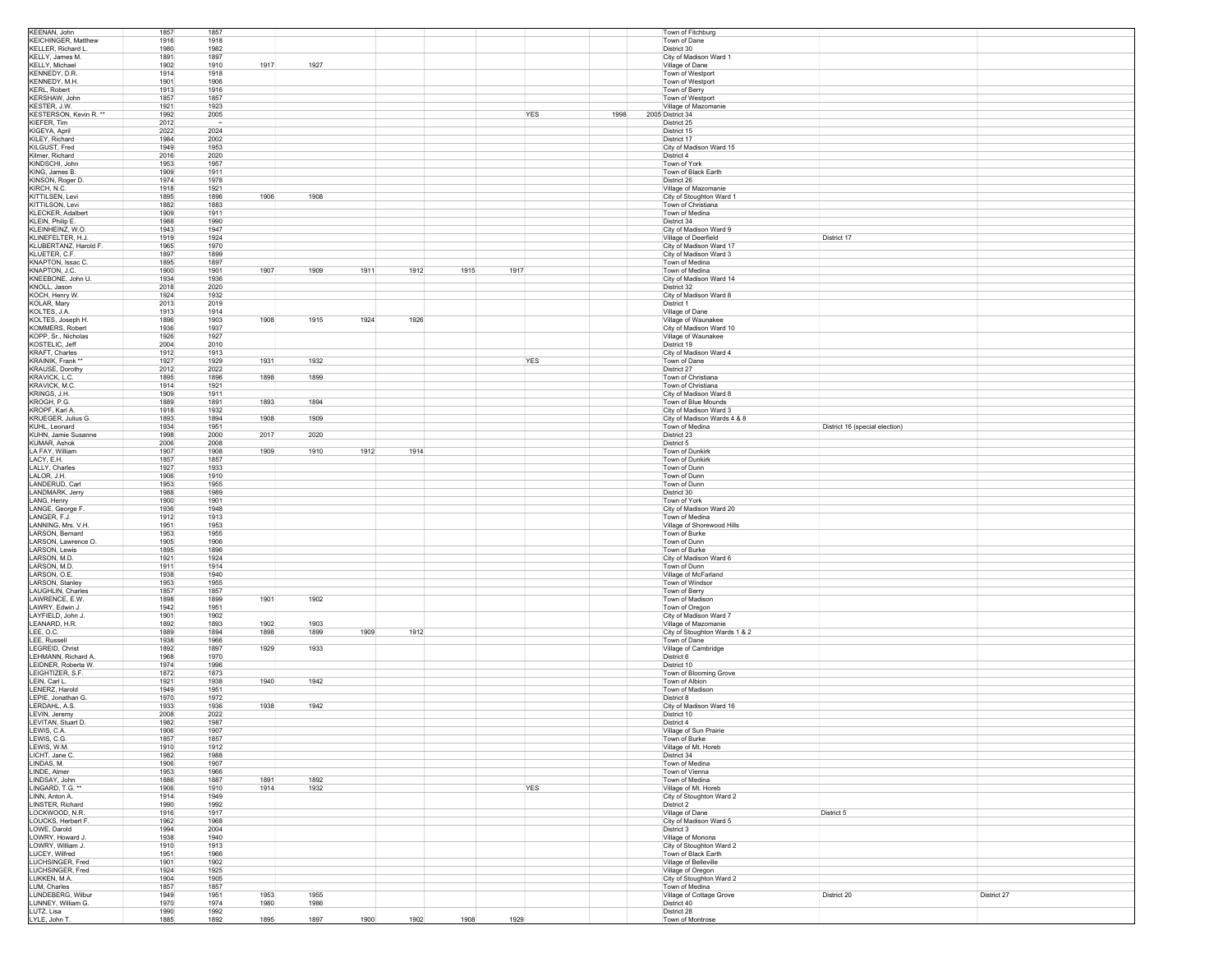| LYNCH, Edward M.                         | 1942<br>1957                 |                  |              |      |            |      | City of Madison Ward 16                                 |             |             |
|------------------------------------------|------------------------------|------------------|--------------|------|------------|------|---------------------------------------------------------|-------------|-------------|
| LYNCH, Howard                            | 1950<br>1953                 |                  |              |      |            |      | City of Madison Ward 4                                  |             |             |
| LYSTER, Peder<br><b>MACK. Melchior</b>   | 1952<br>1953<br>1914<br>1918 | 1927             | 1932         |      |            |      | Town of Windsor<br>Town of Roxbury                      |             |             |
| MACKIE, Sally                            | 1990<br>1992                 |                  |              |      |            |      | District 25                                             |             |             |
| MADIGAN, William                         | 1924<br>1925                 | 1932             | 1938         |      |            |      | Town of Dane                                            |             |             |
| MADSEN, Andrew                           | 1917<br>1924                 |                  |              |      |            |      | Village of Oregon                                       | District 41 |             |
| MADSEN, Forest E                         | 1937<br>1972                 |                  |              |      |            |      | Village of Oregon                                       |             |             |
| MAHAFFEY, Gerald T.<br>MAHONEY, William  | 1972<br>1974<br>1921<br>1925 |                  |              |      |            |      | District 1<br>Town of Dunn                              |             |             |
| MAIN, E.D.                               | 1901<br>1902                 |                  |              |      |            |      | Village of Oregon                                       |             |             |
| MALY, John                               | 1901<br>1910                 |                  |              |      |            |      | Town of Springfield                                     |             |             |
| MANDT, G.T.                              | 1873<br>1874                 |                  |              |      |            |      | Town of Pleasant Springs                                |             |             |
| MANDT, T.O.                              | 1895<br>1897                 |                  |              |      |            |      | Town of Pleasant Springs                                |             |             |
| MANN, W.T.                               | 1905<br>1906                 |                  |              |      |            |      | Village of Sun Prairie                                  |             |             |
| MANNING, Wyndham<br>MANSFIELD, Pamela J. | 2008<br>2010<br>1975<br>1976 |                  |              |      |            |      | District 5<br>District 4                                |             |             |
| MANSON, William                          | 1933<br>1934                 | 1936             | 1940         |      |            |      | Town of Dunn                                            |             |             |
| MARKS, Cyril E.                          | 1914<br>1915                 |                  |              |      |            |      | City of Madison Ward 10                                 |             |             |
| MARKS, James                             | 1957<br>1959                 |                  |              |      |            |      | City of Madison Ward 21                                 |             |             |
| MARSTON, T.J.                            | 1891<br>1894                 | 1900             | 1901         |      |            |      | Town of Madison                                         |             |             |
| MARTIN, Carlos<br>MARTIN, G.P.           | 1965<br>1966<br>1893<br>1894 |                  |              |      |            |      | City of Stoughton Ward 2                                | District 38 | District 35 |
| MARTIN, JR., Carlos                      | 1949<br>1964                 | 1965             | 1983         |      |            |      | Town of Springfield<br>Stoughton Ward 2                 |             |             |
| MARTIN, Nathaniel                        | 1872<br>1874                 |                  |              |      |            |      | Town of Springfield                                     |             |             |
| MARTIN, Nathaniel                        | 1890<br>1893                 |                  |              |      |            |      | Town of Vienna                                          |             |             |
| MARTZ, Jack                              | 2002<br>2012                 |                  |              |      |            |      | District 33                                             |             |             |
| MASON, John                              | 1885<br>1890                 |                  |              |      |            |      | Town of Verona                                          |             |             |
| MATANO, Alfred                           | 2000<br>2018                 |                  |              |      |            |      | District 11                                             |             |             |
| MATHER, Swain<br>MATHISON, Clifford L    | 1944<br>1945<br>1934<br>1936 |                  |              |      |            |      | Town of York<br>Town of Madison                         |             |             |
| MATTES, John C.                          | 1976<br>1978                 |                  |              |      |            |      | District 4                                              |             |             |
| MATTHEWS, Roderick J. **                 | 1974<br>1988                 |                  |              |      | YES        |      | District 9                                              |             |             |
| MATTINGLY, F.J.                          | 1933<br>1940                 |                  |              |      |            |      | City of Stoughton Ward 4                                |             |             |
| <b>MATTS, P.W. **</b>                    | 1857<br>1857                 |                  |              |      | YES        |      | Town of Montrose                                        |             |             |
| MATZINGER, Ernest                        | 1955<br>1957                 |                  |              |      |            |      | Village of Belleville                                   |             |             |
| MAYERS, C.G.<br>MC BEATH, Ivor C.        | 1857<br>1857<br>1943<br>1965 |                  |              |      |            |      | City of Madison Ward 3<br>City of Madison Wards 11 & 19 | District 38 |             |
| MC CARTHY, Russell J                     | 1966<br>1982                 |                  |              |      |            |      | District 33                                             |             |             |
| MC CONNELL, Oren S.                      | 1936<br>1966                 |                  |              |      |            |      | Town of Pleasant Springs                                |             |             |
| MC CONNELL, W.T.                         | 1873<br>1874                 |                  |              |      |            |      | Town of Dunn                                            |             |             |
| MC CORMICK, James W.                     | 1976<br>1978                 |                  |              |      |            |      | District 16                                             |             |             |
| MC CORMICK, Scott<br>MC COY, Everett     | 1994<br>1998<br>1936<br>1947 |                  |              |      |            |      | District 8<br>Town of Burke                             |             |             |
| MC COY, Walter E.                        | 1909<br>1910                 | 1912             | 1916         |      |            |      | Town of Burke                                           |             |             |
| MC CUE, James                            | 1919<br>1927                 |                  |              |      |            |      | Town of Black Earth                                     | District 26 |             |
| MC DERMOTT, Robert J.                    | 1966<br>1974                 |                  |              |      |            |      | District 32                                             | District 1  |             |
| MC DONELL, Scott **                      | 1996<br>2013                 |                  |              |      | <b>YES</b> | 2005 | 2013 District 4                                         |             |             |
| MC DOUGAL, G.W.                          | 1857<br>1857                 |                  |              |      |            |      | Town of Albion                                          |             |             |
| MC DOWELL, Kelly<br>MC GUIRE, Carole     | 1990<br>1996<br>1986<br>1986 | 2000             | 2004         |      |            |      | District 24<br>District 22                              | District 16 |             |
| MC KEE, Edward                           | 1924<br>1925                 |                  |              |      |            |      | Town of Fitchburg                                       | District 40 |             |
| MC KEE, William F.                       | 1965<br>1968                 |                  |              |      |            |      | Town of Fitchburg                                       |             |             |
| MC KINZIE John                           | 1872<br>1874                 | 1885             | 1891         |      |            |      | Town of Black Earth                                     |             |             |
| MC PHERSON, Jas. P.                      | 1857<br>1857                 |                  |              |      |            |      | Town of Springdale                                      |             |             |
| McCARVILLE, Marueen A.                   | 2012                         | $\sim$<br>$\sim$ |              |      |            |      | District 22                                             |             |             |
| MCGINNITY, KATE<br>MEAD, C.W.            | 2020<br>1887<br>1891         |                  |              |      |            |      | District 37<br>Town of Sun Prairie                      |             |             |
| MEEK, George A.                          | 1898                         | 1899<br>1890     | 1902<br>1911 | 1913 |            |      | Town & Village of Dane                                  |             |             |
| MEISTER, O.A.                            | 1947<br>1935                 | 1949             | 1951         |      |            |      | Village of Black Earth                                  |             |             |
| MEIXNER, Marle                           | 1954<br>1963                 |                  |              |      |            |      | Town of Windsor                                         |             |             |
| MELL, Andrew J.                          | 1934<br>1953                 |                  |              |      |            |      | Town of Vienna                                          |             |             |
| MELTON, Julie A.                         | 1982<br>1986                 |                  |              |      |            |      | District 16                                             |             |             |
| MENG, Charles S.<br>METZ, Mitchell       | 1919<br>1921<br>1986<br>1989 |                  |              |      |            |      | City of Madison Ward 4<br>District 5                    |             |             |
| MEYER, Carl F.                           | 1944<br>1953                 |                  |              |      |            |      | Town of Middleton                                       |             |             |
| MEYERS, Henry C.                         | 1906<br>1907                 | 1909             | 1910         |      |            |      | City of Madison Ward 9                                  |             |             |
| MICKELSON, A.A.                          | 1909<br>1912                 |                  |              |      |            |      | Village of Black Earth                                  |             |             |
| MICKELSON, G.E.                          | 1912<br>1914                 |                  |              |      |            |      | Village of Mt. Horeb                                    |             |             |
| MIKKELSON, Martin A.                     | 1900<br>1904                 | 1908             | 1915         |      |            |      | Town of Vermont                                         |             |             |
| MILES, Patrick<br>MILLER, Alex G.        | 2006<br>1921                 | $\sim$<br>1924   |              |      |            |      | District 34<br>Village of Verona                        |             |             |
| MILLER, Joe P.                           | 1965<br>1966                 |                  |              |      |            |      | Village of Dane                                         |             |             |
| MILLER, John                             | 1910<br>1911                 |                  |              |      |            |      | Town of Windsor                                         |             |             |
| MILLER, John L                           | 1924<br>1926                 |                  |              |      |            |      | Town of Verona                                          |             |             |
| MILLER, Mark                             | 1996<br>2000                 |                  |              |      |            |      | District 24                                             |             |             |
| MILLER, William H.                       | 1857<br>1857                 |                  |              |      |            |      | Town of Deerfield                                       |             |             |
| MINCH, B.M.<br>MITCHELL, George T.       | 1873<br>1874<br>1926<br>1929 | 1890             | 1891         |      |            |      | City of Madison Ward 1<br>Town of Sun Prairie           |             |             |
| MITCHELL, J.W.                           | 1902<br>1904                 |                  |              |      |            |      | City of Madison Ward 7                                  |             |             |
| MOHR, Chris                              | 1955<br>1956                 |                  |              |      |            |      | City of Madison Ward 17                                 |             |             |
| MOHRBACHER, James                        | 1994<br>2004                 |                  |              |      |            |      | District 18                                             |             |             |
| MOLBREAK, Vernon                         | 1957<br>1958                 |                  |              |      |            |      | Village of Monona                                       |             |             |
| MONSON, Iver                             | 1897                         | 1899             |              |      |            |      | Town of Windsor                                         |             |             |
| MOORE, Jack W.<br>MOORE, O.B.            | 1992<br>1996<br>1857         | 1873<br>1885     | 1886         |      |            |      | District 22<br>Town of Dunn                             |             |             |
| MOORE, Ralph                             | 1938<br>1965                 |                  |              |      |            |      | City of Madison Wards 7 & 18                            | District 28 |             |
| MORETTI, Jay D.                          | 1990                         | 1996             |              |      |            |      | District 29                                             |             |             |
| MORGAN, L.C.                             | 1935                         | 1939             |              |      |            |      | City of Madison Ward 9                                  | District 15 |             |
| MORTON, Bernard M.                       | 1974<br>1984                 |                  |              |      |            |      | District 22                                             |             |             |
| MOTT, Fred E.<br>MOULTON, S.             | 1945<br>1946<br>1872         | 1873             |              |      |            |      | City of Madison Ward 5<br>Town of Mazomanie             |             |             |
| MOYER, D. David                          | 1974<br>1988                 |                  |              |      |            |      | District 1                                              |             |             |
| MUELLER, Alfred                          | 1929<br>1945                 |                  |              |      |            |      | Town of Primrose                                        |             |             |
| MUELLER, Charles J.                      | 1978<br>1996                 |                  |              |      |            |      | District 39                                             |             |             |
| MUELLER, Emst                            | 1885<br>1887                 |                  |              |      |            |      | City of Madison Ward 6                                  |             |             |
| MUELLER, Oscar                           | 1942                         | 1943             |              |      |            |      | City of Madison Ward 1                                  |             |             |
| MULLEN, Earl                             | 1942                         | 1948             |              |      |            |      | Town of Blooming Grove                                  |             |             |
| MUNSON, Earl H.<br>MURRAY, John          | 1933<br>1936<br>1897<br>1899 |                  |              |      |            |      | Village of Cambridge<br>City of Madison Ward 5          |             |             |
| MYRLAND, O.L.                            | 1897<br>1898                 |                  |              |      |            |      | Town of Primrose                                        |             |             |
| NADER, John                              | 1896<br>1899                 |                  |              |      |            |      | City of Madison Ward 4                                  |             |             |
| NASHOLD, Raymond D.                      | 1972<br>1976                 |                  |              |      |            |      | District 14                                             |             |             |
| NELLON, A.F.                             | 1915<br>1918                 |                  |              |      |            |      | City of Madison Ward 10                                 |             |             |
| NELSON, Anton                            | 1940<br>1942                 |                  |              |      |            |      | City of Madison Ward 6                                  |             |             |
| NELSON, Arnold R.                        |                              |                  |              |      |            |      | Town of Dunkirk                                         | District 4  |             |
|                                          | 1921<br>1942                 |                  |              |      |            |      |                                                         |             |             |
| NELSON, Arthur C.<br>NELSON, Eugene      | 1947<br>1967<br>2003<br>2004 |                  |              |      |            |      | City of Madison Wards 4, 2 & 1<br>District 20           |             |             |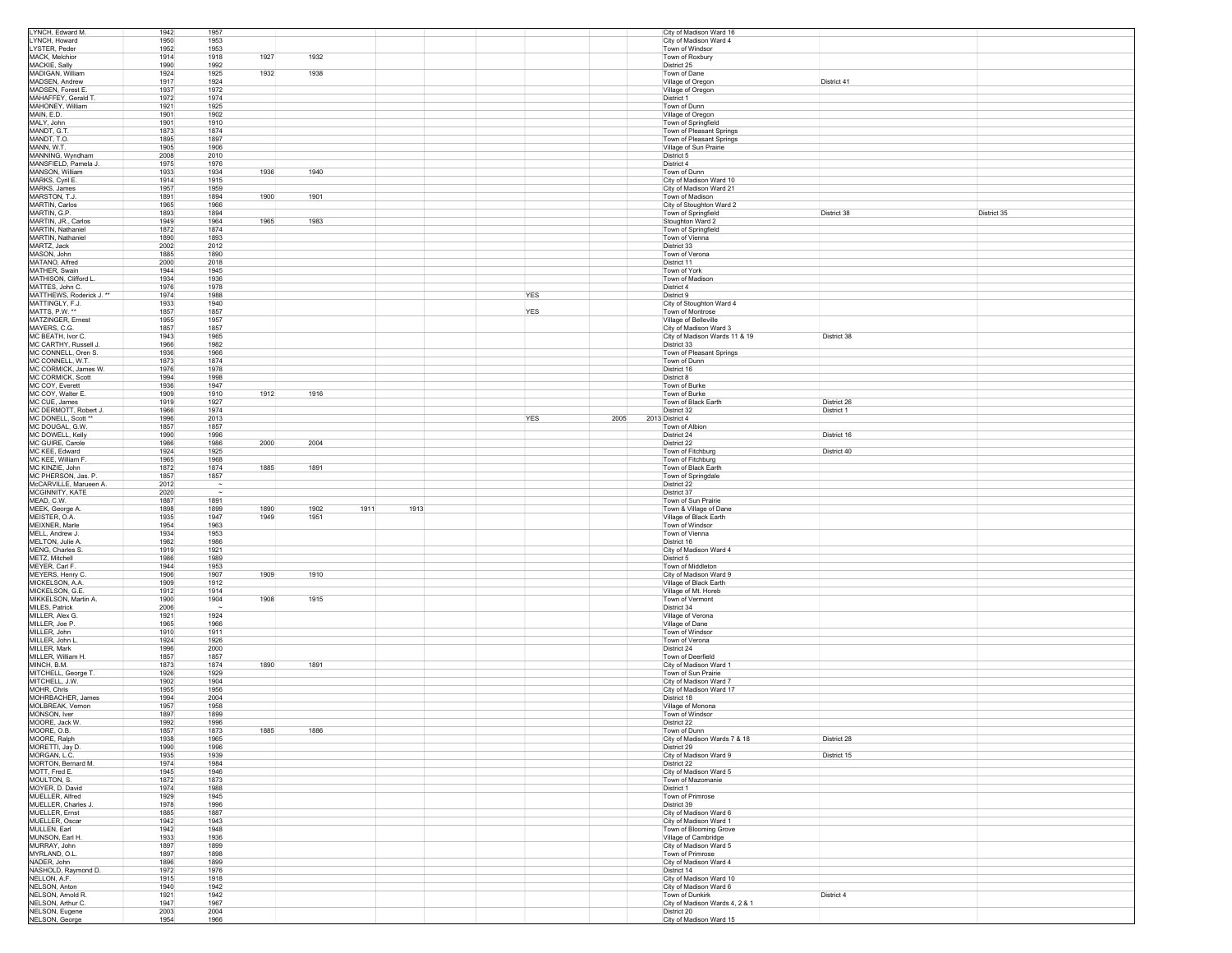| NELSON, N.H.                     | 1905         | 1906         |      |              |      |            |      | Town of Burke                                   |                        |                 |
|----------------------------------|--------------|--------------|------|--------------|------|------------|------|-------------------------------------------------|------------------------|-----------------|
| NELSON, Nels                     | 1912         | 1913         |      |              |      |            |      | City of Stoughton Ward 1                        |                        |                 |
| NELSON, Paul **                  | 2014         | 2020         |      |              |      | <b>YES</b> | 2020 | 2020 District 9                                 |                        |                 |
| NELSON, Peter J.                 | 1980         | 1994         |      |              |      |            |      | District 36                                     |                        |                 |
| NELSON, William                  | 1911         | 1915         |      |              |      |            |      | Village of Deerfield                            |                        |                 |
| NELSON, William B.               | 1901         | 1902         |      |              |      |            |      | City of Madison Ward 2                          |                        |                 |
| NESHEIM, Albert                  | 1920         | 1929         |      |              |      |            |      | Town of Primrose                                |                        |                 |
| NETHERWOOD, C.W. *               | 1885         | 1891<br>1889 | 1901 | 1906<br>1902 | 1911 | 1912 YES   |      | Village of Oregon                               |                        |                 |
| NETHERWOOD, Harry C.             | 1908         | 1913         |      |              |      |            |      | City of Madison Ward 10                         |                        |                 |
| NEUBERGER, Neal I.               | 1978         | 1982         |      |              |      |            |      | District 4                                      |                        |                 |
| NEUPERT, Michael                 | 1895         | 1899         |      |              |      |            |      | Town of Deerfield                               |                        |                 |
| NEVIASER, Ann                    | 1983         | 1992         |      |              |      |            |      | District 21                                     |                        |                 |
| NEWELL, Ernest                   | 1908         | 1909         |      |              |      |            |      | Village of DeForest                             | District 22            |                 |
| NEWGENT, Mary M.                 | 1963         | 1968         |      |              |      |            |      | City of Madison Ward 22                         |                        |                 |
| Nguyen-Hilfiger, Huong           | 2018         | 2020         |      |              |      |            |      | District 14                                     |                        |                 |
| NICHOLS, H.E.                    | 1921         | 1933         |      |              |      |            |      | City of Stoughton Ward 4                        |                        |                 |
| NICHOLS, Kathleen N.             | 1982         | 1990         |      |              |      |            |      | District 2                                      | District 11            | Madison Ward 19 |
| NIELSEN, Clarence E.             | 1953         | 1970         |      |              |      |            |      | Madison Ward 11                                 |                        |                 |
| NIENABER, B.H.                   | 1900         | 1901<br>1907 | 1910 |              |      |            |      | City of Madison Ward 3                          |                        |                 |
| NILLES, M.P.                     | 1941         | 1944         |      |              |      |            |      | City of Madison Ward 11                         |                        |                 |
| NORDLIE, Alfred<br>NORGORD. J.E. | 1929<br>1914 | 1936<br>1915 |      |              |      |            |      | Town of Pleasant Springs                        |                        |                 |
| NORMAN, Andrew                   | 1895         | 1896         |      |              |      |            |      | Village of Rockdale<br>City of Stoughton Ward 2 |                        |                 |
| NORRIS, James                    | 1872         | 1873         |      |              |      |            |      |                                                 |                        |                 |
| NORTON, C.E.                     | 1939         | 1942         |      |              |      |            |      | Village of Stoughton<br>Town of Oregon          |                        |                 |
| NOWAKOWSKI, Michael N.           | 1976         | 1980         |      |              |      |            |      | District 6                                      |                        |                 |
| OAKEY, Samuel G.                 | 1900         | 1906         |      |              |      |            |      | City of Madison Ward 5                          |                        |                 |
| O'BRIEN, Gerald                  | 1959         | 1965         |      |              |      |            |      | City of Madison Ward 17                         |                        |                 |
| O'BRIEN, John M.                 | 1939         | 1943         |      |              |      |            |      | City of Madison Ward 5                          |                        |                 |
| O'BRIEN, Patrick H.              | 1963         | 1965         |      |              |      |            |      | City of Middleton Ward 2                        |                        |                 |
| ODEGARD, William                 | 1937         | 1939         |      |              |      |            |      | City of Madison Ward 17                         |                        |                 |
| O'DWYER, William                 | 1927         | 1928         |      |              |      |            |      | Village of Dane                                 |                        |                 |
| OEHRLEIN, George M.              | 1918         | 1921         |      |              |      |            |      | Town of Bristol                                 | Village of Sun Prairie |                 |
| OEHRLEIN, Peter                  | 1885         | 1898<br>1889 | 1899 | 1901<br>1902 | 1910 | 1914       |      | Town of Bristol                                 |                        |                 |
| OELMILLER, Anton J.              | 1918         | 1923         |      |              |      |            |      | City of Madison Ward 8                          |                        |                 |
| OFFERDAHL, William C.            | 1974         | 1978         |      |              |      |            |      | District 18                                     |                        |                 |
| OHLSEN, Robert H.                | 1992         | 1994         |      |              |      |            |      | District 27                                     | District 10            |                 |
| OHNSTAD, David J.                | 1953         | 1968         |      |              |      |            |      | City of Madison Ward 10                         |                        |                 |
| OIMOEN, Oscar A.                 | 1934         | 1942         |      |              |      |            |      | Town of Springdale                              |                        |                 |
| O'KEEFE, M.H.                    | 1896         | 1901         |      |              |      |            |      | Town of Westport                                |                        |                 |
| O'KEEFE, William                 | 1887         | 1888         |      |              |      |            |      | Town of Westport                                |                        |                 |
| OLDENBURG, O.E.                  | 1945         | 1946<br>1947 | 1953 |              |      |            |      | City of Madison Ward 1                          |                        |                 |
| O'LEARY, Walter A.               | 1934         | 1938         |      |              |      |            |      | City of Madison Ward 18                         |                        |                 |
| OLIVER, R.A.                     | 1886         | 1887         |      |              |      |            |      | Town of Montrose                                |                        |                 |
| OLIVER, R.C.                     | 1897         | 1901         |      |              |      |            |      | Village of Belleville                           |                        |                 |
| OLLIS, John                      | 1872         | 1874         |      |              |      |            |      | Town of Vienna                                  | District 20            |                 |
| O'LOUGHLIN, Dennis               | 1998         | 2018         |      |              |      |            |      | District 22                                     | District 17            |                 |
| OLSEN, Andy                      | 2000         | 2006         |      |              |      |            |      | District 15                                     |                        |                 |
| OLSON, Adolph J                  | 1942         | 1955         |      |              |      |            |      | Town of Dunkirk                                 |                        |                 |
| OLSON, Arthur                    | 1916         | 1917         |      |              |      |            |      | City of Stoughton Ward 4                        |                        |                 |
| OLSON, Berger                    | 1904         | 1910         |      |              |      |            |      | City of Madison Ward 7                          |                        |                 |
| OLSON, Clarence F.               | 1980         | 1990         |      |              |      |            |      | District 14                                     |                        |                 |
| OLSON, Hartman                   | 1959         | 1966         |      |              |      |            |      | Town of Dunn                                    |                        |                 |
| OLSON, James C.                  | 1912         | 1936<br>1921 | 1951 |              |      |            |      | Town of Cottage Grove                           |                        |                 |
| OLSON, JR., George               | 1952         | 1959         |      |              |      |            |      | Village of Black Earth                          |                        |                 |
| OLSON, Larry                     | 1992         | 2002         |      |              |      |            |      | District 12                                     |                        |                 |
| OLSON, O.J.                      | 1913         | 1924<br>1914 | 1925 |              |      |            |      | Town of Rutland                                 |                        |                 |
| OLSON, O.M.                      | 1908         | 1909<br>1910 | 1912 |              |      |            |      | Town of Dunkirk                                 |                        |                 |
| OLSON, Ole                       | 1911         | 1913         |      |              |      |            |      | Town of Christiana                              |                        |                 |
| OLSON, Paul                      | 1936         | 1937         |      |              |      |            |      | City of Madison Ward 7                          |                        |                 |
| OLSON, Thomas                    | 1903         | 1907         |      |              |      |            |      | City of Madison Ward 3                          |                        |                 |
| OLSON, W.T.                      | 1897         | 1898         |      |              |      |            |      | City of Stoughton Ward 1                        |                        |                 |
| O'MALLEY, David                  | 1957         | 1959         |      |              |      |            |      | Village of Waunakee                             |                        |                 |
| O'MALLEY, J.R.                   | 1918         | 1926         |      |              |      |            |      | Town of Westport                                |                        |                 |
| O'MALLEY, M.J.                   | 1895         | 1896         |      |              |      |            |      | Town of Westport                                |                        |                 |
| O'NEIL. John                     | 1895         | 1896         |      |              |      |            |      | City of Madison Ward 4                          |                        |                 |
| O'NEILL, Raymond J.              | 1939         | 1943         |      |              |      |            |      | City of Madison Ward 9                          |                        |                 |
| ONSAGER, Douglas                 | 1988         | 1990         |      |              |      |            |      | District 15                                     |                        |                 |
| ONSTAD, Otto                     | 1905         | 1906<br>1908 | 1911 | 1913<br>1914 |      |            |      | Town of Christiana                              |                        |                 |
| ONSTAD, P.C. *                   | 1924         | 1929         |      |              |      | YES        |      | Village of Cambridge                            |                        |                 |
| OPITZ, Mark                      | 1998         | 2010         |      |              |      |            |      | District 26                                     |                        |                 |
| OSTERHELD, Ambrose               | 1917         | 1927<br>1921 | 1935 |              |      |            |      | City of Stoughton Ward 3                        |                        |                 |
| OSTERLIE, Donovan P.             | 1980         | 1990         |      |              |      |            |      | District 37                                     |                        |                 |
| OTT, John George                 | 1873         | 1874         |      |              |      |            |      | City of Madison Ward 3                          |                        |                 |
| OTTUM, T.I.                      | 1924         | 1929         |      |              |      |            |      | Village of McFarland                            |                        |                 |
| OZASKY, Eugene C.                | 1992         | 1994         |      |              |      |            |      | District 5                                      |                        |                 |
| OZBURN, R.D.                     | 1915         | 1917         |      |              |      |            |      | Village of Oregon                               |                        |                 |
| PACKARD, W.S.                    | 1905<br>1968 | 1908         |      |              |      |            |      | Town of Montrose                                |                        |                 |
| PAGE, Thomas A.                  |              | 1972         |      |              |      |            |      | District 21                                     |                        |                 |
| PALM, Larry<br>PALMER, W.H.      | 2020<br>1944 | 1951         |      |              |      |            |      | District 12<br>Town of Montrose                 |                        |                 |
| PALMITER, J.H.                   | 1886         | 1891         |      |              |      |            |      | Town of Albion                                  |                        |                 |
| PAN, Leland                      | 2012         | 2016         |      |              |      |            |      | District 5                                      |                        |                 |
| PARISH, C.E.                     | 1882         | 1890<br>1887 | 1891 |              |      |            |      | City of Stoughton Ward 1                        |                        |                 |
| PARISI, Joseph                   | 1963         | 1966         |      |              |      |            |      | City of Middleton Ward 3                        |                        |                 |
| PARKER, Newell                   | 1934         | 1935         |      |              |      |            |      | Village of Black Earth                          |                        |                 |
| PARKIN, Sutcliffe                | 1893         | 1898         |      |              |      |            |      | Village of Mazomanie                            |                        |                 |
| PARMAN, Aaron L.                 | 1908         | 1924<br>1912 | 1925 |              |      |            |      | Town of Mazomanie                               |                        |                 |
| PARRISH, Roland E.               | 1974         | 1978         |      |              |      |            |      | District 11                                     |                        |                 |
| PATTERSON, Joseph                | 1898         | 1902         |      |              |      |            |      | Town of Mazomanie                               |                        |                 |
| PAULY, Jacob                     | 1857         | 1881<br>1857 | 1882 | 1887<br>1885 |      |            |      | Town of Roxbury                                 |                        |                 |
| PEACOCK, Robert                  | 1961         | 1966         |      |              |      |            |      | Village of Deerfield                            |                        |                 |
| PEDERSON, Judith A.              | 1996         | 2000         |      |              |      |            |      | District 1                                      |                        |                 |
| PELLEBON, Dana                   | 2022         | 2024         |      |              |      |            |      | District 33                                     |                        |                 |
| PENNEWELL, Edward M.             | 1935         | 1936         |      |              |      |            |      | City of Madison Ward 6                          |                        |                 |
| PERSONS, L.H.                    | 1857         | 1857         |      |              |      |            |      | Town of Sun Prairie                             |                        |                 |
| PERTL, Jeff                      | 2012         | 2019         |      |              |      |            |      | District 17                                     | District 13            |                 |
| PERTZBORN, James E.              | 1965         | 1970         |      |              |      |            |      | City of Madison Ward 13                         |                        |                 |
| PERTZBORN, JR., John             | 1947         | 1966         |      |              |      |            |      | Town of Springfield                             |                        |                 |
| PERTZBORN, Rich                  | 2002         | 2008         |      |              |      |            |      | District 36                                     |                        |                 |
| PETERS, M.K.                     | 1909         | 1912         |      |              |      |            |      | Town of Primrose                                |                        |                 |
| PETERS, Steven                   | 2018         | 2022         |      |              |      |            |      | District 15                                     |                        |                 |
| PETERSON, P.S.                   | 1925         | 1936         |      |              |      |            |      | Town of Rutland                                 |                        |                 |
| PETERSON, P.V.                   | 1921         | 1927         |      |              |      |            |      | Town of Perry                                   |                        |                 |
| PETERSON, S.W.                   | 1958         | 1964         |      |              |      |            |      | City of Sun Prairie Ward 3                      |                        |                 |
| PETERSON, TERAN                  | 2020         | 2021         |      |              |      |            |      | District 19                                     |                        |                 |
| PHILLIPS, John                   | 1873         | 1874         |      |              |      |            |      | Town of York                                    |                        |                 |
| PHILLIPS, Theodore S.            | 1872         | 1873         |      |              |      |            |      | Town of Burke                                   |                        |                 |
| PIERCE, H.                       | 1881         | 1882         |      |              |      |            |      | Town of Bristol                                 |                        |                 |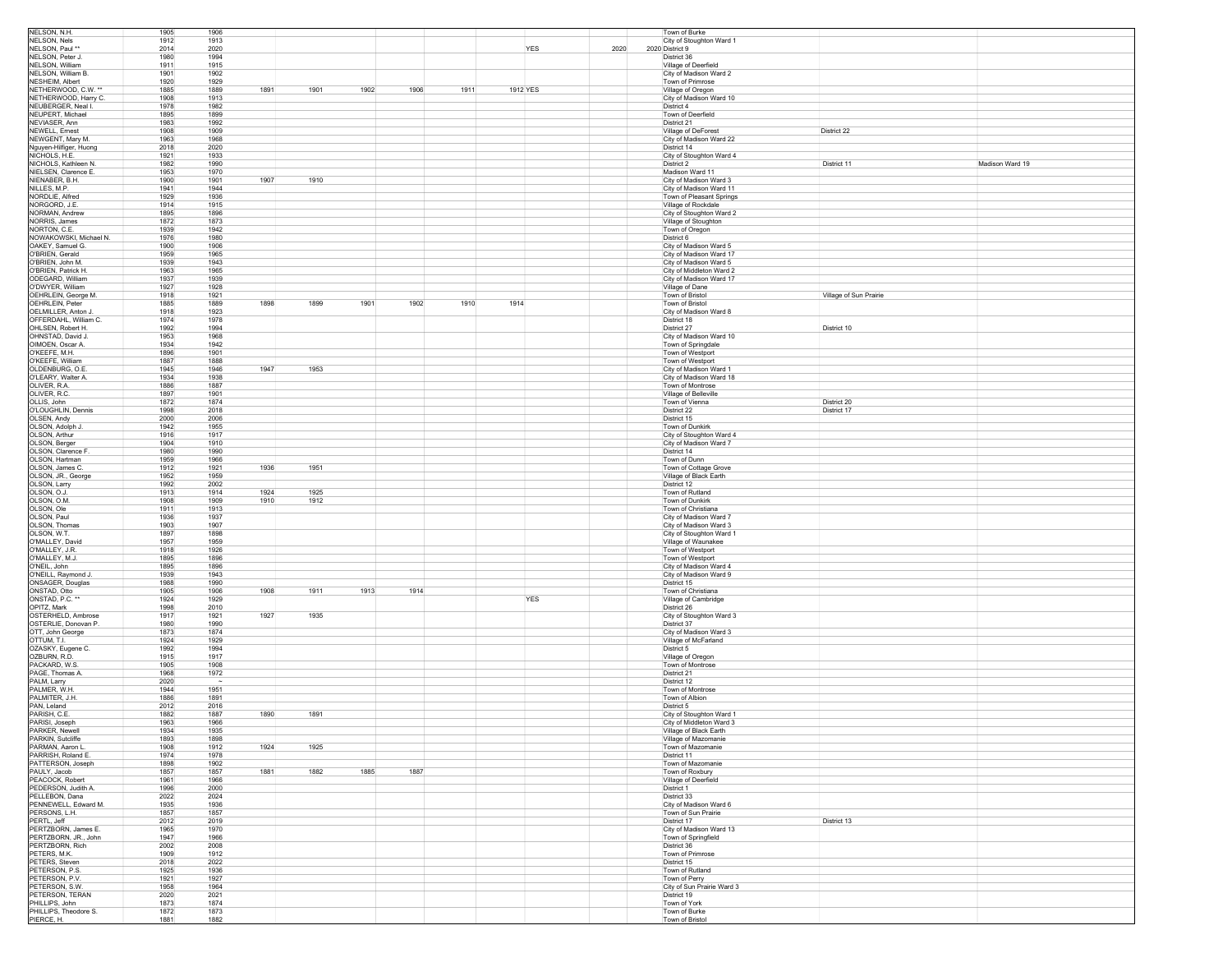| PIERSTORFF, William F. **          | 1892         | 1902<br>1906 | 1917         |      | YES        | Town & Village of Middleton            |             |
|------------------------------------|--------------|--------------|--------------|------|------------|----------------------------------------|-------------|
| PIERSTORFF, William H. **          | 1941         | 1947         |              |      | YES        | Village of Middleton                   | District 19 |
| PIRE, Richard J. **                | 1965         | 1976         |              |      | <b>YES</b> | City of Madison Ward 19                |             |
| PLAENERT, Walter L.                | 1941         | 1942         |              |      |            | City of Madison Ward 14                |             |
| PLEUSS, John H.                    | 1900         | 1902         |              |      |            | Town of Cross Plains                   | District 9  |
| POCAN, Mark                        | 1991         | 1996         |              |      |            | District 4                             |             |
| POND, Calvin                       | 1872         | 1873         |              |      |            | Town of Sun Prairie                    |             |
| PORTER, James H.                   | 1915         | 1924<br>1926 | 1933         |      |            | Village of Marshall                    |             |
| PORTER, William H.                 | 1872         | 1873<br>1889 | 1893         |      |            | Town of Medina                         |             |
| POST, Lawrence                     | 1887         | 1897<br>1890 | 1899         |      |            | Town of Perry                          |             |
| POST, Peter J.R.                   | 1898         | 1901         |              |      |            | Town of Berry                          |             |
| POTRATZ, Charles                   | 1957         | 1964         |              |      |            | Town of Medina                         |             |
| POTTER, E.N.                       | 1914         | 1917         |              |      |            | Village of Cambridge                   |             |
|                                    |              |              |              |      |            |                                        |             |
| POWELL, Henry                      | 1885         | 1898<br>1898 | 1902         |      | <b>YES</b> | Town & Village of Mazomanie            |             |
| POWELL, Thomas                     | 1998         | 2002         |              |      |            | District 5                             |             |
| POWER, Thomas F.                   | 1909         | 1918         |              |      |            | Village of Mazomanie                   |             |
| POWERS, J.J.                       | 1910         | 1911         |              |      |            | Village of Fair Oaks                   |             |
| POYNER, R.J.                       | 1881         | 1883         |              |      |            | Town of Vienna                         |             |
| PRESCOTT, Verne                    | 1953         | 1960         |              |      |            | Village of Cambridge                   |             |
| PRICHARD, George                   | 1881         | 1888         |              |      |            | Town of Rutland                        |             |
| PRIDEAUX, Stanley                  | 1972         | 1978         |              |      |            | District 17                            |             |
| PROCTOR, John                      | 1990         | 1992         |              |      |            | District 23                            |             |
| PURCELL, Arthur J.                 | 1936         | 1938         |              |      |            | Town of Fitchburg                      |             |
| PYBURN, F.                         | 1907         | 1909         |              |      |            | Village of Marshall                    |             |
| <b>PYBURN Frank</b>                | 1921         | 1935         |              |      |            | Town of Cottage Grove                  |             |
| QUAM, Andrew M.                    | 1924         | 1927         |              |      |            | Town of Pleasant Springs               | District 36 |
| QUAM, Irving                       | 1966         | 1974         |              |      |            | District 39                            |             |
| QUAM, Lewis I.                     | 1905         | 1912         |              |      |            | City of Stoughton Ward 4               |             |
|                                    |              |              |              |      |            |                                        |             |
| QUAMMEN, Edward                    | 1908         | 1913         |              |      |            | City of Madison Ward 2                 |             |
| QUAMMEN, H.J.                      | 1915         | 1917         |              |      |            | Village of Deerfield                   |             |
| QUAMMEN, John A.                   | 1888         | 1890         |              |      |            | Town of Deerfield                      |             |
| RADBY, O.C.                        | 1891         | 1892         |              |      |            | Village of Deerfield                   |             |
| RADKE, William                     | 1904         | 1908         |              |      |            | Town of Mazomanie                      |             |
| RAEMISCH, Fred A.                  | 1966         | 1985         |              |      |            | District 12                            |             |
| RAEMISCH, Percy                    | 1947         | 1965         |              |      |            | Village of Dane                        |             |
| RAGATZ, W.L.                       | 1953         | 1957         |              |      |            | City of Madison Ward 20                |             |
| raman, W.H.                        | 1909         | 1910         |              |      |            | Village of Marshall                    |             |
| RANK, Paul                         | 1923         | 1924         |              |      |            | City of Madison Ward 8                 |             |
| RAPP, Byron                        | 1900         | 1908<br>1910 | 1913         |      |            | Town of Dane                           |             |
| RASMUSSEN, Carl                    | 1882         | 1886<br>1891 | 1893         |      |            | City of Stoughton Wards 1 & 2          |             |
| RASMUSSEN, H.C.                    | 1914         | 1924         |              |      |            | Town of Rutland                        |             |
| Ratcliff, Melissa                  | 2018         | $\sim$       |              |      |            | District 36                            |             |
| REDFORD, Janice Knudson            | 1975         | 1980         |              |      |            | District 37                            |             |
| REED, Judith                       | 1986         | 1992         |              |      |            | District 20                            |             |
| REGER, George H.                   | 1972         | 1976         |              |      |            | District 7                             |             |
| REINDAHL, A.K.                     | 1908         | 1909         |              |      |            | Town of Burke                          |             |
| REINDAHL, N.K.                     | 1902         | 1907         |              |      |            | Town of Dunkirk                        |             |
| RENDALL, Judy                      | 1982         | 1990         |              |      |            | District 28                            |             |
| RENK, William F                    | 1911         | 1914         |              |      |            | Town of Bristol                        |             |
| REYNOLDS, E.J.                     | 1906         | 1910         |              |      |            | City of Madison Ward 6                 |             |
| RHYNE, Regina                      | 1994         | 2002         |              |      |            | District 13                            |             |
| RICHARD, JoAnna                    | 1992         | 1994         |              |      |            | District 26                            |             |
| RICHARDS, R.C.                     | 1913         | 1915         |              |      |            | Village of Oregon                      | District 4  |
| RICHMOND, Kyle                     | 2002         | 2016         |              |      |            | District 27                            |             |
| RIDDLE, Timothy G.                 | 1974         | 1975         |              |      |            | District 27                            |             |
| RIEDER, G. Vernon                  | 1927         | 1933         |              |      |            | City of Madison Ward 7                 |             |
| RIEDER, Henry J.                   | 1893         | 1902<br>1897 | 1903         |      |            | Town of Cottage Grove                  |             |
|                                    |              |              |              |      |            |                                        |             |
| RIEGEL, Robert                     | 1952         | 1965         |              |      |            | Village of Blue Mounds                 |             |
| RIKKERS, Edward H.                 | 1943         | 1947         |              |      |            | Village of Maple Bluff                 |             |
| RILEY, Charles G.                  | 1903         | 1913<br>1910 | 1914         |      |            | City of Madison Ward 1                 |             |
| RILEY, Charles G.                  | 1911         | 1913         |              |      |            | Village of Fair Oaks                   |             |
| RILEY, E.F.                        | 1908         | 1910         |              |      |            | Village of Fair Oaks                   |             |
| RILEY, George                      | 1925         | 1929<br>1928 | 1951<br>1934 | 1957 |            | Town of Medina                         |             |
| RILEY, George C.                   | 1906         | 1907         |              |      |            | Village of Fair Oaks                   |             |
| RINDER, C.F.                       | 1902         | 1904         |              |      |            | City of Madison Ward 2                 |             |
| RINDY, O.H.                        | 1885         | 1887         |              |      |            | Town of Perry                          |             |
| RINZEL, Daniel F.                  | 1968         | 1970         |              |      |            | District 40                            | District 29 |
| RIPP, David J.                     | 1984         |              |              |      |            | District 27                            |             |
| RIPP, Martin                       | 1956         | 1966         |              |      |            | Town of Middleton                      | District 45 |
| RIPP, Roman P                      | 1965         | 1972         |              |      |            | Village of Waunakee                    |             |
| RITCHIE, Francis                   | 1881         | 1883         |              |      |            | Town of Burke                          |             |
| RITT, Michele                      | 2014         |              |              |      |            | District 18                            |             |
| ROBINSON, Paul A. **               | 1935         | 1949<br>1952 | 1958         |      | <b>YES</b> | Village of Sun Prairie                 |             |
| ROCKSTAD, G.O.                     | 1916         | 1921         |              |      |            | Town of Springdale                     | District 18 |
| ROCKWELL, Dana W.                  | 1953         | 1968         |              |      |            | City of Madison Ward 18                |             |
| ROCKWELL, Tim                      | 2021         | 2022         |              |      |            | District 19                            |             |
| RODERMUND, John                    | 1873         | 1874         |              |      |            | City of Madison Ward 2                 |             |
| ROE, Gust                          | 1918         | 1921         |              |      |            | City of Stoughton Ward 1               |             |
| ROETHLISBERGER, R.W.               | 1936         | 1945         |              |      |            | Town of Verona                         |             |
| ROGEBERG, Lars                     | 1970         | 1972         |              |      |            | District 17                            |             |
| ROISUM, E.O.                       | 1896         | 1897         |              |      |            | Town of Windsor                        |             |
| ROLLER, Patricia C.                | 1984         | 1986         |              |      |            | District 40                            |             |
| ROLLINS, Penny                     | 2002         | 2004         |              |      |            | District 32                            |             |
| ROLLIS, C.J.                       | 1886         | 1889         |              |      |            | City of Stoughton Ward 2               |             |
| RORGE, A.O.                        | 1910         | 1913         |              |      |            | Town of Rutland                        |             |
| ROSE, Rick                         | 2022         | 2024         |              |      |            | District 16                            |             |
| ROWE, James                        | 1895         | 1896         |              |      |            | Town of Sun Prairie                    |             |
| RUNGE, A.E.                        | 1906         | 1912         |              |      |            | City of Madison Ward 5                 |             |
| RUPP, George A.                    | 1932         | 1934         |              |      |            | City of Madison Ward 8                 |             |
| RUPP, Joseph A.                    | 1912         | 1913         |              |      |            | City of Madison Ward 9                 |             |
| RUSK, Paul                         | 2002         | 2020         |              |      |            | District 12                            |             |
| RUSSELL, George C.                 | 1873         | 1874         |              |      |            | Town of Madison                        |             |
| RUSTE, C.O.                        | 1902         | 1909<br>1912 | 1917         |      |            | Town of Blue Mounds                    |             |
| RUTH, Robert                       | 2005         | 2006         |              |      |            | District 30                            |             |
| RUTKOWSKI, Gail                    | 1994         | 2001         |              |      |            | District 14                            |             |
|                                    | 1984         | 1990         |              |      |            | District 18                            |             |
| RYAN, Mary K.                      |              |              |              |      |            |                                        |             |
| SABIN, S.H.                        | 1882         | 1883<br>1893 | 1894         |      |            | Town of Windsor                        |             |
| SACHTJEN, Carl J.                  | 1934         | 1936         |              |      |            | Town of Burke                          |             |
| SACHTJEN, William                  | 1903         | 1905<br>1974 |              |      |            | Town of Burke                          |             |
| SADLER, Margaret C.                | 1972         |              |              |      |            | District 10<br>Village of Cross Plains |             |
| SAEMAN, Charles A.                 | 1929         | 1940         |              |      |            |                                        |             |
| SAGER, C.H.                        | 1926         | 1938         |              |      |            | Village of Deerfield                   |             |
| SALKIN, Philip H.                  | 1994         | 2002         |              |      |            | District 32                            | District 7  |
| SALMON, Elizabeth E.<br>SALOV, Bob | 1972         | 1985         |              |      |            | District 23                            |             |
|                                    | 1996         | 2020         |              |      |            | District 37                            |             |
| SAMPSON, Andrew                    | 1949         | 1951         |              |      |            | City of Stoughton Ward 4               |             |
|                                    |              |              |              |      |            |                                        |             |
| SAMPSON, J.C.                      | 1914         | 1918         |              |      |            | City of Stoughton Ward 4               |             |
| SANDERS, A.E.<br>SANDERS, E.A.     | 1893<br>1910 | 1894<br>1915 |              |      |            | Town of Medina<br>Village of Marshall  |             |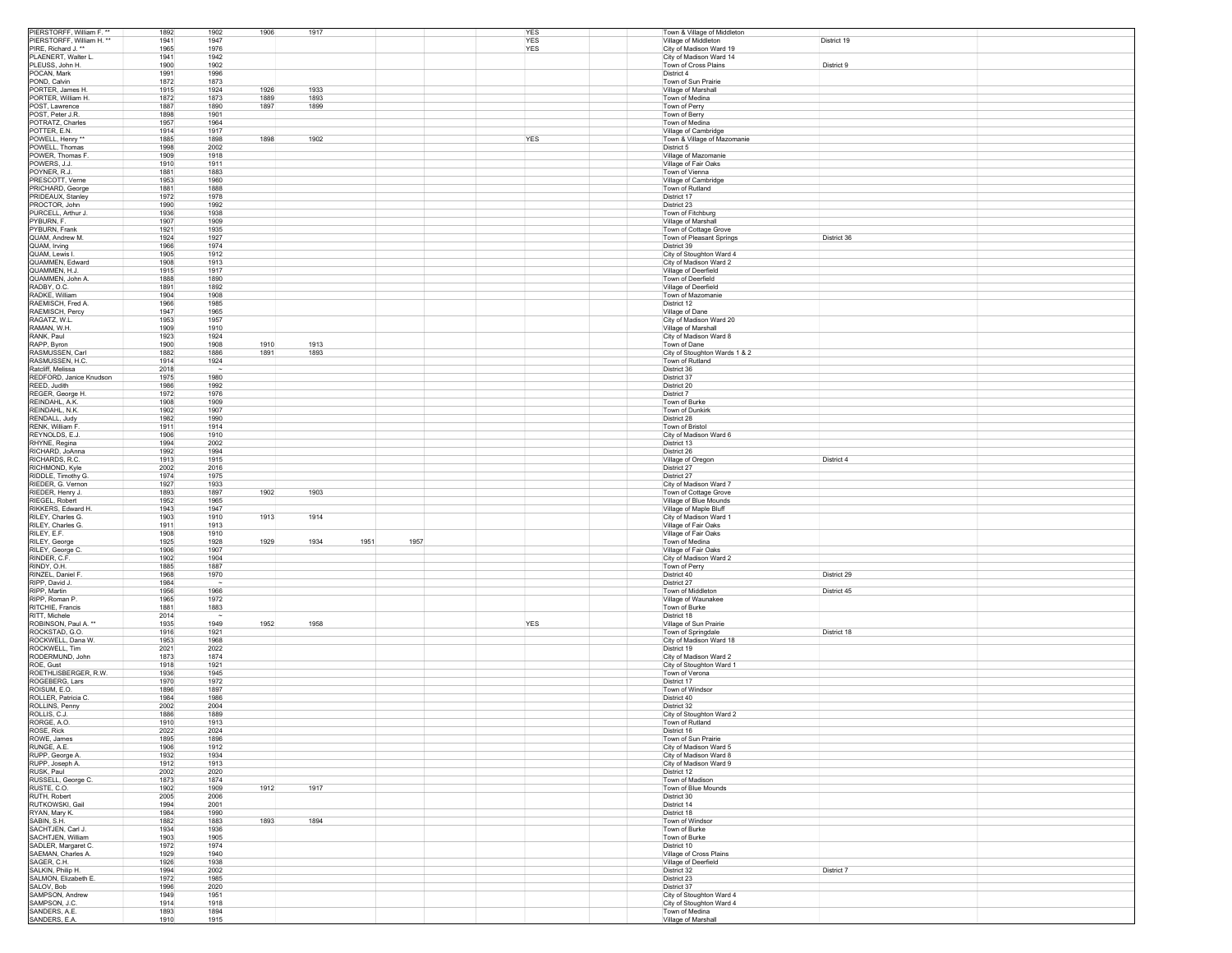| SARA, Mary                                                                                                                                                                                                                                                                                                            | 1992         | 1994         |      |      |      |      |      |            | District 14     |                                            | District 46                   |             |
|-----------------------------------------------------------------------------------------------------------------------------------------------------------------------------------------------------------------------------------------------------------------------------------------------------------------------|--------------|--------------|------|------|------|------|------|------------|-----------------|--------------------------------------------|-------------------------------|-------------|
| SARBACKER, Roy A.                                                                                                                                                                                                                                                                                                     | 1951         | 1951         | 1959 | 1966 | 1970 | 1972 |      |            |                 | Village of Black Earth                     |                               |             |
| SARGENT, Melissa                                                                                                                                                                                                                                                                                                      | 2010         | 2014         |      |      |      |      |      |            | District 18     |                                            |                               |             |
|                                                                                                                                                                                                                                                                                                                       |              |              |      |      |      |      |      |            |                 |                                            |                               |             |
| SAUER, Fred                                                                                                                                                                                                                                                                                                           | 1902         | 1904         |      |      |      |      |      |            |                 | Town of Montrose                           |                               |             |
| SAVAGE, E.P.                                                                                                                                                                                                                                                                                                          | 1887         | 1890         |      |      |      |      |      |            |                 | Town of Dunkirk                            |                               |             |
| SAYLS, George                                                                                                                                                                                                                                                                                                         | 1889         | 1890         |      |      |      |      |      |            |                 | City of Madison Ward 1                     |                               |             |
| SCEPANSKI, John                                                                                                                                                                                                                                                                                                       | 1996         | 1998         |      |      |      |      |      |            | District 22     |                                            |                               |             |
|                                                                                                                                                                                                                                                                                                                       |              |              |      |      |      |      |      |            |                 |                                            |                               |             |
| SCHADEL, C.J.                                                                                                                                                                                                                                                                                                         | 1893         | 1894         | 1900 | 1902 | 1907 | 1911 | 1914 | 1917       |                 | Town of Sun Prairie                        |                               |             |
| <b>SCHALLER, E.B.</b>                                                                                                                                                                                                                                                                                                 | 1940         | 1944         |      |      |      |      |      |            |                 | Town of Montrose                           |                               |             |
| SCHANTZ, John                                                                                                                                                                                                                                                                                                         | 1905         | 1908         |      |      |      |      |      |            |                 | Town of Cottage Grove                      |                               |             |
| <b>SCHAUER, Andrew</b>                                                                                                                                                                                                                                                                                                | 2014         | $\sim$       |      |      |      |      |      |            | District 21     |                                            |                               |             |
| SCHEMBERA, Florian                                                                                                                                                                                                                                                                                                    | 1891         | 1893         | 1995 | 1996 | 1900 | 1904 |      |            |                 | Town of Windsor                            |                               |             |
| SCHEUERELL, Andrew G.                                                                                                                                                                                                                                                                                                 | 1918         | 1926         | 1949 | 1951 |      |      |      |            |                 |                                            |                               |             |
|                                                                                                                                                                                                                                                                                                                       |              |              |      |      |      |      |      |            |                 |                                            | Village & Town of Sun Prairie |             |
| SCHEY, Emden                                                                                                                                                                                                                                                                                                          | 1958         | 1966         |      |      |      |      |      |            |                 | City of Sun Prairie Ward 2                 |                               |             |
| SCHEY, Henry                                                                                                                                                                                                                                                                                                          | 1889         | 1892         | 1902 | 1905 |      |      |      |            | Town of Bristol |                                            |                               |             |
| SCHILLINGER, Louis                                                                                                                                                                                                                                                                                                    | 1903         | 1904         |      |      |      |      |      |            |                 | Village of Mazomanie                       |                               |             |
| <b>SCHIMMING, Arthur</b>                                                                                                                                                                                                                                                                                              |              | 1947         |      |      |      |      |      |            |                 |                                            |                               |             |
|                                                                                                                                                                                                                                                                                                                       | 1934         |              |      |      |      |      |      |            |                 | Town of Windsor                            |                               |             |
| SCHLICHT, Kurt                                                                                                                                                                                                                                                                                                        | 2008         | 2014         |      |      |      |      |      |            | District 28     |                                            |                               |             |
| SCHMELZER, Louis H.                                                                                                                                                                                                                                                                                                   | 1917         | 1918         |      |      |      |      |      |            |                 | City of Madison Ward 9                     |                               |             |
| SCHMIDT, Harvey E.                                                                                                                                                                                                                                                                                                    | 1959         | 1966         |      |      |      |      |      |            |                 | Town of Madison                            |                               |             |
| SCHMIDT, Robin R.                                                                                                                                                                                                                                                                                                     | 2008         | 2018         |      |      |      |      |      |            | District 24     |                                            |                               |             |
| SCHMITT, Joseph                                                                                                                                                                                                                                                                                                       | 1900         | 1901         |      |      |      |      |      |            | Town of Bristol |                                            |                               |             |
| SCHNEIDER, Hubert A.                                                                                                                                                                                                                                                                                                  | 1932         | 1934         | 1946 | 1962 |      |      |      |            |                 | City of Madison Ward 5                     |                               |             |
|                                                                                                                                                                                                                                                                                                                       |              |              |      |      |      |      |      |            |                 |                                            |                               |             |
| SCHNELL, J.W.                                                                                                                                                                                                                                                                                                         | 1903         | 1905         | 1907 | 1908 |      |      |      |            |                 | City of Madison Ward 9                     |                               |             |
| SCHOER, Ruth Ann                                                                                                                                                                                                                                                                                                      | 1992         | 2008         |      |      |      |      |      |            | District 9      |                                            |                               |             |
| SCHTEN, Edward V.                                                                                                                                                                                                                                                                                                     | 1972         | 1973         |      |      |      |      |      |            | District 21     |                                            |                               |             |
| SCHULENBERG, Ferd                                                                                                                                                                                                                                                                                                     | 1908         | 1911         | 1913 | 1916 |      |      |      |            |                 | Town of Cross Plains                       |                               |             |
| SCHUMACHER, Henry                                                                                                                                                                                                                                                                                                     | 1927         | 1933         |      |      |      |      |      |            |                 | City of Stoughton Ward 1                   |                               |             |
|                                                                                                                                                                                                                                                                                                                       |              |              |      |      |      |      |      |            |                 |                                            |                               |             |
| SCHUMANN, Friederich                                                                                                                                                                                                                                                                                                  | 1872         | 1883         | 1893 | 1894 |      |      |      |            | Town of Berry   |                                            |                               |             |
| SCHWELLENBACH, Julie                                                                                                                                                                                                                                                                                                  | 2018         | 2021         |      |      |      |      |      |            | District 20     |                                            |                               |             |
| SCHWENN, Charles                                                                                                                                                                                                                                                                                                      | 1903         | 1912         |      |      |      |      |      |            |                 | Town of Middleton                          |                               |             |
| SCHWOEGLER, Wesley J.                                                                                                                                                                                                                                                                                                 | 1934         | 1942         |      |      |      |      |      |            |                 | City of Madison Ward 8                     |                               |             |
| SCOTT, Dan                                                                                                                                                                                                                                                                                                            | 1913         | 1914         |      |      |      |      |      |            |                 | Village of Cambridge                       |                               |             |
|                                                                                                                                                                                                                                                                                                                       |              |              | 1890 | 1893 |      |      |      |            |                 |                                            |                               |             |
| SEAMONSON, William                                                                                                                                                                                                                                                                                                    | 1872         | 1873         |      |      |      |      |      |            |                 | Town of Pleasant Springs                   |                               |             |
| SEBERT, Ben A.                                                                                                                                                                                                                                                                                                        | 1911         | 1914         |      |      |      |      |      |            |                 | Town of Black Earth                        |                               |             |
| SEELEY, Justus                                                                                                                                                                                                                                                                                                        | 1872         | 1874         |      |      |      |      |      |            |                 | Town of Montrose                           |                               |             |
| SEVERSON, August                                                                                                                                                                                                                                                                                                      | 1904         | 1907         |      |      |      |      |      |            |                 | Village of DeForest                        |                               |             |
| SEVERSON, Clarence A.                                                                                                                                                                                                                                                                                                 | 1972         | 1976         |      |      |      |      |      |            | District 39     |                                            |                               |             |
| SEVERSON, J.K.                                                                                                                                                                                                                                                                                                        |              |              |      |      |      |      |      |            |                 |                                            |                               |             |
|                                                                                                                                                                                                                                                                                                                       | 1900         | 1901         |      |      |      |      |      |            |                 | City of Madison Ward 7                     |                               |             |
| SEVERSON John L                                                                                                                                                                                                                                                                                                       | 1888         | 1889         | 1890 | 1891 | 1893 | 1894 |      |            |                 | Town of Christiana                         |                               |             |
| SHAMPNOR, J.C.                                                                                                                                                                                                                                                                                                        | 1906         | 1910         |      |      |      |      |      |            |                 | Village of Oregon                          |                               |             |
| SHARP Bertha                                                                                                                                                                                                                                                                                                          | 1924         | 1925         |      |      |      |      |      |            |                 | City of Madison Ward 5                     |                               |             |
| SHEASBY, F.C.                                                                                                                                                                                                                                                                                                         | 1895         | 1896         |      |      |      |      |      |            |                 | City of Madison Ward 3                     |                               |             |
| SHELDON, Shepard L.                                                                                                                                                                                                                                                                                                   | 1897         | 1903         |      |      |      |      |      |            |                 | City of Madison Ward 1                     |                               |             |
|                                                                                                                                                                                                                                                                                                                       |              |              |      |      |      |      |      |            |                 |                                            |                               |             |
| SHEPARD, Eugene                                                                                                                                                                                                                                                                                                       | 1902         | 1903         |      |      |      |      |      |            |                 | City of Madison Ward 4                     |                               |             |
| SHEPARD I G                                                                                                                                                                                                                                                                                                           | 1890         | 1891         |      |      |      |      |      |            | Town of York    |                                            |                               |             |
| SHERLOCK, P.E                                                                                                                                                                                                                                                                                                         | 1881         | 1882         | 1886 | 1888 |      |      |      |            | Town of Dunn    |                                            |                               |             |
| SHIELDS, Ethel                                                                                                                                                                                                                                                                                                        | 1927         | 1929         | 1934 | 1935 |      |      |      |            |                 | Village of Mazomanie                       |                               |             |
| SHOLTS, A.H.                                                                                                                                                                                                                                                                                                          | 1909         | 1912         |      |      |      |      |      |            |                 | Town of Oregon                             |                               |             |
| SHOLTS, C.A.                                                                                                                                                                                                                                                                                                          | 1932         | 1933         |      |      |      |      |      |            |                 | Village of Mt. Horeb                       |                               |             |
|                                                                                                                                                                                                                                                                                                                       |              |              |      |      |      |      |      |            |                 |                                            |                               |             |
| SHOLTS, Clark A.                                                                                                                                                                                                                                                                                                      | 1976         | 1978         |      |      |      |      |      |            | District 39     |                                            |                               |             |
| SHORT, William                                                                                                                                                                                                                                                                                                        | 1872         | 1873         |      |      |      |      |      |            | Town of Albion  |                                            |                               |             |
| SIEKER, William E.                                                                                                                                                                                                                                                                                                    | 1941         | 1943         |      |      |      |      |      |            |                 | City of Madison Ward 19                    |                               |             |
| SIELER, W.F.                                                                                                                                                                                                                                                                                                          | 1910         | 1918         |      |      |      |      |      |            |                 | City of Madison Ward 3                     | Town of Dunn                  |             |
| SIGGELKOW, Frank                                                                                                                                                                                                                                                                                                      | 1915         | 1917         | 1920 | 1924 | 1929 | 1937 |      |            |                 |                                            |                               |             |
|                                                                                                                                                                                                                                                                                                                       |              |              |      |      |      |      |      |            |                 |                                            |                               |             |
|                                                                                                                                                                                                                                                                                                                       |              |              |      |      |      |      |      |            |                 | Village of McFarland                       |                               |             |
|                                                                                                                                                                                                                                                                                                                       | 1895         | 1896         |      |      |      |      |      |            |                 | City of Madison Ward 5                     |                               |             |
|                                                                                                                                                                                                                                                                                                                       | 1949         | 1962         |      |      |      |      |      |            | Town of Albion  |                                            |                               |             |
|                                                                                                                                                                                                                                                                                                                       | 1903         | 1904         |      |      |      |      |      |            |                 | Town of Cottage Grove                      |                               |             |
|                                                                                                                                                                                                                                                                                                                       | 1966         | 1974         |      |      |      |      |      |            | District 23     |                                            |                               |             |
|                                                                                                                                                                                                                                                                                                                       |              |              |      |      |      |      |      |            |                 |                                            |                               |             |
| SILBERNAGEL, J.J.<br>SILVERWOOD, Russell<br>SIME, T.N.<br>SIMMONS, William E.<br>SIMON, Samuel J.                                                                                                                                                                                                                     | 1994         | 1998         |      |      |      |      |      |            | District 26     |                                            |                               |             |
|                                                                                                                                                                                                                                                                                                                       | 1941         | 1957         | 1958 | 1963 |      |      |      |            |                 | Village of Monona                          |                               |             |
|                                                                                                                                                                                                                                                                                                                       | 1907         | 1912         |      |      |      |      |      |            |                 | Town of Pleasant Springs                   | District 36                   | District 37 |
|                                                                                                                                                                                                                                                                                                                       | 1953         | 1966         | 1968 | 1975 |      |      |      |            |                 | Town of Deerfield                          |                               |             |
| SIMON, Walter<br>SIMONSON, August E.<br>SIMONSON, Carl N.<br>SIX, Lester                                                                                                                                                                                                                                              | 1973         | 1974         |      |      |      |      |      |            | District 21     |                                            |                               |             |
| SKINDRUD, Richard A.                                                                                                                                                                                                                                                                                                  | 1989         | 1994         |      |      |      |      |      |            | District 30     |                                            |                               |             |
|                                                                                                                                                                                                                                                                                                                       |              |              |      |      |      |      |      |            |                 |                                            |                               |             |
|                                                                                                                                                                                                                                                                                                                       | 1985         | 1992         |      |      |      |      |      |            | District 12     |                                            |                               |             |
|                                                                                                                                                                                                                                                                                                                       | 1942         | 1946         |      |      |      |      |      |            |                 | City of Madison Ward 4                     |                               |             |
|                                                                                                                                                                                                                                                                                                                       | 1873         | 1874         |      |      |      |      |      |            | Town of Burke   |                                            |                               |             |
|                                                                                                                                                                                                                                                                                                                       | 1952         | 1953         |      |      |      |      |      |            |                 | City of Madison Ward 10                    |                               |             |
|                                                                                                                                                                                                                                                                                                                       | 1909         | 1917         |      |      |      |      |      |            |                 | Village of Belleville                      |                               |             |
| SKULDT, Robert B.<br>SLIGHTAM, Francis W.<br>SMITH, Adam<br>SMITH, Charles P<br>SMITH, D.S.<br>SMITH, Donald H.                                                                                                                                                                                                       | 1978         | 1984         |      |      |      |      |      |            | District 18     |                                            |                               |             |
|                                                                                                                                                                                                                                                                                                                       |              |              |      |      |      |      |      |            |                 |                                            |                               |             |
|                                                                                                                                                                                                                                                                                                                       | 1944         | 1963         |      |      |      |      |      | YES        |                 | Village of Mt. Horeb                       |                               |             |
|                                                                                                                                                                                                                                                                                                                       | 1976         | 1980         |      |      |      |      |      |            | District 14     |                                            |                               |             |
|                                                                                                                                                                                                                                                                                                                       | 1972         | 1979         |      |      |      |      |      |            | District 15     |                                            |                               |             |
| SMITH, Edward J. **<br>SMITH, Hall M.<br>SMITH, Robert B.<br>SMITH SARAH                                                                                                                                                                                                                                              | 2020         | $\sim$       |      |      |      |      |      |            | District 24     |                                            |                               |             |
|                                                                                                                                                                                                                                                                                                                       | 1912         | 1916         |      |      |      |      |      |            |                 | Village of Blue Mounds                     |                               |             |
| SMITH, T.C.<br>SMITHBACK, Marvin E.                                                                                                                                                                                                                                                                                   | 1925         | 1936         |      |      |      |      |      |            |                 | Town of Christiana                         |                               |             |
| SMITHBACK, Neal                                                                                                                                                                                                                                                                                                       | 1961         | 1966         |      |      |      |      |      |            |                 |                                            |                               |             |
|                                                                                                                                                                                                                                                                                                                       |              |              |      |      |      |      |      |            |                 | Village of Cambridge                       |                               |             |
|                                                                                                                                                                                                                                                                                                                       | 1957         | 1966         |      |      |      |      |      |            |                 | Village of Rockdale                        |                               |             |
|                                                                                                                                                                                                                                                                                                                       | 1901         | 1903         |      |      |      |      |      |            |                 | City of Madison Ward 3                     |                               |             |
| SMITHBACK, Robert M.<br>SNELL, Jay H.<br>SODERBLOOM, Kathleen                                                                                                                                                                                                                                                         | 1983         | 1992         |      |      |      |      |      |            | District 35     |                                            |                               |             |
| SOLBERG, Cynda                                                                                                                                                                                                                                                                                                        | 2008         | 2016         |      |      |      |      |      |            | District 36     |                                            |                               |             |
|                                                                                                                                                                                                                                                                                                                       |              |              |      |      |      |      |      |            |                 |                                            |                               |             |
| SOLIE, Denise L.                                                                                                                                                                                                                                                                                                      | 1988<br>1936 | 1992<br>1940 | 1942 | 1968 |      |      |      |            | District 33     | City of Madison Ward 6                     | District 6                    |             |
| SOLSRUD, George                                                                                                                                                                                                                                                                                                       |              |              |      |      |      |      |      |            |                 |                                            |                               |             |
|                                                                                                                                                                                                                                                                                                                       | 1909         | 1912         | 1918 | 1932 |      |      |      | <b>YES</b> |                 |                                            | Town & Village of Blue Mounds |             |
|                                                                                                                                                                                                                                                                                                                       | 1972         | 1974         |      |      |      |      |      |            | District 5      |                                            |                               |             |
|                                                                                                                                                                                                                                                                                                                       | 1895         | 1899         | 1902 | 1905 | 1909 | 1911 |      | YES        |                 | Town of Springdale                         |                               |             |
|                                                                                                                                                                                                                                                                                                                       | 1942         | 1961         |      |      |      |      |      |            |                 | Town of Springdale                         |                               |             |
|                                                                                                                                                                                                                                                                                                                       | 1897         | 1899         | 1901 | 1903 | 1904 | 1905 |      |            |                 | Town of Medina                             |                               |             |
|                                                                                                                                                                                                                                                                                                                       | 1914         | 1916         |      |      |      |      |      |            |                 |                                            |                               |             |
|                                                                                                                                                                                                                                                                                                                       |              |              |      |      |      |      |      |            |                 | Town of Springdale                         |                               |             |
|                                                                                                                                                                                                                                                                                                                       | 1893         | 1896         |      |      |      |      |      |            |                 | Town of Vienna                             |                               |             |
|                                                                                                                                                                                                                                                                                                                       | 1908         | 1924         |      |      |      |      |      |            |                 | Town of Windsor                            |                               |             |
|                                                                                                                                                                                                                                                                                                                       | 1872         | 1873         |      |      |      |      |      | YES        |                 | Town of Windsor                            |                               |             |
|                                                                                                                                                                                                                                                                                                                       | 1954         | 1966         |      |      |      |      |      |            |                 | Village of McFarland                       |                               |             |
|                                                                                                                                                                                                                                                                                                                       | 1885         | 1887         |      |      |      |      |      |            |                 | City of Madison Ward 4                     |                               |             |
|                                                                                                                                                                                                                                                                                                                       | 1885         | 1886         | 1888 | 1893 |      |      |      |            |                 |                                            |                               |             |
|                                                                                                                                                                                                                                                                                                                       |              |              |      |      |      |      |      |            | Town of Burke   |                                            |                               |             |
|                                                                                                                                                                                                                                                                                                                       | 1913         | 1915         | 1917 | 1918 | 1929 | 1936 |      |            |                 | Village of Brooklyn                        |                               |             |
|                                                                                                                                                                                                                                                                                                                       | 1953         | 1966         |      |      |      |      |      |            |                 | City of Madison Ward 12                    |                               |             |
|                                                                                                                                                                                                                                                                                                                       | 1902         | 1904         |      |      |      |      |      |            |                 | Town of Primrose                           |                               |             |
|                                                                                                                                                                                                                                                                                                                       | 1892         | 1897         |      |      |      |      |      |            |                 | Town of Primrose                           |                               |             |
| SOMMERS, W.H. **<br>SORENSEN, Roney L.<br>SORENSON, Albert K.<br>SORENSON, C.A.<br>SORENSON, O.P.<br>SPAANEM, T.S.<br>SPAULDING, H.J.<br>SPAULDING, H.J.<br>SPENCER, E.A. **<br>SPERLE, Oscar<br>SPOONER, R.C.<br>SPRECHER, E.C.<br>SPRECHER, T.D.<br>SPRINGER, Harold<br>STAMN, G.G.<br>STAMN, O.E.<br>STANLEY, W.D. | 1857         | 1857         |      |      |      |      |      |            |                 | Town of Vienna                             |                               |             |
| STAPLETON, Mello                                                                                                                                                                                                                                                                                                      | 1968         | 1972         |      |      |      |      |      |            | District 3      |                                            |                               |             |
|                                                                                                                                                                                                                                                                                                                       |              |              |      |      |      |      |      |            |                 |                                            |                               |             |
| STEELE, J.C.                                                                                                                                                                                                                                                                                                          | 1857         | 1857         |      |      |      |      |      |            |                 | Town of Vermont                            |                               |             |
| STEELE, Robert                                                                                                                                                                                                                                                                                                        | 1873         | 1874         | 1888 | 1892 |      |      |      |            | Town of Dane    |                                            |                               |             |
| STEELE, Thomas                                                                                                                                                                                                                                                                                                        | 1857         | 1857         |      |      |      |      |      |            |                 | Town of Blue Mounds                        |                               |             |
| STEHR, G.H.                                                                                                                                                                                                                                                                                                           | 1925         | 1928         |      |      |      |      |      |            |                 | Town of Cottage Grove                      |                               |             |
| STEINHOFER, Ronald                                                                                                                                                                                                                                                                                                    | 1982         | 1994         |      |      |      |      |      |            | District 3      |                                            |                               |             |
| STEPHENS, David<br>STEVENS, Myron                                                                                                                                                                                                                                                                                     | 1887<br>1933 | 1890<br>1936 | 1895 | 1898 | 1902 | 1905 |      |            |                 | Town of Madison<br>City of Madison Ward 20 |                               |             |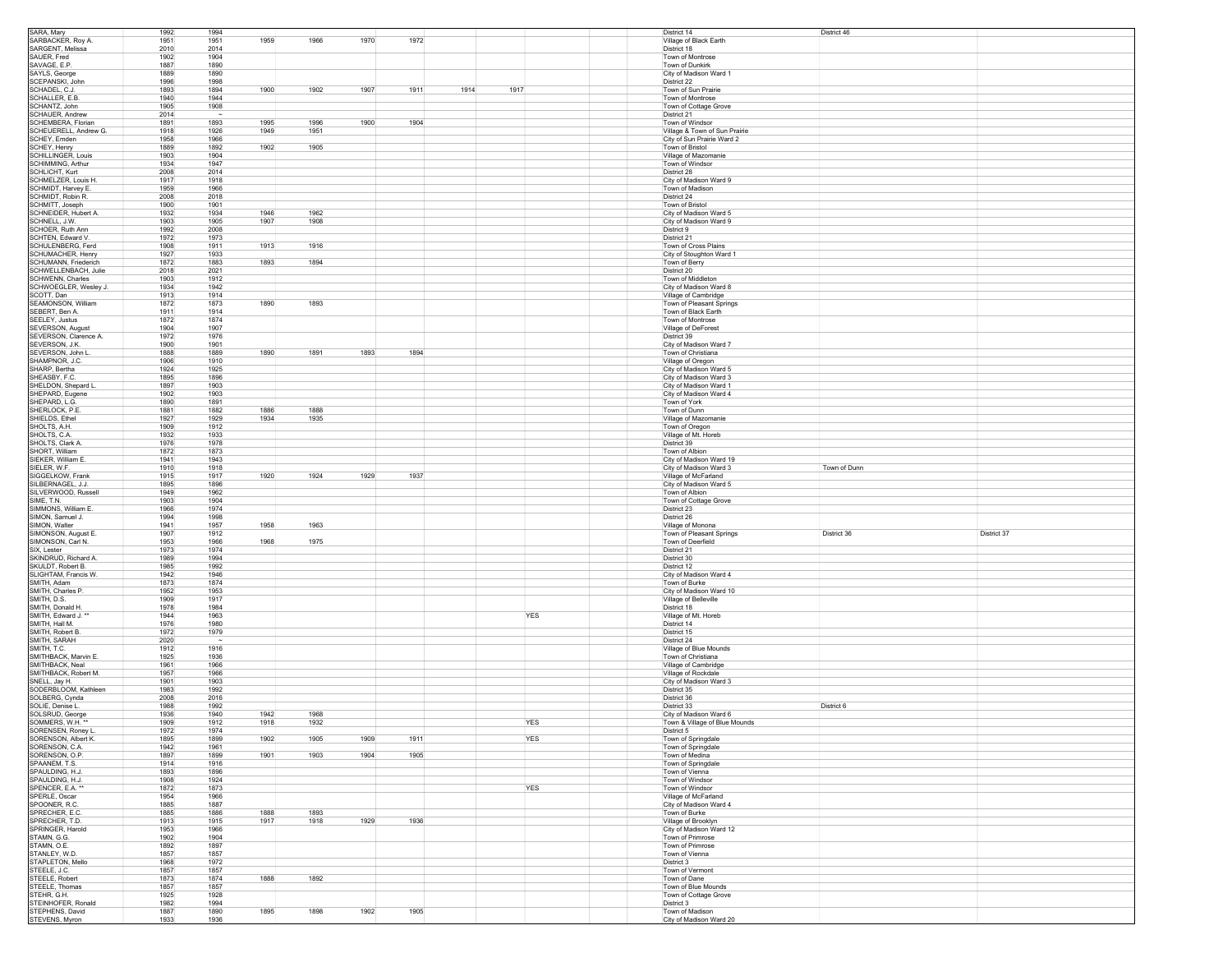| STEWART, Frank A. **                                                                                                                                                                                                                                                                                                                                                                                                           | 1924         | 1944<br>1945         | 1950 |              |      | YES  |      | Village of Verona                                                  |             |
|--------------------------------------------------------------------------------------------------------------------------------------------------------------------------------------------------------------------------------------------------------------------------------------------------------------------------------------------------------------------------------------------------------------------------------|--------------|----------------------|------|--------------|------|------|------|--------------------------------------------------------------------|-------------|
| STEWART, James                                                                                                                                                                                                                                                                                                                                                                                                                 | 1872         | 1873                 |      |              |      |      |      | Town of Verona                                                     |             |
| STEWART, John R.                                                                                                                                                                                                                                                                                                                                                                                                               | 1921         | 1924                 |      |              |      |      |      | Town of Verona                                                     |             |
| STEWART, Thomas A.                                                                                                                                                                                                                                                                                                                                                                                                             | 1881         | 1890<br>1883         | 1892 | 1895<br>1904 |      |      |      | Town of Verona                                                     |             |
| STOCK, F.C.                                                                                                                                                                                                                                                                                                                                                                                                                    | 1918         | 1921                 |      |              |      |      |      | Town of Burke                                                      |             |
| STOCKTON, L.W.                                                                                                                                                                                                                                                                                                                                                                                                                 | 1914         | 1917                 |      |              |      |      |      | Town of Dunkirk                                                    |             |
| STODOLSKY, David                                                                                                                                                                                                                                                                                                                                                                                                               | 1970         | 1971                 |      |              |      |      |      | District 5                                                         |             |
| STOEBIG, Thomas                                                                                                                                                                                                                                                                                                                                                                                                                | 1994         | 2006<br>2000         | 2012 |              |      |      |      | District 15, District 17                                           |             |
| STOEGER, Gary N.                                                                                                                                                                                                                                                                                                                                                                                                               | 1976         | 1978                 |      |              |      |      |      | District 2                                                         |             |
| STOLEN, J.E.                                                                                                                                                                                                                                                                                                                                                                                                                   | 1921         | 1924                 |      |              |      |      |      | Town of Springdale                                                 |             |
| STONE, L.D.                                                                                                                                                                                                                                                                                                                                                                                                                    | 1872         | 1874                 |      |              |      |      |      | City of Madison Ward 4                                             |             |
| STRAUS, Leo                                                                                                                                                                                                                                                                                                                                                                                                                    | 1927         | 1927<br>1933         | 1934 |              |      |      |      | City of Madison Wards 7 & 18                                       |             |
| STREBER, Fred                                                                                                                                                                                                                                                                                                                                                                                                                  | 1916         | 1917                 |      |              |      |      |      | City of Madison Ward 9                                             |             |
| STROMER, A.O.                                                                                                                                                                                                                                                                                                                                                                                                                  | 1909         | 1916                 |      |              |      |      |      | Village of DeForest                                                |             |
| STROMMEN, M.A                                                                                                                                                                                                                                                                                                                                                                                                                  | 1921         | 1925                 |      |              |      |      |      | Town of Christiana                                                 |             |
| STROYNY, Wanda L.                                                                                                                                                                                                                                                                                                                                                                                                              | 1990         | 1994                 |      |              |      |      |      | District 15                                                        |             |
| STUBBS, Shelia                                                                                                                                                                                                                                                                                                                                                                                                                 | 2006         | 2022                 |      |              |      |      |      | District 23                                                        |             |
| STUBLEY, Fred                                                                                                                                                                                                                                                                                                                                                                                                                  | 1902         | 1917<br>1909         | 1919 |              |      |      |      | Town of Black Earth                                                |             |
| SUBY, A.J.                                                                                                                                                                                                                                                                                                                                                                                                                     | 1909         | 1912                 |      |              |      |      |      | City of Stoughton Ward 3                                           |             |
| SUCHOMEL, Vincent                                                                                                                                                                                                                                                                                                                                                                                                              | 1940         | 1942                 |      |              |      |      |      | Town of Bristol                                                    |             |
| SULLIVAN, Jason E.                                                                                                                                                                                                                                                                                                                                                                                                             | 1891         | 1893                 |      |              |      |      |      | City of Madison Ward 4                                             |             |
| SUSLICK, Dale                                                                                                                                                                                                                                                                                                                                                                                                                  | 2006         | 2008                 |      |              |      |      |      | District 24                                                        |             |
| SUTHERLAND, H.J.                                                                                                                                                                                                                                                                                                                                                                                                               | 1896         | 1898                 |      |              |      |      |      | Town of Fitchburg                                                  |             |
| SUTTER, Roman L.                                                                                                                                                                                                                                                                                                                                                                                                               | 1944         | 1966                 |      |              |      |      |      | Town of Blue Mounds                                                |             |
| SWEET, C.E.                                                                                                                                                                                                                                                                                                                                                                                                                    | 1896         | 1899<br>1902         | 1905 | 1906<br>1907 |      |      |      | Town of Sun Prairie                                                |             |
|                                                                                                                                                                                                                                                                                                                                                                                                                                |              |                      |      |              |      |      |      |                                                                    |             |
| SWEET, E.C.                                                                                                                                                                                                                                                                                                                                                                                                                    | 1924         | 1935                 |      |              |      |      |      | Village of Sun Prairie                                             |             |
| SWERIG, Martin                                                                                                                                                                                                                                                                                                                                                                                                                 | 1921         | 1927                 |      |              |      |      |      | City of Madison Ward 7                                             |             |
| SWERIG, O.P.                                                                                                                                                                                                                                                                                                                                                                                                                   | 1897<br>1933 | 1907                 |      |              |      |      |      | Town of Pleasant Springs                                           |             |
| SWOBODA, Frank G.                                                                                                                                                                                                                                                                                                                                                                                                              |              | 1947                 |      |              |      |      |      | City of Madison Ward 13                                            |             |
| SYKES, James T.                                                                                                                                                                                                                                                                                                                                                                                                                | 1968         | 1972                 |      |              |      |      |      | District 10                                                        | District 24 |
| "* SYMON, Mary Louise                                                                                                                                                                                                                                                                                                                                                                                                          | 1970         | 1982                 |      |              |      | YES  | 1974 | 1980 District 13                                                   |             |
| TANCK, Ray H.                                                                                                                                                                                                                                                                                                                                                                                                                  | 1972         | 1974                 |      |              |      |      |      | District 29                                                        |             |
| TAYLOR, Alfred                                                                                                                                                                                                                                                                                                                                                                                                                 | 1893         | 1897<br>1904         | 1914 |              |      |      |      | Town of Roxbury                                                    |             |
| TAYLOR, William R. **                                                                                                                                                                                                                                                                                                                                                                                                          | 1857         | 1874<br>1885         | 1889 | 1890<br>1891 |      | YES  |      | Town of Cottage Grove                                              |             |
| TEISBERG, Samuel                                                                                                                                                                                                                                                                                                                                                                                                               | 1947         | 1949<br>1951         | 1955 |              |      |      |      | City of Stoughton Ward 4                                           |             |
| TELLEFSON, A.C.                                                                                                                                                                                                                                                                                                                                                                                                                | 1915         | 1921                 |      |              |      |      |      | Village of Rockdale                                                |             |
| TELLEFSON, C.O.                                                                                                                                                                                                                                                                                                                                                                                                                | 1891         | 1893                 |      |              |      |      |      | Town of Christiana                                                 |             |
| TELLEFSON, C.O.                                                                                                                                                                                                                                                                                                                                                                                                                | 1921         | 1924                 |      |              |      |      |      | Village of Rockdale                                                |             |
| TELLEFSON, Theodore                                                                                                                                                                                                                                                                                                                                                                                                            | 1906         | 1908                 |      |              |      |      |      | Town of Christiana                                                 |             |
| TELLEFSON, Theodore                                                                                                                                                                                                                                                                                                                                                                                                            | 1928         | 1935                 |      |              |      |      |      | Village of Rockdale                                                |             |
| TEMBY, John C.                                                                                                                                                                                                                                                                                                                                                                                                                 | 1978         | 1982                 |      |              |      |      |      | District 31                                                        |             |
| TENNEY, H. A.                                                                                                                                                                                                                                                                                                                                                                                                                  | 1918         | 1921                 |      |              |      |      |      | City of Madison Ward 10                                            |             |
| TENNEY, H. Baird                                                                                                                                                                                                                                                                                                                                                                                                               | 1953         | 1954                 |      |              |      |      |      | City of Madison Ward 12                                            |             |
| TENNEY, H.A.                                                                                                                                                                                                                                                                                                                                                                                                                   | 1911         | 1913                 |      |              |      |      |      | Town of Madison                                                    |             |
| TERILL, Richard                                                                                                                                                                                                                                                                                                                                                                                                                | 1881         | 1888                 |      |              |      |      |      | Town of Dane                                                       |             |
| TESCH, Roger L.                                                                                                                                                                                                                                                                                                                                                                                                                | 1992         | 1994                 |      |              |      |      |      | District 23                                                        |             |
| TEXLEY, H.O.                                                                                                                                                                                                                                                                                                                                                                                                                   | 1885         | 1888                 |      |              |      |      |      | Town of Christiana                                                 |             |
| THEISEN, Michael                                                                                                                                                                                                                                                                                                                                                                                                               | 1996         | 1998                 |      |              |      |      |      | District 23                                                        |             |
| THEISON, Mathias                                                                                                                                                                                                                                                                                                                                                                                                               | 1872         | 1874                 |      |              |      |      |      | Town of Roxbury                                                    |             |
| THINNES, Michael                                                                                                                                                                                                                                                                                                                                                                                                               | 1891         | 1893<br>1895         | 1898 | 1905<br>1913 | 1916 | 1928 |      | Town of Berry                                                      |             |
| THOMPSON, Albert                                                                                                                                                                                                                                                                                                                                                                                                               | 1929         | 1931                 |      |              |      |      |      | Town of Dane                                                       |             |
| THOMPSON, Bert                                                                                                                                                                                                                                                                                                                                                                                                                 | 1948         | 1966                 |      |              |      |      |      |                                                                    |             |
|                                                                                                                                                                                                                                                                                                                                                                                                                                |              |                      |      |              |      |      |      | Town of Verona                                                     |             |
| THOMPSON, C.H.                                                                                                                                                                                                                                                                                                                                                                                                                 | 1890         | 1891                 |      |              |      |      |      | Town of Burke                                                      |             |
| THOMPSON, C.L.                                                                                                                                                                                                                                                                                                                                                                                                                 | 1928         | 1934                 |      |              |      |      |      | Village of Dane                                                    |             |
| THOMPSON, H.T.                                                                                                                                                                                                                                                                                                                                                                                                                 | 1911         | 1914                 |      |              |      |      |      | Town of Springdale                                                 |             |
| <b>THOMPSON, Lester</b>                                                                                                                                                                                                                                                                                                                                                                                                        | 1924         | 1925                 |      |              |      |      |      | City of Madison Ward 7                                             |             |
| THOMPSON, Nels                                                                                                                                                                                                                                                                                                                                                                                                                 | 1896         | 1899                 |      |              |      |      |      | City of Stoughton Ward 2                                           |             |
| THOMPSON, T.G.                                                                                                                                                                                                                                                                                                                                                                                                                 | 1892         | 1894                 |      |              |      |      |      | Town of Deerfield                                                  |             |
| THOMPSON, Thomas A.                                                                                                                                                                                                                                                                                                                                                                                                            | 1908         | 1910                 |      |              |      |      |      | Town of Dane                                                       |             |
| THORSTAD, Jens                                                                                                                                                                                                                                                                                                                                                                                                                 | 1923         | 1932                 |      |              |      |      |      | Town of Deerfield                                                  |             |
| THOUSAND, C.J.                                                                                                                                                                                                                                                                                                                                                                                                                 | 1938         | 1944                 |      |              |      |      |      | Town of Blue Mounds                                                |             |
| THREINEN, C. William                                                                                                                                                                                                                                                                                                                                                                                                           | 1988         | 1992                 |      |              |      |      |      | District 26                                                        |             |
| THRELFALL, John B.                                                                                                                                                                                                                                                                                                                                                                                                             | 1965         | 1966                 |      |              |      |      |      | City of Madison Ward 1                                             |             |
| THRONSON, Adolph                                                                                                                                                                                                                                                                                                                                                                                                               |              |                      |      |              |      |      |      |                                                                    |             |
|                                                                                                                                                                                                                                                                                                                                                                                                                                | 1921         | 1938                 |      |              |      |      |      | Town of Blue Mounds                                                |             |
|                                                                                                                                                                                                                                                                                                                                                                                                                                | 1936         | 1949                 |      |              |      |      |      | Village of Cambridge                                               |             |
| THRONSON, B.A.<br>THRONSON, Lowell T.                                                                                                                                                                                                                                                                                                                                                                                          | 1929         | 1930                 |      |              |      |      |      | City of Madison Ward 1                                             | District 27 |
| TIERNEY, James R.                                                                                                                                                                                                                                                                                                                                                                                                              | 1972         | 1984                 |      |              |      |      |      | District 41                                                        |             |
|                                                                                                                                                                                                                                                                                                                                                                                                                                | 1872         | 1883                 |      |              |      |      |      |                                                                    |             |
| TIERNEY, John H.                                                                                                                                                                                                                                                                                                                                                                                                               |              |                      |      |              |      |      |      | Town of Westport                                                   |             |
| TOBIN, Larry M.<br>TOEPFER, Otto F                                                                                                                                                                                                                                                                                                                                                                                             | 1975<br>1888 | 1978<br>1918<br>1892 | 1827 | 1838<br>1928 |      |      |      | District 27                                                        |             |
| TOGSTAD, John P.                                                                                                                                                                                                                                                                                                                                                                                                               | 1914         | 1921<br>1937         | 1938 |              |      |      |      | Towns of Middleton & Madison<br>City of Madison Ward 18 and Ward 6 |             |
| TOLLEFSON, M.O.                                                                                                                                                                                                                                                                                                                                                                                                                | 1900         |                      |      |              |      |      |      |                                                                    |             |
|                                                                                                                                                                                                                                                                                                                                                                                                                                |              | 1902<br>1906         | 1909 |              |      |      |      | Town of Primrose                                                   |             |
| TOPPER, Clarence                                                                                                                                                                                                                                                                                                                                                                                                               | 1953         | 1956                 |      |              |      |      |      | Town of Middleton                                                  |             |
| TORGERSON, N.S.                                                                                                                                                                                                                                                                                                                                                                                                                | 1901         | 1902<br>1908         | 1909 |              |      |      |      | Town of Cottage Grove                                              |             |
| TORGERSON, O.S.                                                                                                                                                                                                                                                                                                                                                                                                                | 1912         | 1914<br>1920         | 1921 |              |      |      |      | City of Stoughton Ward 4                                           |             |
| TOTTO, Charles W.                                                                                                                                                                                                                                                                                                                                                                                                              | 1946         | 1949                 |      |              |      |      |      | Village of Shorewood Hills                                         |             |
| TOUSSAINT, A.M.                                                                                                                                                                                                                                                                                                                                                                                                                | 1925         | 1927                 |      |              |      |      |      | City of Madison Ward 6                                             |             |
| TURK, Willis                                                                                                                                                                                                                                                                                                                                                                                                                   | 1915         | 1918                 |      |              |      |      |      | Village of Black Earth                                             |             |
| TURNBULL, J.B.                                                                                                                                                                                                                                                                                                                                                                                                                 | 1924         | 1927                 |      |              |      |      |      | Village of Rockdale                                                |             |
| TUSCHEN, A.J.                                                                                                                                                                                                                                                                                                                                                                                                                  | 1915         | 1918                 |      |              |      |      |      | Town of Bristol                                                    |             |
| <b>TUSLER, Elmore</b>                                                                                                                                                                                                                                                                                                                                                                                                          | 1913         | 1917                 |      |              |      |      |      | City of Stoughton Ward 3                                           |             |
| <b>TUSLER, Sheldon</b>                                                                                                                                                                                                                                                                                                                                                                                                         | 1873         | 1888<br>1874         | 1889 | 1897<br>1903 |      |      |      | Town of Dunn                                                       |             |
|                                                                                                                                                                                                                                                                                                                                                                                                                                | 1955         | 1966                 |      |              |      |      |      | Village of Cottage Grove                                           |             |
|                                                                                                                                                                                                                                                                                                                                                                                                                                | 1944         | 1945                 |      |              |      |      |      | Village of Verona                                                  |             |
|                                                                                                                                                                                                                                                                                                                                                                                                                                | 1918         | 1920                 |      |              |      |      |      | City of Stoughton Ward 4                                           |             |
|                                                                                                                                                                                                                                                                                                                                                                                                                                | 1910         | 1912                 |      |              |      |      |      | City of Madison Ward 7                                             |             |
|                                                                                                                                                                                                                                                                                                                                                                                                                                | 1996         | 1998                 |      |              |      |      |      | District 28                                                        |             |
|                                                                                                                                                                                                                                                                                                                                                                                                                                | 1933         | 1934                 |      |              |      |      |      | City of Madison Ward 14                                            |             |
|                                                                                                                                                                                                                                                                                                                                                                                                                                | 1857         | 1857                 |      |              |      |      |      | City of Madison Ward 2                                             |             |
|                                                                                                                                                                                                                                                                                                                                                                                                                                | 1936         | 1938                 |      |              |      |      |      | City of Madison Ward 4                                             |             |
|                                                                                                                                                                                                                                                                                                                                                                                                                                | 1937         | 1939                 |      |              |      |      |      | City of Madison Ward 1                                             |             |
|                                                                                                                                                                                                                                                                                                                                                                                                                                | 1857         | 1857                 |      |              |      |      |      | City of Madison Ward 4                                             |             |
|                                                                                                                                                                                                                                                                                                                                                                                                                                | 1920         | 1923<br>1921         | 1929 |              |      |      |      | Village of Cross Plains                                            |             |
|                                                                                                                                                                                                                                                                                                                                                                                                                                | 2005         | 2012                 |      |              |      |      |      | District 2                                                         | District 5  |
|                                                                                                                                                                                                                                                                                                                                                                                                                                | 1998         | 2006                 |      |              |      |      |      | District 8                                                         |             |
|                                                                                                                                                                                                                                                                                                                                                                                                                                | 1857         | 1857                 |      |              |      |      |      | Town of Black Earth                                                |             |
|                                                                                                                                                                                                                                                                                                                                                                                                                                | 2006         | $\sim$               |      |              |      |      |      | District 7                                                         |             |
|                                                                                                                                                                                                                                                                                                                                                                                                                                | 1936         | 1954<br>1963         | 1965 |              |      |      |      | Town of Christiana                                                 |             |
|                                                                                                                                                                                                                                                                                                                                                                                                                                | 1938         | 1940<br>1942         | 1949 |              |      |      |      | Town of Albion                                                     |             |
|                                                                                                                                                                                                                                                                                                                                                                                                                                | 1933         | 1936                 |      |              |      |      |      | Village of Mt. Horeb                                               |             |
|                                                                                                                                                                                                                                                                                                                                                                                                                                |              |                      |      |              |      |      |      | Town of Windsor                                                    |             |
|                                                                                                                                                                                                                                                                                                                                                                                                                                | 1904<br>1903 | 1908<br>1904         |      |              |      |      |      | City of Madison Ward 6                                             |             |
|                                                                                                                                                                                                                                                                                                                                                                                                                                |              |                      |      |              |      |      |      |                                                                    |             |
|                                                                                                                                                                                                                                                                                                                                                                                                                                | 2004         | 2009                 |      |              |      |      |      | District 35                                                        | District 22 |
| UPHOFF, Ray<br>URWEIDER, Adolph<br>USHER, D.D.<br>UTTER, Arthur O.<br>VAN DEURZEN, James<br>VAN KEULEN, William<br>VAN SLYKE, N.B.<br>VAN WAGENER, H.S.<br>VAN WOLKENTEN, Raymond<br>VANBERGEN, S.M.<br>VASEN, George<br>VEDDER, Barbara<br>VEDDER, Echnaton<br>VEDDER, S.H.<br>VELDRAN, Matt<br>VEUM, Nordahl<br>VICKERS, Clifford S.<br>VILBERG, John<br>VINCENT, D.D.<br>VINCENT, M.J.<br>VOGEL, Donna<br>VOGES, William H. | 1966         | 1974                 |      |              |      |      |      | District 15                                                        |             |
| VOIT, E.C.                                                                                                                                                                                                                                                                                                                                                                                                                     | 1951         | 1959<br>1953         | 1965 |              |      |      |      | Town of Blooming Grove                                             | District 36 |
| VOLENBERG, Emmett J.                                                                                                                                                                                                                                                                                                                                                                                                           | 1955         | 1963<br>1965         | 1968 |              |      |      |      | Town of Christiana                                                 |             |
| VOSS, John<br><b>VROMAN, Hiram</b>                                                                                                                                                                                                                                                                                                                                                                                             | 1938<br>1885 | 1944<br>1886<br>1890 | 1891 | 1893<br>1894 | 1909 | 1912 |      | Town of Middleton<br>Town of Fitchburg                             |             |